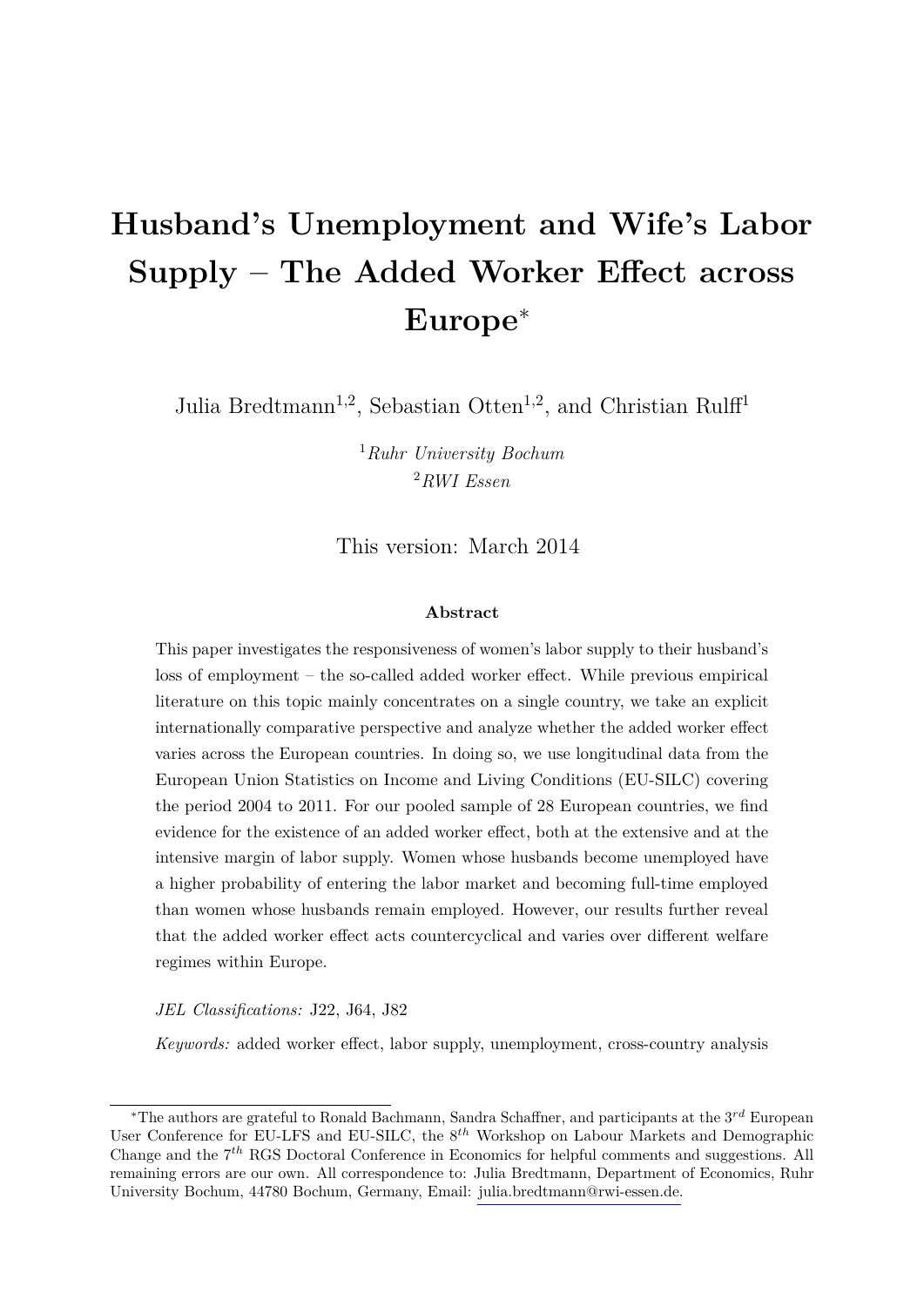### **1 Introduction**

This paper investigates the responsiveness of women's labor supply to their husband's loss of employment. Economic models of family utility maximization predict that to compensate the income losses due to their partners' job loss, wives may choose to increase their labor supply, i.e., inactive wives may newly enter the labor market and become so-called 'added workers' and already participating wives may increase the amount of hours worked. Previous empirical literature on this topic mainly concentrates on a single country and provides mixed results. These might be explained by the crowding out effect of the countries' unemployment insurance [\(Cullen and Gruber, 2000\)](#page-19-0) or by individual unobserved heterogeneity obscuring the added worker effect [\(Maloney, 1991\)](#page-20-0). Crosscountry evidence on the added worker effect, however, is scarce (exceptions are [McGinnity,](#page-20-1) [2002;](#page-20-1) [Prieto-Rodriguez and Rodriguez-Gutierrez, 2003\)](#page-20-2).

Yet, it seems obvious to assume that women's response to their husbands' job loss varies across welfare regimes. Even within the European framework, countries differ largely with respect to their social policies and their economic conditions, and therefore offer different incentives for women to adjust their labor supply. As [Bentolila and Ichino](#page-19-1) [\(2008\)](#page-19-1) argue, the role of family support and thus wives' reactions to their husbands' job loss should be stronger whenever the welfare state fails to mitigate the consequences of unemployment.<sup>1</sup> In this regard, [Reher](#page-20-3) [\(1998\)](#page-20-3) shows a 'dividing line' between southern European societies, with their history of depending on strong family networks, versus northern European societies, with their weaker family systems and greater reliance on extended welfare states. Following this argumentation, we would expect the behavioral response of wives to their husbands' unemployment to be stronger the lower the generosity of the welfare system.

In order to test this hypothesis, we take an explicit internationally comparative perspective and analyze whether the added worker effect varies across the countries in Europe. In doing so, we use longitudinal data from the European Union Statistics on Income and Living Conditions (EU-SILC) covering the period 2004 to 2011. We further contribute to the literature by investigating women's behavioral response to their husbands' job loss at both the extensive and the intensive margin of labor supply. At the extensive margin, we analyze four different outcomes, namely women's transitions (i) from inactivity to activity, (ii) from inactivity to unemployment, (iii) from inactivity to employment, and (iv) changes in women's job search behavior. At the intensive margin, we investigate women's transitions from part-time to full-time employment.

For our pooled sample consisting of 28 European countries, we find evidence for the

<sup>&</sup>lt;sup>1</sup>The authors also point to the fact that the nexus of causality between the roles of the welfare state and the family is not obvious. One could argue that a greater generosity of the welfare system is a response to the weakness of family networks or, alternatively, that the latter retreated when the welfare state was strengthened [\(Bentolila and Ichino, 2008,](#page-19-1) p. 261).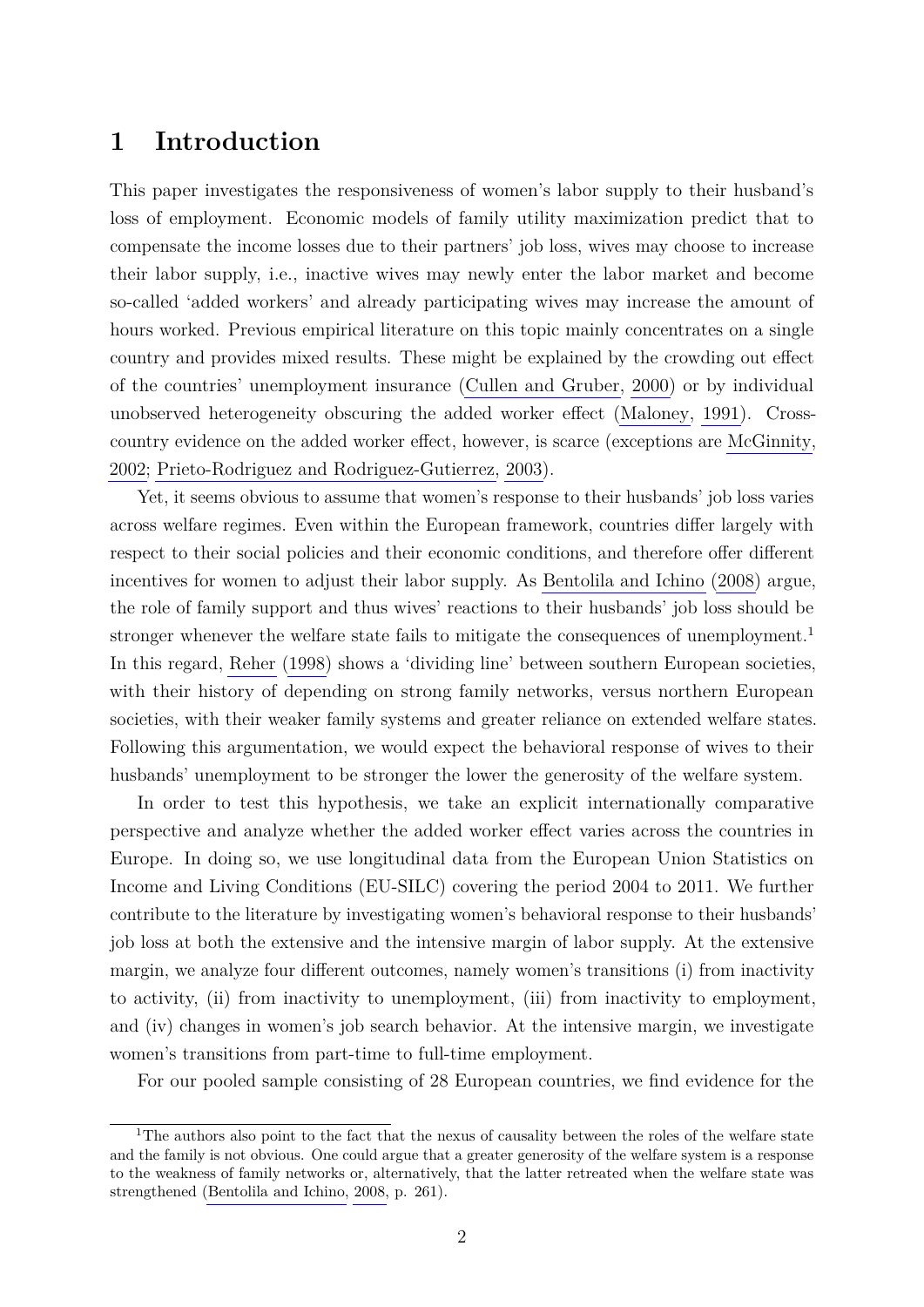existence of an added worker effect. Women whose husbands become unemployed show a significantly higher probability of entering the labor market than women whose husbands remain employed. Our results further show that this effect is mainly driven by wives' changes from inactivity to unemployment, whereas wives' probabilities of changing from inactivity to employment seem to be independent of their husbands' job loss. Furthermore, we find that wives intensify their job-search behavior in reaction to their husbands' unemployment and are more likely to change from part-time to full-time employment.

Our results further reveal that the added worker effect acts countercyclical. While wives' probability of entering the labor market increases with the countries' unemployment rate, it decreases with the countries' female labor force participation rate. The results of our sub-sample regressions for five different country groups further reveal that the magnitude and the significance of the added worker effect varies over the welfare regimes within Europe. Overall, the added worker effect is strongest among couples living in the Mediterranean countries and weakest among those living in the Anglo-Saxon countries. Furthermore, we find large differences in the type of behavioral response between the country groups. These results suggest that contextual factors, such as the countries' labor market conditions, culture or institutions, ultimately affect household decision-making and thereby the existence and the magnitude of the added worker effect.

The remainder of the paper is as follows. In the following section, we shortly outline the theoretical framework underlying the added worker hypothesis and summarize previous literature. In Section [3,](#page-4-0) we describe our empirical strategy and present the data used in the empirical analysis. The results of our analysis are discussed in Section [4](#page-12-0) and Section [5](#page-17-0) concludes.

### **2 Theoretical Framework and Literature**

Traditionally, the added worker effect describes a situation in which a non-participating wife responds to a spell of unemployment of her husband by increasing her labor supply. Assuming leisure time to be a normal good, the reduction in family income associated with the husband's unemployment induces the wife to increase her labor supply. If the gained leisure time of the husband serves as a substitute for the wife's leisure time, the wife's reservation wage will decrease and thus her probability of entering the labor market will increase. As a result, the wife will partly increase her labor supply due to the reduction in household income and partly due to the substitution effect of the husband's increased time in household production.<sup>2</sup> A behavioral response of wives to their husbands' job

<sup>&</sup>lt;sup>2</sup>If, however, the leisure time of the wife and the husband are complements, the labor supply of married women may also decrease. If the substitution effect outweighs the income effect, the total change in labor supply can even be negative.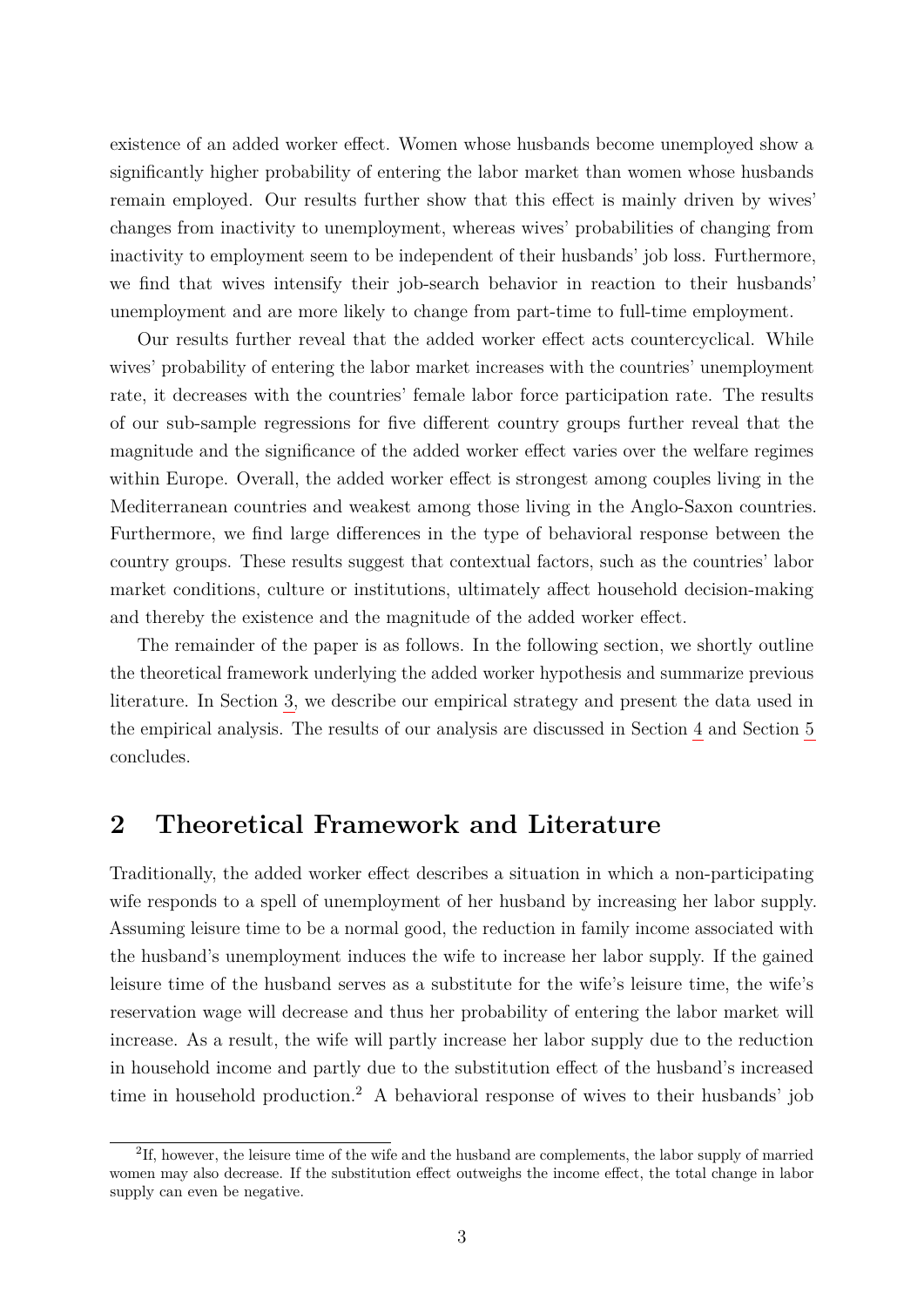loss, however, may not only occur at the extensive margin, but may also be observed at the intensive margin of women's labor supply. I.e., already participating wives may increase their labor supply in terms of an increase in their working hours or a change from part-time to full-time employment as a response to their husbands' unemployment.

The literature in analyzing the added worker effect can be dated back to the 1940s (cf. [Woytinsky, 1940\)](#page-20-4). Despite the theoretical well-known effect, the existing empirical literature misses a clear consensus on its magnitude or even its existence. Most of the more recent empirical literature focuses on the labor supply of non-participating women in the United States. For this case, the added worker effect is usually found to be small or nonexisting (e.g., [Lundberg, 1985;](#page-19-2) [Maloney, 1987,](#page-19-3) [1991;](#page-20-0) [Spletzer, 1997\)](#page-20-5). Those studies that do uncover an added worker effect usually conclude that the small responses are optimal because the husband's unemployment only leads to a transitory reduction in earnings, which are considered to be small in a life-cycle framework [\(Heckman and MaCurdy, 1980\)](#page-19-4). Furthermore, in economically prosperous phases the absence of liquidity constraints may enforce other opportunities of smoothing family income. As the ability to borrow against income losses is reduced in times of recessions, the added worker effect seems to be more present in periods of economic downturns [\(Parker and Skoufias, 2004;](#page-20-6) [Mattingly and](#page-20-7) [Smith, 2010\)](#page-20-7). Another factor lowering the magnitude of the added worker effect is the unemployment benefit system. For the U.S., [Cullen and Gruber](#page-19-0) [\(2000\)](#page-19-0) find that the added worker affect is partly crowded out by unemployment benefits and that the labor supply response of females whose husbands became unemployed would be 30 percent larger in the absence of these benefits.

Some more considerable effects have been found by [Stephens](#page-20-8) [\(2002\)](#page-20-8), [Kohara](#page-19-5) [\(2010\)](#page-19-5) and [Gong](#page-19-6) [\(2011\)](#page-19-6), who focus on the intensive margin of wife's labor supply using panel data for the United States, Japan and Australia, respectively. For the United States, [Stephens](#page-20-8) [\(2002\)](#page-20-8) finds that women whose husbands have been displaced significantly increase their paid working time. For Japan, the same effect is found by [Kohara](#page-19-5) [\(2010\)](#page-19-5) and for Australia, [Gong](#page-19-6) [\(2011\)](#page-19-6) finds that women of displaced men are more likely to change from part-time to full-time employment and to increase their hours of work.

Cross-country evidence on the existence of the added worker effect, however, is still scarce. Exceptions are [McGinnity](#page-20-1) [\(2002\)](#page-20-1) comparing Britain and West Germany and [Prieto-Rodriguez and Rodriguez-Gutierrez](#page-20-2) [\(2003\)](#page-20-2) analyzing the added worker effect for 11 European countries, both focusing on the extensive margin of women's labor supply responses. While [McGinnity](#page-20-1) [\(2002\)](#page-20-1) finds evidence for the existence of an added worker effect in West Germany, no effect can be identified for Britain. An explanation for the non-presence of an added worker effect in Britain is given by the country's unemployment benefit system, which is based on means-tested benefits and therefore sets disincentives for women to enter the labor market after their husbands become unemployed. [Prieto-](#page-20-2)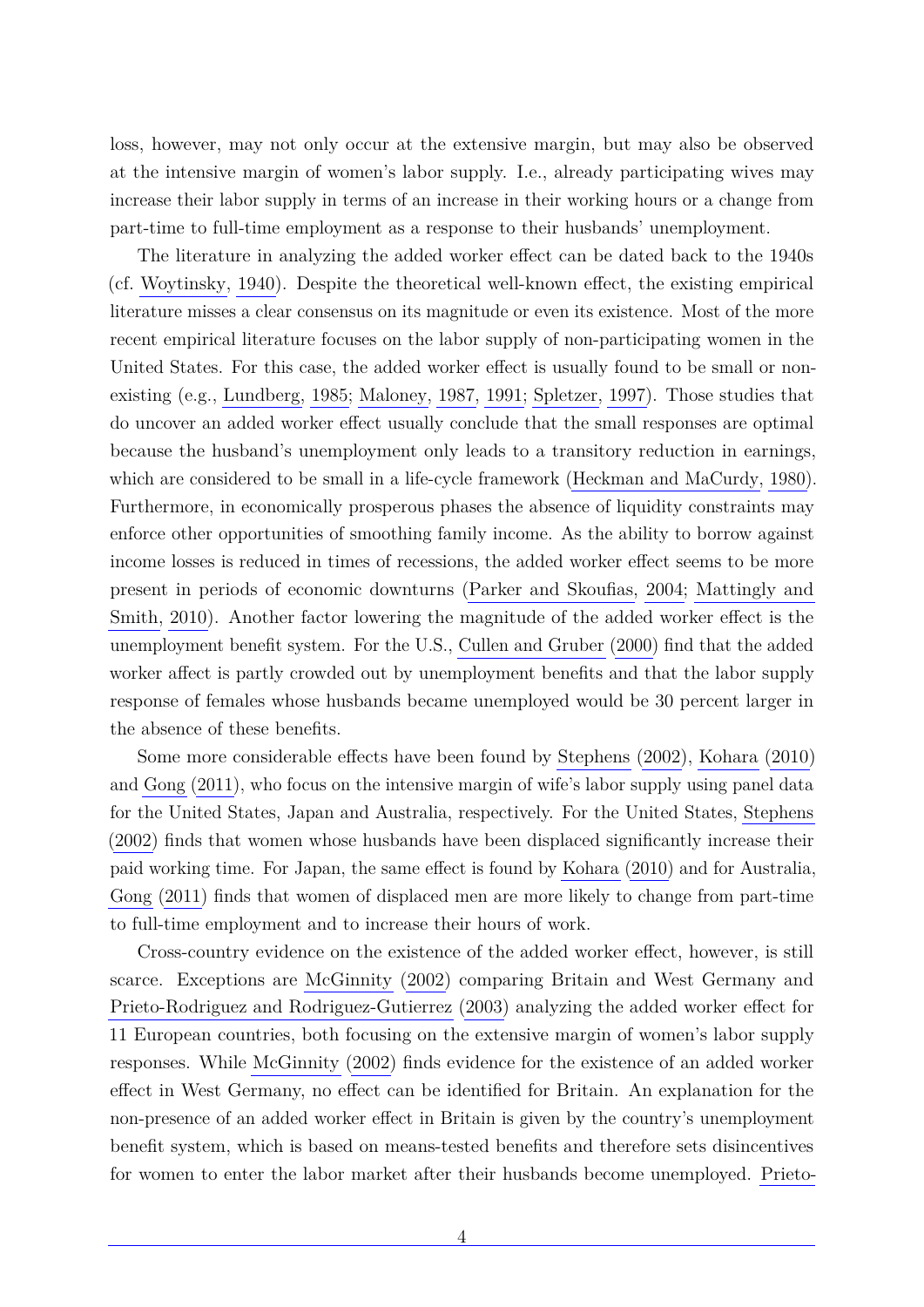[Rodriguez and Rodriguez-Gutierrez](#page-20-2) [\(2003\)](#page-20-2) reveal that the added worker effect is only present in a few countries in the European Union and conclude that this can be seen as an indicator of the improvement of women's status in the European labor market. They only find an added worker effect for Italy and, to a lesser extent, for Germany, the Netherlands, Portugal, and Spain.<sup>3</sup>

The finding that the added worker effect is more present in countries in which a traditional division of labor within the household is more prevalent is supported by several studies. While the female labor force participation rate is relatively low in most Mediterranean countries, it is usually higher in most Western societies.<sup>4</sup> Therefore, it is not surprising that most of the empirical literature that identifies an added worker effect deals with countries in which the labor force attachment of women is comparatively low (see, e.g., [Prieto-Rodriguez and Rodriguez-Gutierrez, 2000;](#page-20-9) [Başlevent and Onaran, 2003;](#page-19-7) [Bentolila and Ichino, 2008\)](#page-19-1). In most Western societies, the ability of married women to newly enter the labor market and become additional workers is limited, because most women already participate in the labor market. In these countries, wives' reaction to their husbands' job loss is more likely to be observed in terms of an increase in their hours of work. In order to provide a meaningful comparison of wives' responsiveness to their husbands' unemployment across countries, it is therefore important to analyze women's behavioral response at both the extensive and the intensive margin of labor supply.

### <span id="page-4-0"></span>**3 Empirical Strategy and Data**

### <span id="page-4-2"></span>**3.1 Econometric Model**

To test the added worker hypothesis for the European case, we estimate different Probit models of the form

<span id="page-4-1"></span>
$$
\Delta Y_{it}^{m} = \Phi(X_{it}'\beta^{m} + \gamma^{m}\Delta E_{it} + \sum \phi_{j}^{m}C_{j} + \sum \theta_{t}^{m}T_{t} + M_{jt}'\alpha^{m} + (\Delta E_{it} \times M_{jt})'\delta^{m} + \varepsilon_{it}^{m}), \tag{1}
$$

which describe women's behavioral response in household *i* at time *t* in country *j*. The above models mainly differ with respect to their dependent variable as denoted by the superscript *m*, with  $m = (1, \ldots, 5)$ . First, for  $m = 1$ ,  $\Delta Y_{it}$  indicates a binary variable that equals unity if the wife was out of the labor force  $(IA)$  in  $t-1$  and is in the labor force  $(A)$  in *t*, i.e.,  $\Delta Y_{it} = (IA_{t-1} \rightarrow A_t | IA_{t-1})$ . In a second step, we distinguish between two

<sup>3</sup>The countries for which no added worker effect is found are Belgium, Denmark, France, Great Britain, Greece, and Ireland.

<sup>&</sup>lt;sup>4</sup>In 2012, the average female labor force participation rate for the EU-28 was 58.5%. For Italy and Spain this is 47.1% and 50.6%, respectively. Contrary, the female labor force participation rate in the European Union is the highest among the Scandinavian countries. The lowest female labor force participation rate in Scandinavia has Finland with 68.2% [\(Eurostat, 2014\)](#page-19-8).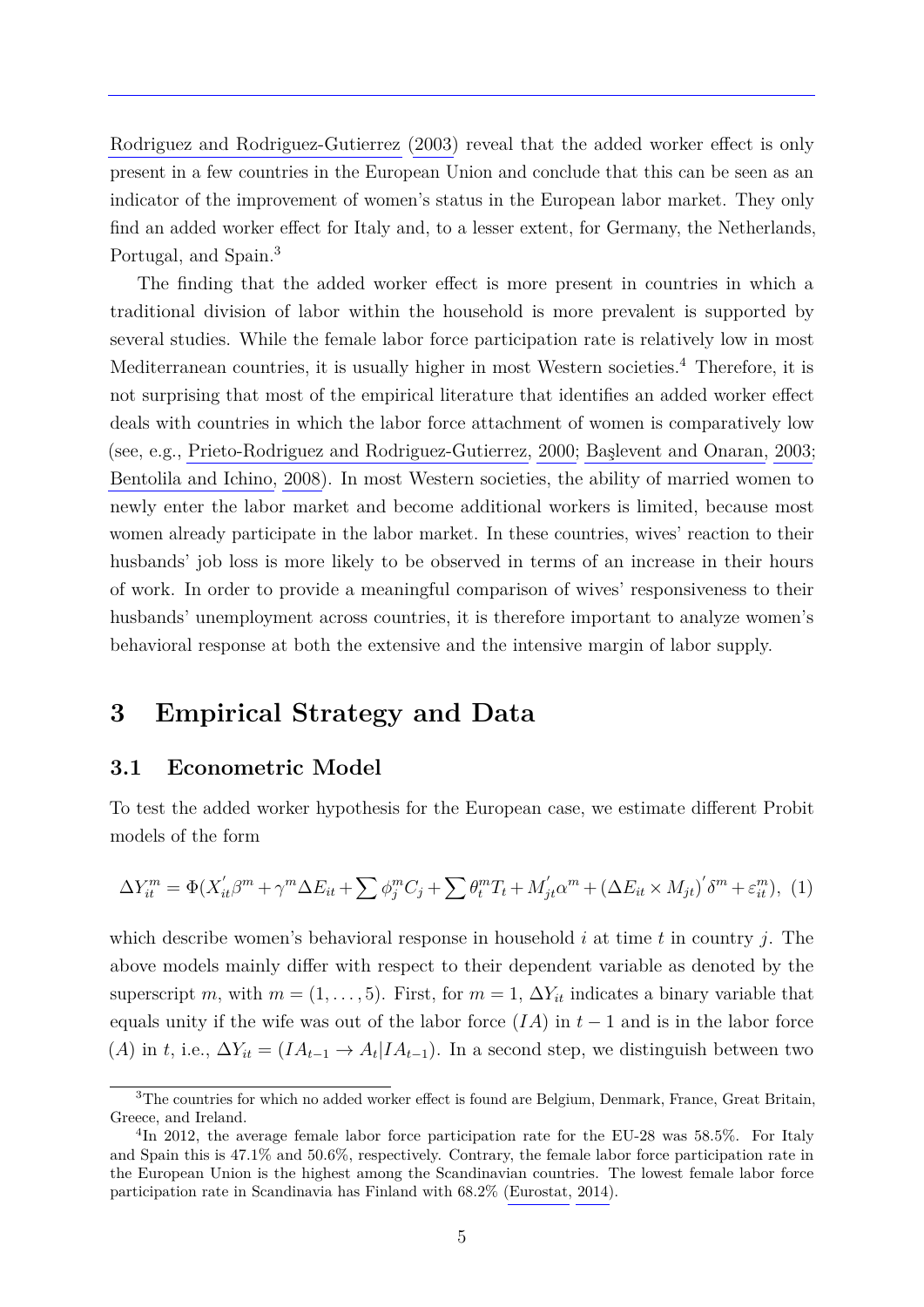types of labor market activity. For  $m = 2$ , the dependent variable equals unity if the wife is unemployed  $(U)$  in  $t$  and for  $m = 3$ , it equals unity if the wife is employed  $(E)$  in  $t$ , given that she was out of the labor force in  $t-1$ <sup>5</sup>. For  $m=4$ , the dependent variable equals unity if the wife was not searching for a job in  $t-1$  and is searching for a job in  $t$  $(\Delta JS)$ . Lastly, for  $m = 5$ ,  $\Delta Y_{it}$  is set to unity if the wife was part-time employed (*PT*) in  $t-1$  and is full-time employed  $(FT)$  in  $t$ .

The vector  $X_{it}$  includes a set of individual and household characteristics as described in more detail below. The vector  $C_j$  contains a full set of country dummies and the vector  $T_t$  contains a full set of time dummies.<sup>6</sup>  $M_{jt}$  is a vector of macroeconomic conditions of the country, which vary over time.

The variable  $\Delta E_{it}$  is the variable of main interest, in the following referred to as the 'added worker dummy'. This variable is a binary indicator which equals unity if the wives' spouse became unemployed from  $t-1$  to  $t$  and equals zero if the husband stays employed. Its coefficient is expected to be positive and significant in each specification if an added worker effect is present in the particular sample. The magnitude of its marginal effect can be interpreted as the increase in wife's probability of adjusting her labor supply as a response to her husband's unemployment.

In identifying a causal added worker effect, however, [Maloney](#page-20-0) [\(1991\)](#page-20-0) points to the importance of discriminating between 'permanent' and 'transitory' factors leading to the husband's unemployment. On the one hand, the unemployment of the husband might proxy for predominantly 'transitory' factors that are unrelated to the personal characteristics of the household, such as the closure of a plant that directly results in the layoff of the husband. On the other hand, the unemployment of the husband might proxy for predominantly 'permanent' characteristics of the household. The husband's unemployment propensity might be correlated with unobserved characteristics of the household, such as the sorting mechanism that initially formed the household, which matches spouses with similar levels of human capital or similar preferences for leisure. In the latter case, an observed added worker effect might be spurious, as it is measuring the tendency of men who are likely to make labor force transitions to be married to women who are also likely to make labor force transitions. In order to identify a causal effect of husband's unemployment on wife's labor supply, it is therefore important to disentangle permanent and transitory unemployment spells and income shocks, respectively. While we try to accomplish this goal by controlling for a variety of individual and household characteristics to be correlated with husbands' unemployment probability, we cannot rule out that unobserved heterogeneity is still a

<sup>5</sup>As entering employment or unemployment is a mutually exclusive decision, we also estimated these labor market transitions by applying a multinomial logit model. The results are similar to those of the simple Probit models and are available from the authors upon request.

<sup>6</sup>We further checked the robustness of our results by including country-year dummies instead of single country and year dummies in the regressions. The results are similar to those presented in the following and available from the authors upon request.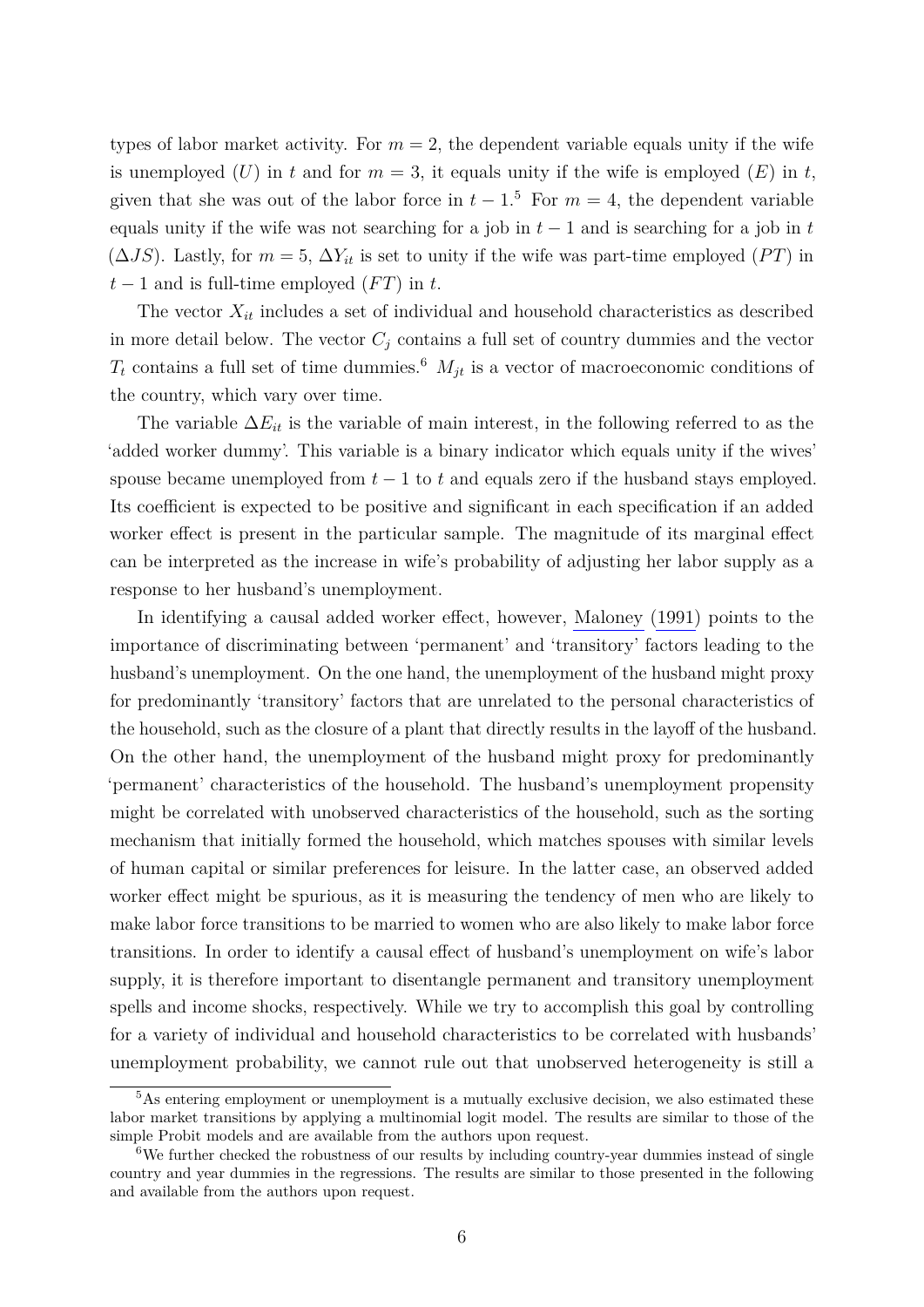problem in our analysis. Therefore, the observed effects should be treated as correlations rather than causal effects.

Lastly, we aim at identifying whether the magnitude of the added worker effect varies with the macroeconomic conditions of a country. In doing so, an interaction of the added worker dummy  $\Delta E_{it}$  and variables included in the vector  $M_{it}$  is further included in the model.

In addition to the pooled regressions for all European countries, we separately estimate Equation [\(1\)](#page-4-1) for several subsamples of countries to test whether the added worker effect differs across the welfare regimes in Europe. In doing so, we group countries according to a modified Esping-Andersen welfare regime typology [\(Esping-Andersen, 1990\)](#page-19-9).

In order to ensure representativeness, we use combined individual and population weights in all regressions. While the former correct for different selection probabilities of individuals within each country as well as panel attrition, the latter ensure that each country is represented in proportion to its actual population size.

### <span id="page-6-0"></span>**3.2 Data**

The data used in this study is taken from the European Union Statistics on Income and Living Conditions (EU–SILC) covering the periods 2004 to 2011. The EU–SILC data includes all European Union member states as well as Norway and Iceland. By reason of insufficient data quality, Iceland and Malta had to be excluded from the analysis, which leaves us with a sample of 28 countries. Since we are interested in wives' labor supply adjustments as a reaction to their husbands' unemployment, we use the longitudinal version of the EU–SILC data. The longitudinal version is a 4–year rotating panel, which allows us to follow households and individuals for a maximum of 4 years.

The data was collected by  $Eurostat^7$  for the first time in 2004. In the first wave, 15 countries were surveyed, while most of the other countries (except for Bulgaria (2006), Croatia (2010), and Romania (2007)) followed in 2005. While the majority of countries is surveyed until 2011, some countries either left the survey (Germany in 2006, Ireland in 2009) or did not provide any data for 2011 yet (France, Greece, Sweden, and Slovakia).

The EU-SILC data originates from various sources. While some of the data is collected through personal interviews, others may be compiled from registers or other administrative sources (mainly social insurance records and population registers). One of the main features of the EU-SILC data is that they do not only contain individual data, but provide information on all household members aged 16 and above.

In our analysis, we restrict the sample to married or cohabiting couples in which both

<sup>7</sup>The results and conclusions are ours and not those of Eurostat, the European Commission, or any of the national authorities whose data have been used.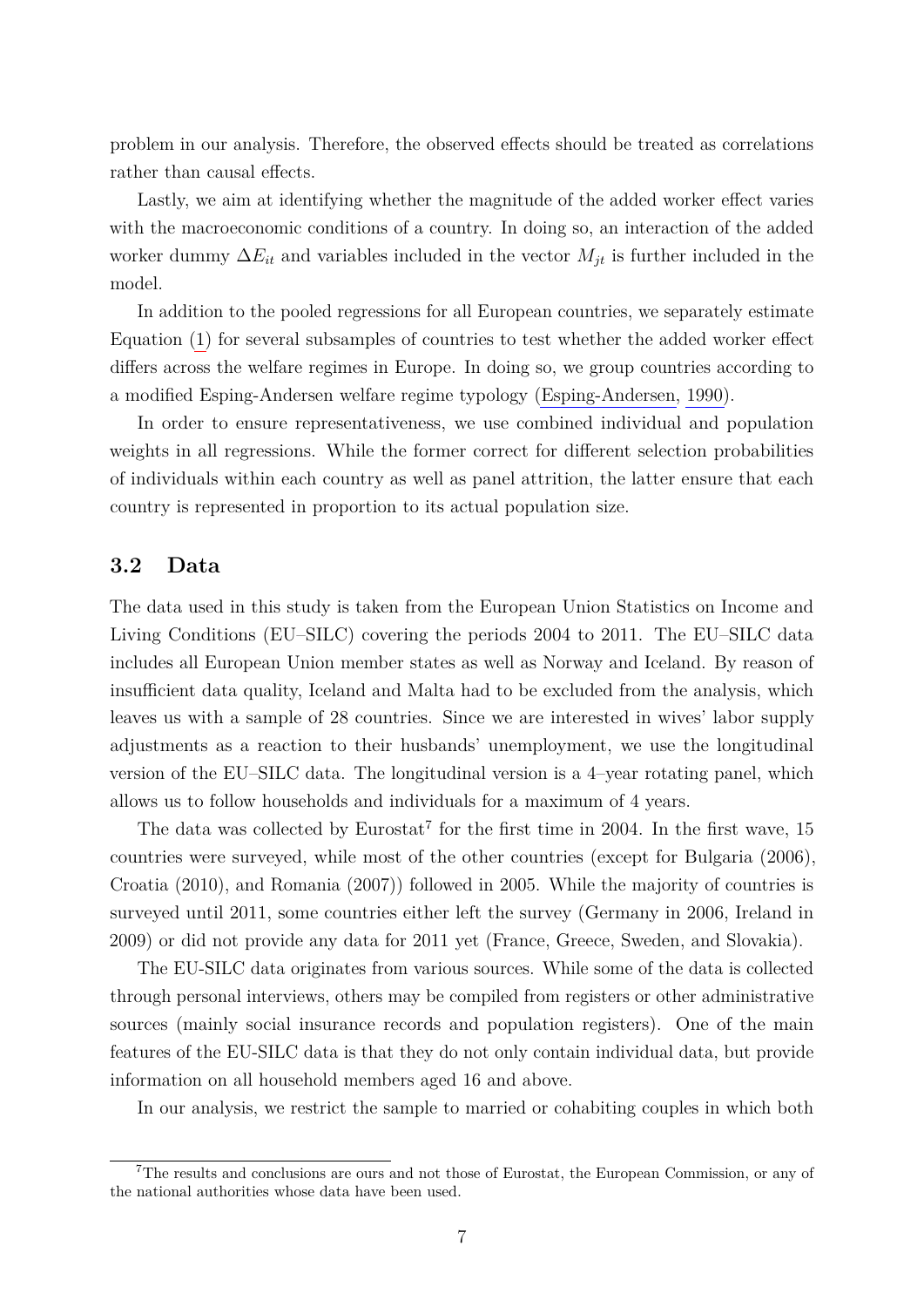individuals are aged between 16 and 65 and neither partner is retired or unable to work.<sup>8</sup> For the analysis of wives' labor supply responses at the extensive margin, we further restrict our sample to 'traditional couples', i.e., we condition on the husband being employed and the wife being out of the labor force in  $t - 1$ . After excluding observations with missing values on any of the explanatory variables, our sample contains 74,715 person-year observations.<sup>9</sup> In analyzing the labor supply adjustments of wives already participating in the labor market, the sample is restricted to couples in which the woman is working part-time and the husband is employed in  $t-1$ . For the analysis of these labor market transitions, the final sample contains 55,217 person-year observations in our pooled sample containing all countries.

Information on husband's and wife's labor market status is obtained from a variable that contains information on the self-defined current economic status of an individual, distinguishing between full-time and part-time employment, unemployment, and different types of inactivity (e.g., schooling, retirement, fulfilling domestic tasks). This variable is used to define different labor market transitions of the wife. First, we ignore the type of labor market activity and define a variable that equals one if the wife enters the labor market (i.e., if she either becomes employed or unemployed) and zero otherwise. In a second step, we explicitly distinguish between the two types of labor market activity and create two variables that take value one if the wife enters into employment and unemployment, respectively, and zero otherwise. In a third step, we use information beyond the current labor market status to capture wives' behavioral response to their husband's loss of employment. This is to acknowledge the fact that the individual's self-defined economic status only captures the person's own perception of their main activity at present. It therefore differs from the strict criteria of the ILO concept, as, for instance, some people who consider themselves 'unemployed' may not take active steps to find work and being immediately available. Therefore, we further use information on the individual's job-search behavior by making use of a question that asks respondents whether they have been actively looking for a job within the last 4 weeks. The respective variable takes value one if the wife has not been searching for a job in  $t-1$  but is doing so in *t*, and value zero if she is not searching for a job in both periods. Lastly, we use information on the individual's self-defined current economic status to define a variable equal to unity if the wife has been working part-time in the period  $t-1$  and is working full-time in the period *t*. This variable is equal to zero if the wife continuously remains in

<sup>&</sup>lt;sup>8</sup>In order to check the robustness of our results, we further conducted our analysis for a restricted sample of individuals aged between 25 and 59 years in order to avoid variation in women's labor supply due to differences in education leaving ages and statutory retirement ages across countries. The results are similar to those for the larger sample and are available from the authors upon request.

<sup>9</sup>For the analysis of the wives' changes in job-search behavior, we further condition on the wife not searching for a job in  $t - 1$ . As a result, the sample size is reduced to 64,959 person-year observations.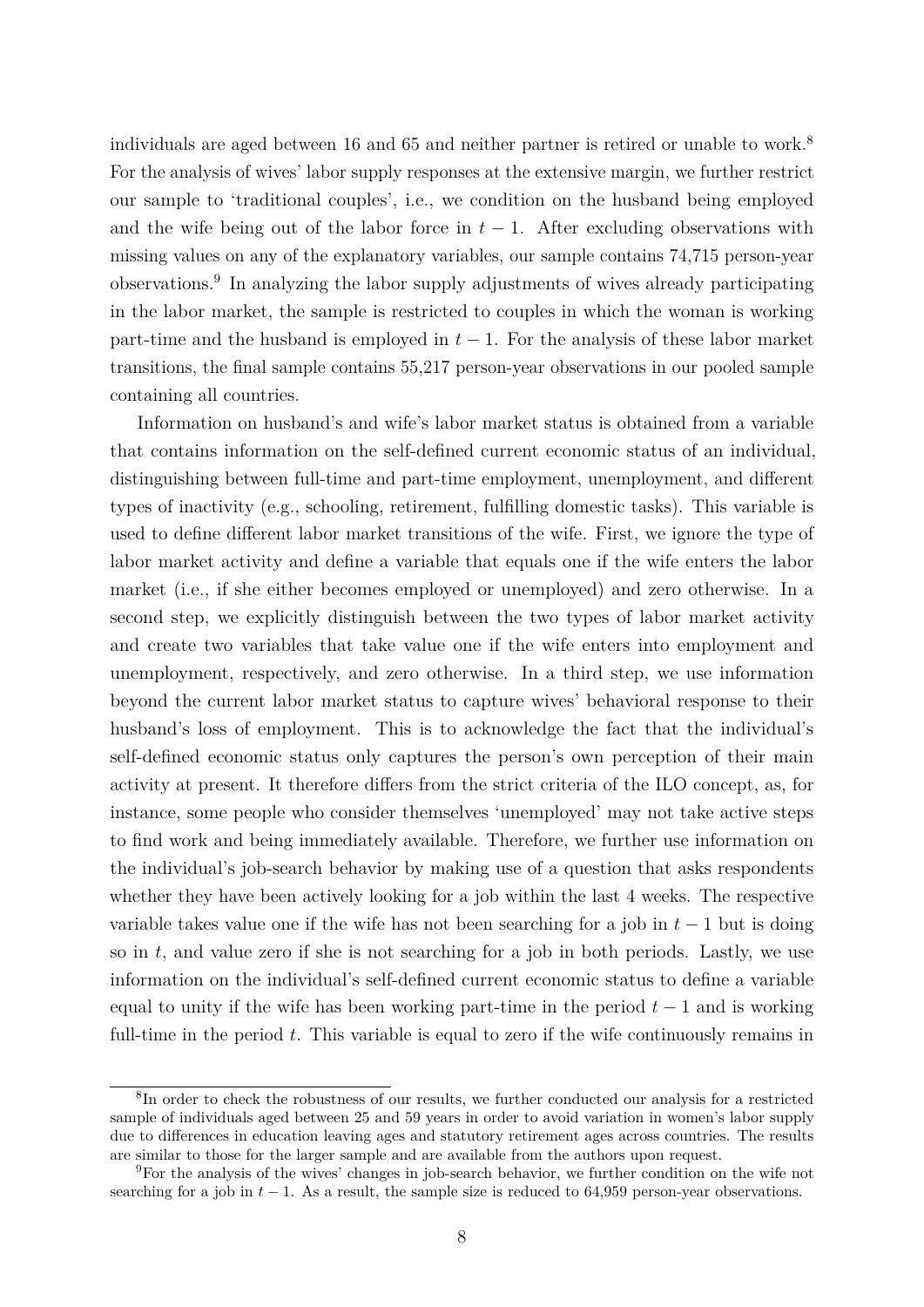part-time employment.<sup>10</sup>

Instead of using information on the current employment status, husband's labor market transitions are identified by using retrospective information on the husband's employment history in the last 12 month. In doing so, a husband is considered to be unemployed if he had at least one unemployment spell within the last 12 months. This means that a husband might be considered as being unemployed even if he is currently employed. The reasoning behind using this criterion to define husband's unemployment is that we assume that even small or transitory reductions in household income might change the optimal behavior of the household and thus result in individual labor supply responses.<sup>11</sup>

In our regressions, we control for a variety of individual and household characteristics. At the household level, we control for whether the couple is married, the number of children, and whether the youngest child is aged 0 to 3 years and 4 to 6 years, respectively. In order to capture the couple's financial background, we include the logarithm of the household's equivalized disposable income as a regressor.<sup>12</sup> Moreover, we include a binary variable indicating whether the household currently has to repay some non-housing related debts and control for the dwelling type the couple inhabits, i.e., we distinguish between couples living in a detached house, a semi-detached house and an apartment or a flat.

On the individual level, we include both spouses' age and its square and control for their highest level of education. With respect to the latter, we distinguish between lowskilled (ISCED 0-2), medium-skilled (ISCED 3-4), and high-skilled (ISCED 5) individuals. Furthermore, we control for the previous occupational status of the husband in all models and for the wife's previous occupational status when considering wives who have actively participate in the labor market, i.e., when analyzing women's transitions from part-time to full-time employment. In doing so, we differentiate between white collar high-skilled (ISCO 1-3), white collar low-skilled (ISCO 4-5), blue collar high-skilled (ISCO 6-7), and blue collar low-skilled (ISCO 8-9) individuals.<sup>13</sup>

As outlined in Section [3.1,](#page-4-2) it is important to discriminate between 'permanent' and

<sup>&</sup>lt;sup>10</sup>As this variable is based on the wife's own perception of her employment status at present and therefore liable to misperception, we further use information on the actual hours worked to check the robustness of our results. In doing so, we constructed a dependent variable that equals unity if the wife has worked more than zero and less than 30 hours in the period *t* − 1 and works more than 30 hours in the period *t*. The results are similar to those obtained by using information on the self-defined economic status and are available from the authors upon request.

<sup>&</sup>lt;sup>11</sup>We further checked the robustness of our results by considering the husband to be unemployed only if he had at least three months of unemployment within the last 12 months. The results are robust to changing the definition of husband's unemployment and are available from the authors upon request.

<sup>&</sup>lt;sup>12</sup>The equivalized household income is calculated by dividing household income by the equivalized household size, which itself is defined by assigning the first household member a weight of 1, any other adult household member a weight of 0.5, and any child under the age of 16 a value of 0.3. In order to avoid the problem of reverse causality, arising from the fact that current household income strongly depends on the wife's labor market status, we control for household income of the previous year instead of household income of the current year.

<sup>&</sup>lt;sup>13</sup>Individuals working for the armed forces (ISCO 10) are excluded from the analysis.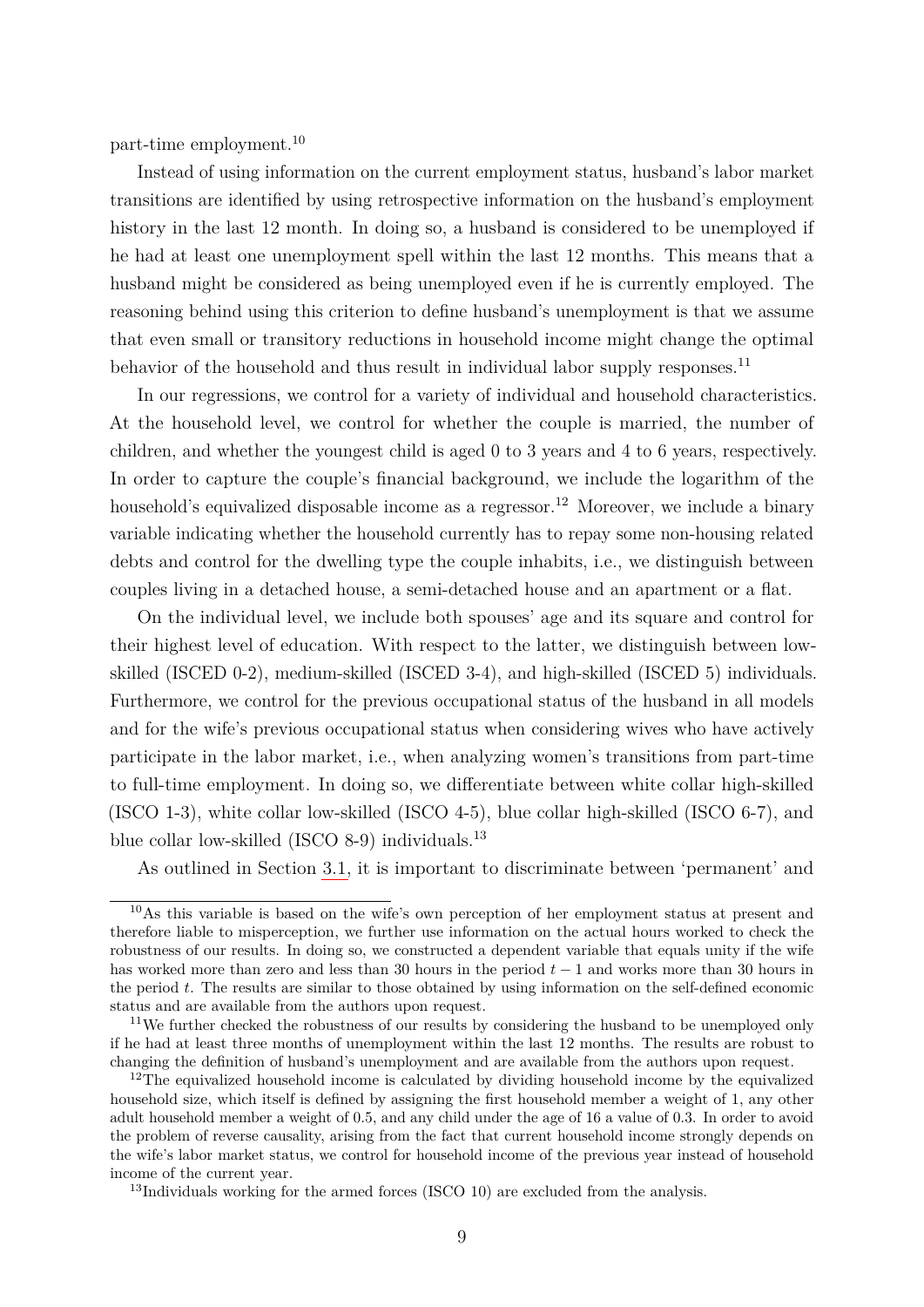'transitory' factors leading to the husband's unemployment. A standard way to accomplish this goal is to control for the husband's (and the wife's) labor market experiences. Although the EU-SILC data contains information on the individual's years in employment, this information is only available for 'selected respondents' in some countries. In these countries, a part of the individual questionnaire is not surveyed for all household members, but only answered by one person, the 'selected respondent'. This is true in all Scandinavian countries, as well as Ireland, the Netherlands, and Slovenia. As a result, the EU-SILC data does not allow to control for both partners' labor market history, and even if only the husband's years of employment is included, the number of observations for the above named countries is significantly reduced.<sup>14</sup> We therefore decided to exclude this variable from our basic regression, but conduct a sensitivity analysis in which the husband's labor market experience is additionally controlled for. In these regressions, information on husband's years in employment is incorporated as a relative measure of his labor market attachment, which represents the husband's share of years in employment in all years since entering the labor market.

On the country level, we further control for the country's GDP per capita, its unemployment rate, and its female labor force participation rate. While GDP per capita is a standard control variable in any macroeconomic framework, the latter two variables are particularly interesting in our specific framework. The country's unemployment rate is an important control variable as the reduced availability of jobs that occurs when the unemployment rate rises causes the chance of getting a job and thus the expected wage of those without jobs to fall. People who would otherwise have been looking for work might therefore become discouraged in a recession and tend to remain out of the labor market.<sup>15</sup> According to this, we would expect the labor supply response of wives to their husband's job loss to be smaller if the unemployment rate increases. On the other hand, households may find it more difficult to borrow against income losses during a recession, suggesting that behavioral responses of wives to their husband's job loss should be more present in periods of economic downturns. The country's female labor force participation rate, in contrast, serves as a proxy for the size of the unused labor capacity potentially being available for the labor force. As such, the overall increase in women's labor force participation due to their husband's job loss should decrease with rising female labor force participation rates.

As outlined above, we additionally estimate our model separately for specific subsamples

<sup>&</sup>lt;sup>14</sup>This is true because the husband and the wife have approximately the same probability of being chosen as a selected respondent, so that our sample is reduced by about a half in these countries. Please note, however, that we adjusted the weights delivered with the data to account for this new data structure, so that the remaining observations are still representative for the whole population.

<sup>&</sup>lt;sup>15</sup>The reduction of the labor force associated with discouraged workers in a recession is called the 'discouraged worker effect', and is as such a force working against the added worker effect (e.g., [Bowen](#page-19-10) [and Finegan, 1969\)](#page-19-10).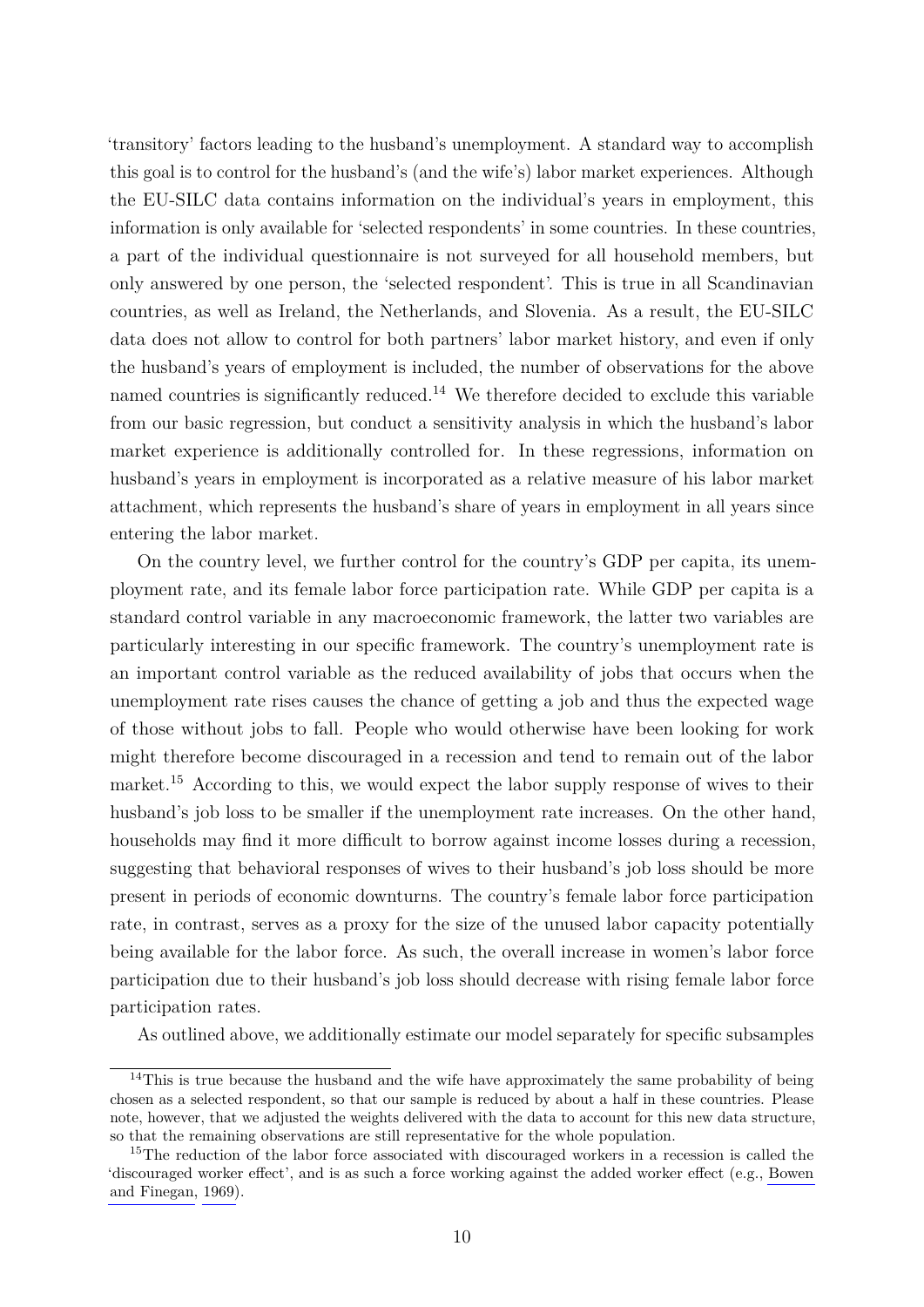of countries to test whether the added worker effect differs across the welfare regimes in Europe. The subsamples are chosen according to a modified Esping-Andersen welfare regime typology [\(Esping-Andersen, 1990\)](#page-19-9), which was suggested by [Bonoli](#page-19-11) [\(1997\)](#page-19-11). Bonoli's typology is based on a two-dimensional approach that classifies countries according to the 'quantity' and the 'quality' of welfare provision.<sup>16</sup>

According to Bonoli's classification, we distinguish between four types of welfare states: (i) high quantity/high quality countries, i.e., Denmark, Finland, Norway and Sweden (referred to as Scandinavian countries), (ii) high quantity/low quality countries, i.e., Austria, Belgium, Germany, France, Luxembourg, and the Netherlands (referred to as Continental countries), (iii) low quantity/high quality countries, i.e., Ireland and the United Kingdom (referred to as Anglo-Saxon countries), and (iv) low quantity/low quality countries, i.e., Greece, Italy, Portugal, and Spain (referred to as Mediterranean countries). Since the countries of Central and Eastern Europe are not covered by Bonoli's typology, we add a fifth category that includes the residual countries, i.e., Bulgaria, Croatia, the Czech Republic, Estonia, Hungary, Latvia, Lithuania, Poland, Romania, Slovakia, and Slovenia.<sup>17</sup>

### **3.3 Descriptive Statistics**

The descriptive statistics of all variables included in our analysis for the three different samples considered are shown in Table [1.](#page-21-0) While column (I) shows the descriptive statistics of the sample used for the analysis of wives' transitions from inactivity to activity, i.e., to either unemployment or employment, column (II) displays those for the analysis of wives' changes in job-search behavior, and column (III) those for the analysis of wives' transitions from part-time to full-time employment. Overall, it becomes obvious that the three samples differ in their individual and household characteristics, especially with respect to whether the extensive (samples (I) and (II)) or the intensive margin (sample (III)) of labor supply is considered.

In the sample underlying the analysis of labor supply adjustments at the extensive margin, couples are more likely to be married and to have a child younger than four years. On the other hand, they have a slightly lower probability of their youngest child being of pre-school age. The high percentage of couples with young children in our sample considered in the analysis of wives' labor supply response at the extensive margin is due to restricting the sample to 'traditional households', in which the husband is employed and the wife is out of the labor force. As the birth of a child is the most common

<sup>16</sup>'Quantity' and 'quality' of welfare provisions are measured by social expenditure as a proportion of GDP and by contribution-financing as a proportion of social expenditure, respectively.

<sup>&</sup>lt;sup>17</sup>In its original version, Austria has also not been covered by Bonoli's classification. We decided to categorize this country to the Continental countries, according to both its geographical position and its value on the above named indicators.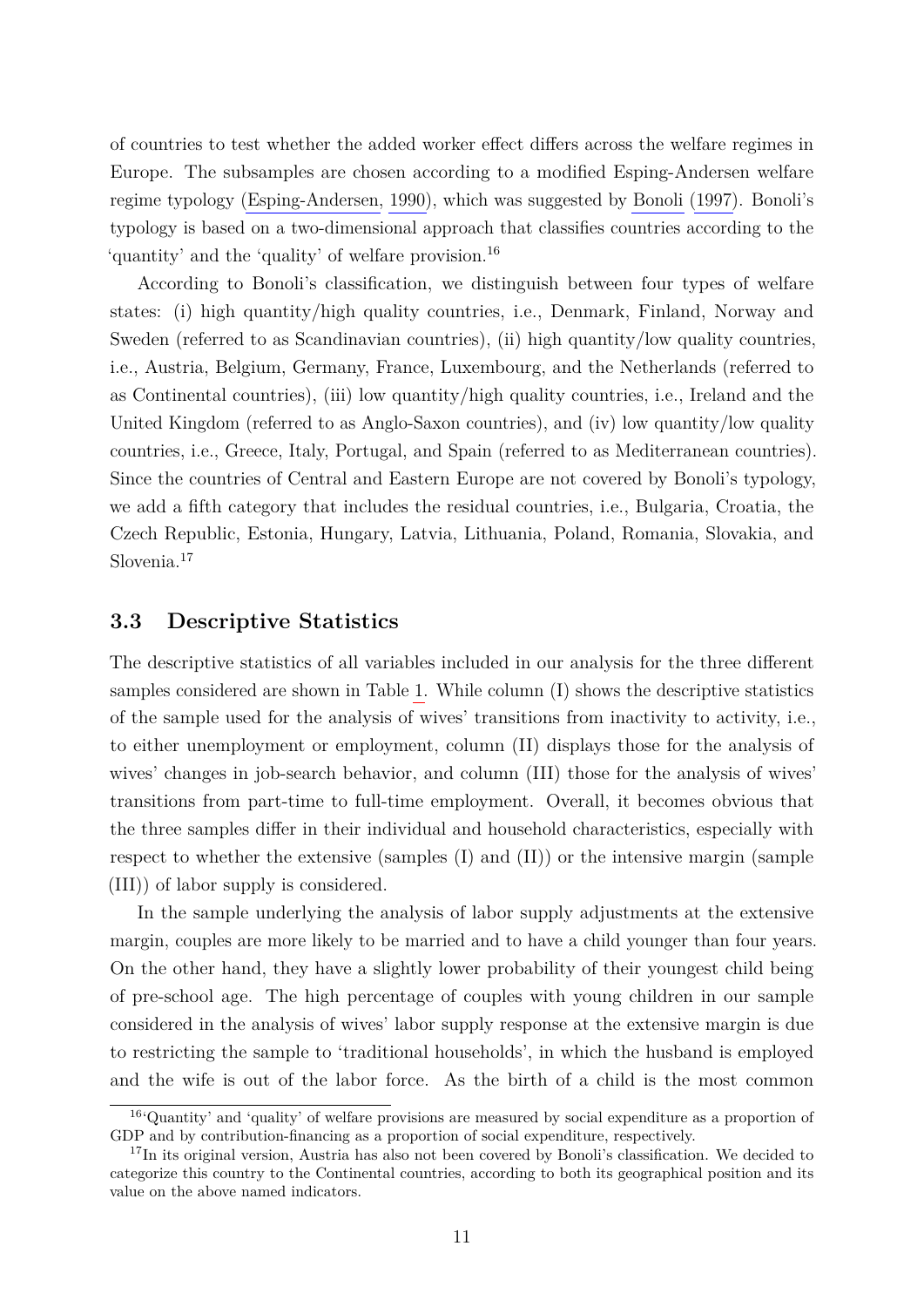reason for women's withdrawal from the labor market, couples with young children are over-represented in our sample.

Unsurprisingly, the equivalized disposable household income is higher for couples in which both spouses participate in the labor market. Moreover, these couples have a higher probability of inhabiting a detached or semi-detached house. However, double-earner households are also more likely to have to repay non-housing related debts. Lastly, we can see that compared to 'traditional couples', the skill level of both the husband and the wife is higher among couples in which both spouses work, and husbands of working wives are more likely to occupy a high-skilled job.

With respect to our variable of main interest, the added worker dummy, it becomes obvious that for the sample of 'traditional couples', about 5 percent of the husbands lost their job at any time during the last year, while for couples in dual-earner households this is only true for about 2.7 percent of the husbands. This result suggests that (un)observed heterogeneity with respect to husbands' risk of unemployment is indeed an issue here.

In order to gain insight into the relationship between the husband's job loss and his wife's labor supply adjustments, Table [2](#page-22-0) compares the transition probabilities of those women whose husband became unemployed within the last year and those women whose husband stayed employed. Of those women whose husband stayed employed, 18 percent enter the labor market, while this percentage amounts to 20.8 percent for those whose husbands became unemployed. The difference between the transition probabilities is statistically highly significant, suggesting that there might indeed exist an added worker effect among couples in Europe. However, when distinguishing between transitions into unemployment and transitions into employment, the results show that women whose husband became unemployed are significantly more likely to enter into unemployment, but significantly less likely to enter into employment. Hence, the added worker effect is only driven by wives' changes into unemployment. As Table [2](#page-22-0) shows unconditional sample means, this result is likely to be explained by unobserved heterogeneity. Men with a lower labor market attachment who have a higher risk of becoming unemployed might simply be married to women with a low labor market attachment, which have a lower probability of finding a job as compared to women with a husband who stays employed. This sort of assortative mating might explain the unintuitive result of an opposite added worker effect. Lastly, the results show that wives of an unemployed husband are more likely to start searching for a job and to change from part-time to full-time employment than those with continuously employed husbands.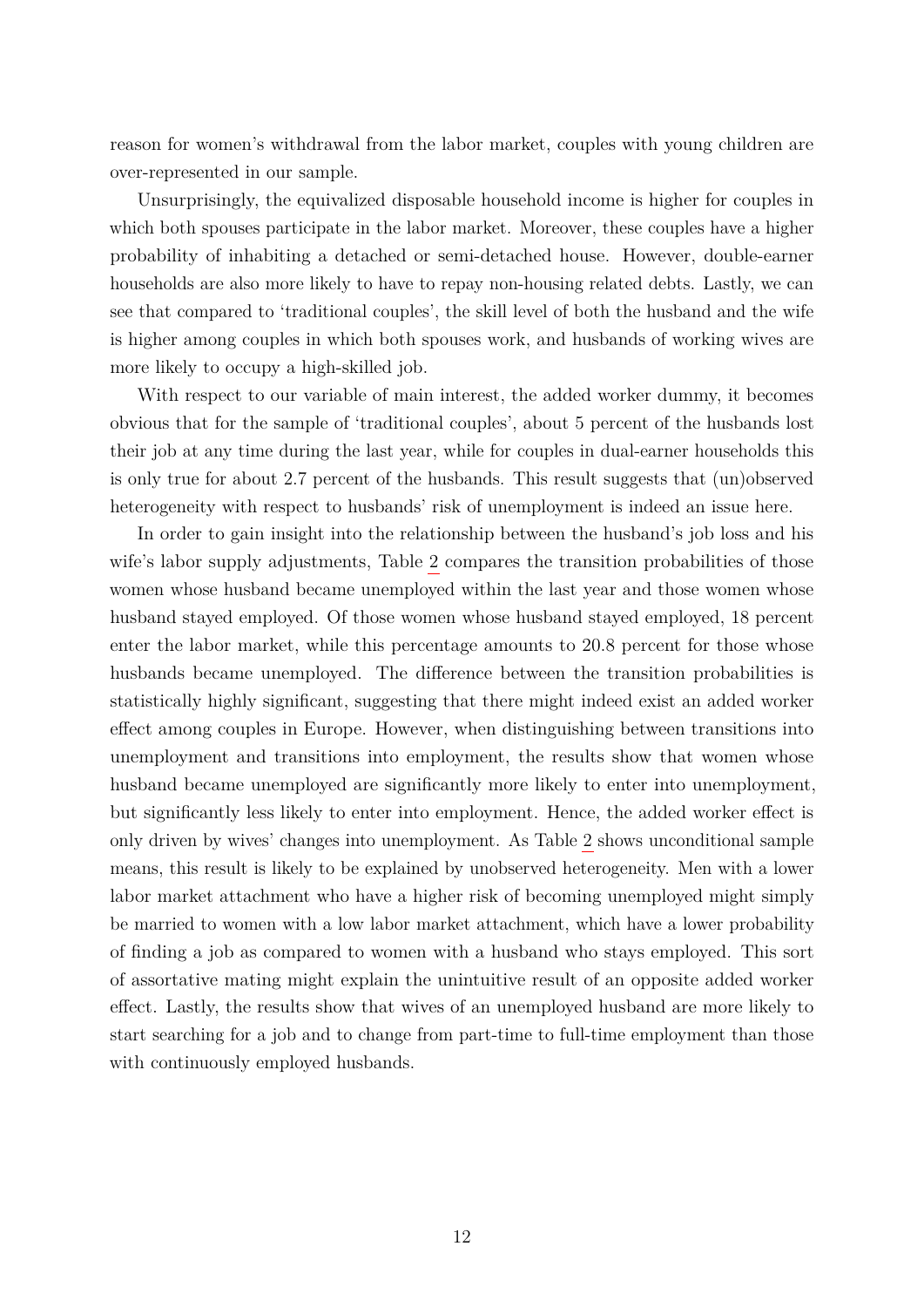### <span id="page-12-0"></span>**4 Results**

#### **4.1 Overall Results**

The results of the estimation of our basic model (Equation [\(1\)](#page-4-1)) are shown in Table [3.](#page-23-0) With respect to our control variables, the results are overall as expected from economic theory. Married women and women with a higher number of children are less likely to increase their labor supply, irrespective of which labor market transition is considered. Women whose youngest child is younger than three years are less likely to start searching for a job and to increase their working hours, while the presence of small children does not affect women's transitions into the labor market. Women whose youngest child enters preschool age (4 to 6 years), on the other hand, are more likely to enter the labor market, while they have a lower probability of changing from part-time to full-time employment.

The household's disposable income has a diverse effect on women's labor supply: While household income is positively correlated with women's employment transitions, it is negatively correlated with their job-search transitions and uncorrelated their transitions into unemployment and their part-time to full-time transitions. This result is likely to be driven by unobserved heterogeneity, in a sense that there exist unobserved characteristics, such as the couples' preferences for leisure or their productivity in the labor market and in household production, that are correlated with both household income and wife's attachment to the labor market. A similar diverse effect is also found for the dwelling type the couple inhabits. In households that live in a semi-detached house or an apartment/flat, wives' are less likely to enter employment and more likely to start looking for a job, while the dwelling type is (mostly) uncorrelated with wives' transitions into unemployment or into full-time employment. In households that have to repay non-housing related debts, women are significantly more likely to enter the labor market or to start searching for a job, while the repayment of debts is uncorrelated with wives' changes from part-time to full-time work. This result is in line with the theoretical argument that labor supply adjustments are more common among households that are financially constraint.

Women's probability of entering the labor market is further decreasing with their age and increasing with their level of education. Moreover, women working in low-skilled blue collar or white collar jobs are less likely, and women working in high-skilled blue collar positions are more likely to change from part-time to full-time employment than high-skilled white collar workers. This result might be explained by the fact that as compared to high-skilled jobs, low-skilled jobs offer less flexibility in terms of enabling women to increase their working hours in the short term. The age and the education of their husband are only correlated with women's transitions into employment, while they are uncorrelated with their unemployment or job-search transitions. Furthermore, the husband's age is negatively associated with women's transitions from part-time to full-time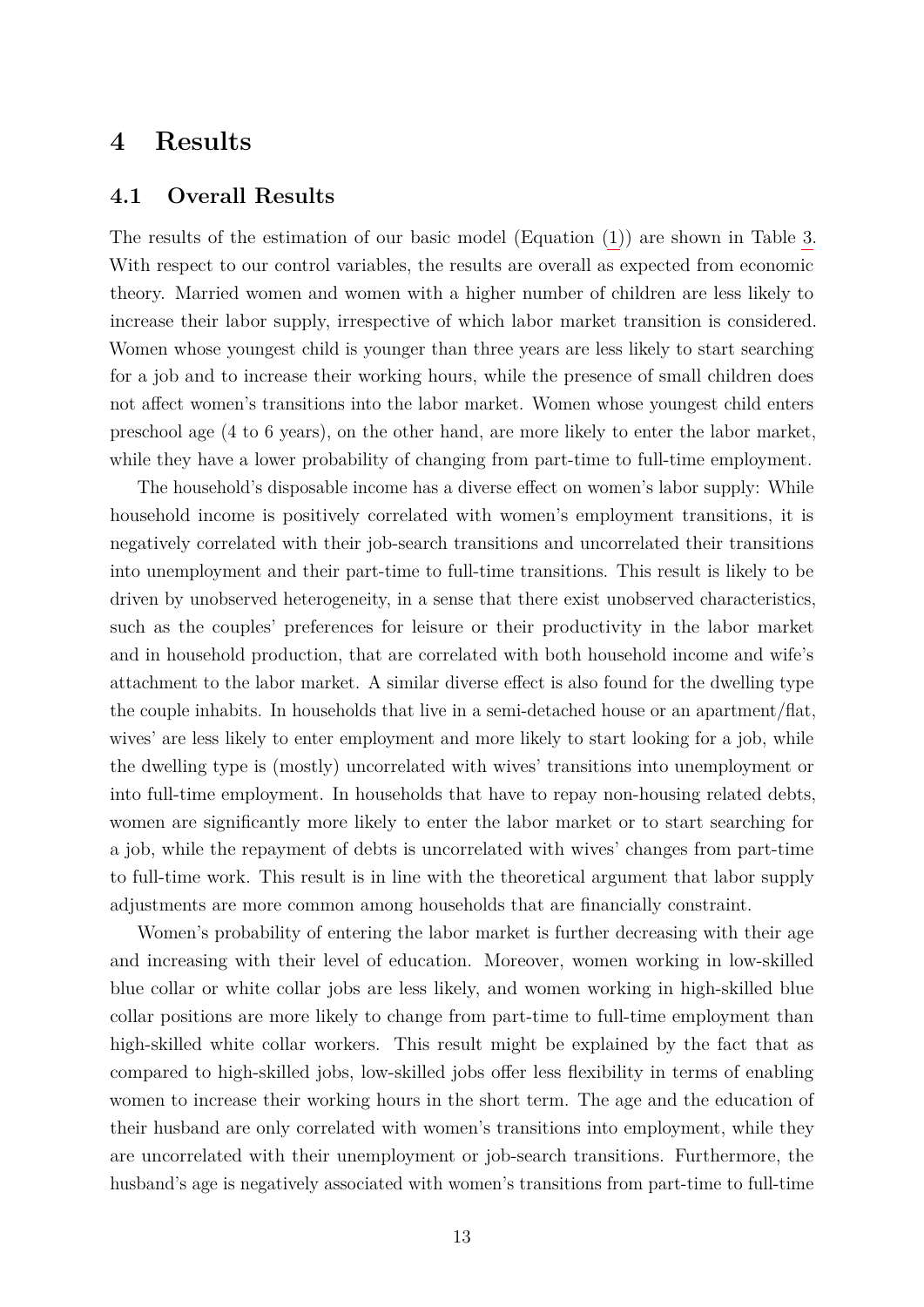employment. Overall, women are less likely to make labor market transitions the higher their husband's occupational status, suggesting that women are more likely to stay out of the labor market the higher their husband's earnings potential.

While the country's GDP per capita is negatively associated with all labor supply transitions considered, the country's unemployment rate, in contrast, has a diverse effect on women's labor market transitions: The higher the unemployment rate, the higher the probability that women enter into unemployment, but the lower the probability that women enter into employment. While the latter result is quite intuitive, the former is inconsistent with the hypothesis of the 'discouraged worker effect', which assumes that individuals who would otherwise have been looking for work tend to remain out of the labor market as the unemployment rate increases and their chances of getting a job fall. This suggests that the country's economic conditions, as measured by its unemployment rate, do not affect the individual decision to participate in the labor market itself, but rather the success in finding a job and entering in employment given that the labor supply decision has already been made. Except for changes from part-time to full-time employment, the country's female labor force participation rate is negatively correlated with all transition probabilities considered, i.e., the more women already participate in the labor market the less women enter into.

Our result of main interest is the estimated marginal effect of the added worker dummy, which indicates whether the husband became unemployed between  $t-1$  and  $t$ . The results suggest that women whose husbands lost their job at any time during the last 12 months have a 3 percentage point higher probability of entering the labor market than those with a continuously employed husband. Again, however, this effect is only driven by wives' changes into unemployment. Women with an unemployed husband are 3 percentage points more likely to enter into unemployment and 4.4 percentage points more likely to start searching for a job, while women's probability of becoming employed is not significantly affected by the husband's employment status. This result is consistent with the findings of [Lundberg](#page-19-2) [\(1985\)](#page-19-2), who shows that married women in the U.S. are more likely to enter the labor market when their husband is unemployed, but even less likely to become employed. This suggests that husband's unemployment indeed affects the wife's willingness to work in the labor market. However, as stressed by [Maloney](#page-20-0) [\(1991\)](#page-20-0), some wives may have the will to enter the labor market, but may not be able to find a job in the short term and this way offset the associated loss in household income.

We further find a strong behavioral response at the intensive margin of women's labor supply. Women whose husband became unemployed have a 7.1 percentage points higher probability of changing from part-time to full-time employment than women with a continuously employed husband. The strong effect at the intensive margin might be due to the fact that part-time work may provide greater scope for labor supply adjustments,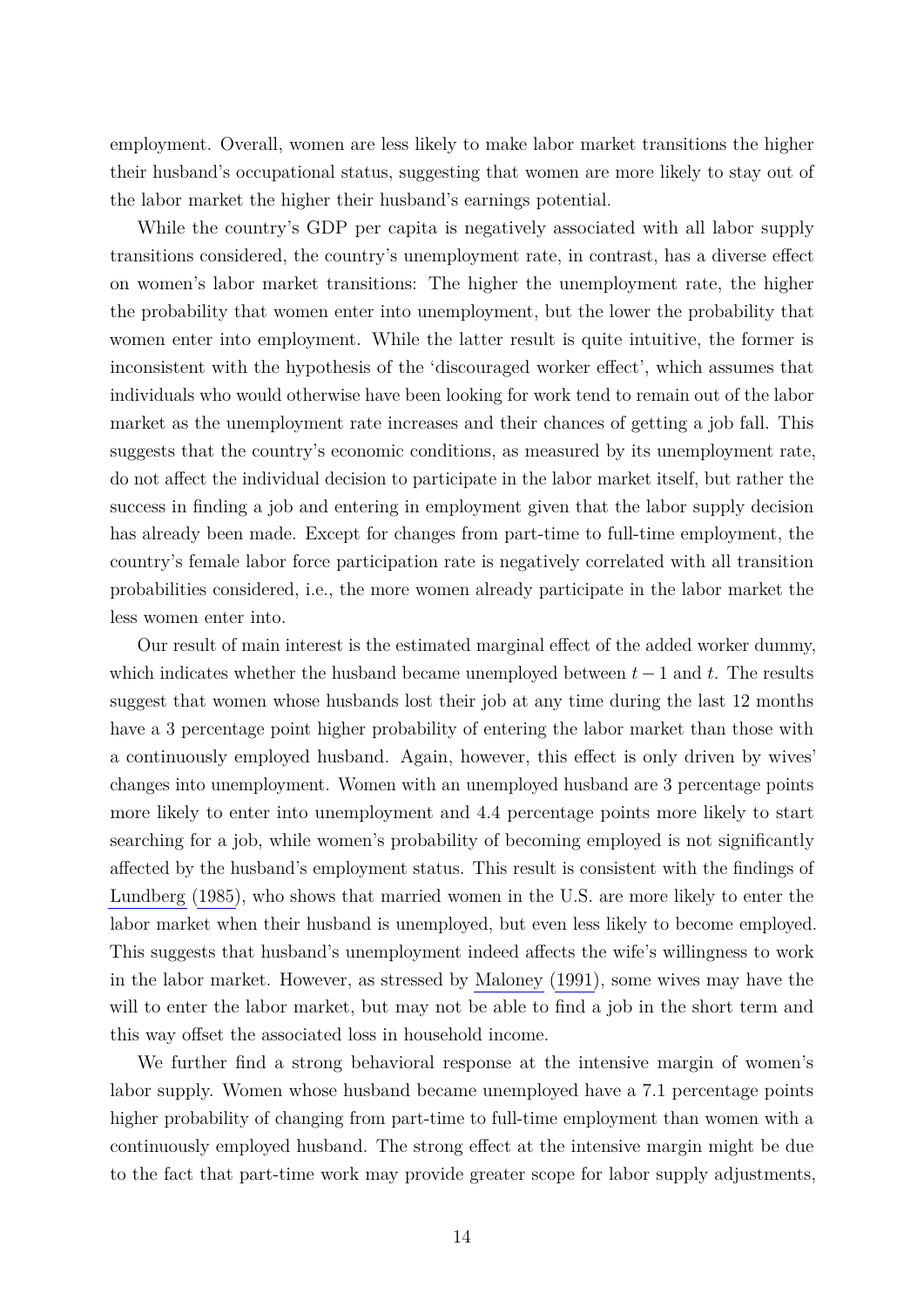as it may be harder for women to increase their labor market activities by entering the labor market than it is by increasing working hours when already working. This result is consistent with the finding of [Gong](#page-19-6) [\(2011\)](#page-19-6), who finds evidence for the existence of an added worker effect for married women in Australia, but also shows that this effect is mainly driven by part-time to full-time transitions of already participating wives.

Overall, the results for our pooled sample covering all European countries reveal the existence of an added worker effect at both the extensive and the intensive margin of wives' labor supply. As can be seen from Table [A1](#page-27-0) in the Appendix, these results hold when the husband's labor market experience is controlled for. The results show that the more stable the husband's employment, as measured by his share of years in employment, the less likely his wife enters the labor market. The estimated marginal effects of the added worker dummy, however, are similar in both significance and magnitude.<sup>18</sup>

To see whether the magnitude of the added worker effect varies with the macroeconomic conditions, interactions of the added worker dummy and the unemployment rate and the female labor force participation rate, respectively, have further been added to the model.<sup>19</sup> The marginal effects of the added worker dummy at each point of the country's unemployment rate are shown in Figure [1.](#page-25-0) The results suggest that the added worker effect is the stronger the higher the country's unemployment rate. In particular, wives' probability of entering into unemployment and starting to search for a job as a reaction to their husbands' loss of employment increases significantly with the unemployment rate. A similar pattern emerges for women's transition into employment, though the estimated marginal effects are barely statistically significant. While these results contradict the 'discouraged worker hypothesis', they are consistent with the findings of [Parker and](#page-20-6) [Skoufias](#page-20-6) [\(2004\)](#page-20-6) and [Mattingly and Smith](#page-20-7) [\(2010\)](#page-20-7), who argue that the added worker effect is more present in periods of economic downturns as in times of recessions, the ability to borrow against income losses is reduced. Wives' transitions from part-time to full-time employment, however, hardly vary over the country's unemployment rate.

The respective interaction effects for the country's female labor force participation rate are shown in Figure [2.](#page-26-0) Overall, the added worker effect appears to decrease with the country's female labor force participation rate, i.e., the more women participate in the labor market, the less likely it is that a wife enters the labor market due to her husband's

<sup>&</sup>lt;sup>18</sup>In order to assess whether the added worker effect is robust to the inclusion of the husband's labor market experience, we also estimated the basic specification reported in Table [3](#page-23-0) for the reduced sample as considered in Table [A1.](#page-27-0) The results are robust toward the exclusion of these observations. Estimation results are available from the authors upon request.

<sup>&</sup>lt;sup>19</sup>Note that we have not included a threefold interaction, but have estimated the model separately for each set of interactions. While the results shown in Table [3](#page-23-0) include the interactions of the added worker dummy with the countries' unemployment rate, the marginal effects of all other covariates in the model including the interaction of the added worker dummy and the female labor force participation rate are similar in both their magnitude and their significance. These results are available from the authors upon request.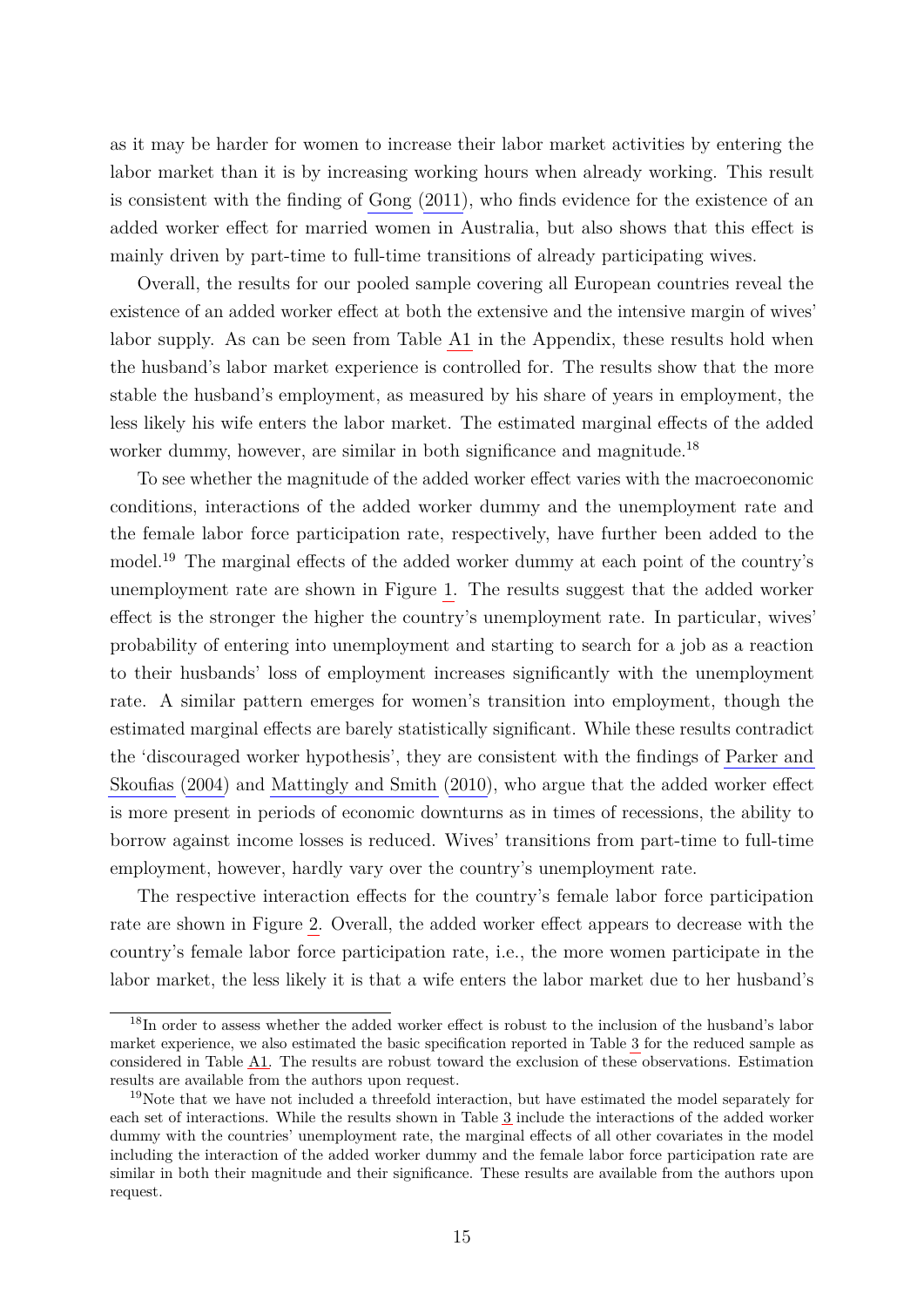unemployment. This relationship is particularly pronounced for women's employment transitions and their job-search transitions, while women's unemployment and part-time to full-time transitions do hardly vary over the distribution of the female labor force participation rate. The result that women's labor supply adjustments at the extensive margin are more strongly related to the country's female labor force participation rate than their adjustments at the intensive margin is quite intuitive, as the ability of women to newly enter the labor market is the lower the higher the share of women already participating in the labor market, while women's ability to increase their working hours should hardly be affected by the female labor force participation rate.

### **4.2 Country-Group Results**

In the second part of our analysis, we separately estimate our basic regression for specific sub-samples of countries to test whether the added worker effect differs across the welfare regimes in Europe. As outlined in Section [3.2,](#page-6-0) we distinguish between five welfare regimes, namely (i) Scandinavia, (ii) Continental Europe, (iii) the Anglo-Saxon countries, (iv) the Mediterranean countries, and (v) Central and Eastern Europe. The estimated marginal effects of the added worker dummy obtained from these sub-sample regressions are shown in Table [4.](#page-24-0)<sup>20</sup> The results reveal large differences in both the existence and the magnitude of the added worker effect across Europe.

In Scandinavia and Continental Europe, we only find small behavioral responses of wives to their husbands' job loss. In Scandinavia, women are more likely to become employed when their husband becomes unemployed, while women's likelihoods of entering unemployment, starting to search for a job, or changing from part-time to full-time employment are not affected by their partners' job loss. In Continental Europe, in contrast, women of newly unemployed men are more likely to change from part-time to full-time employment, while we do not find any behavioral response at the extensive margin of women's labor supply in these countries. The limited responsiveness of women living in the Scandinavian and the Continental European countries might be explained by the fact that these countries are characterized by guaranteeing a high level of social protection, and it might be the generosity of the welfare state that partly crowds out the family as an insurance device. The difference in the type of behavioral response between the two country groups might further be explained by differences in the structure of the workforce. While both the Scandinavian and the Continental European countries are characterized by comparatively high female labor force participation rates, the share of part-time employment in all employment is particularly high in the Continental European countries and as such, part-time work may provide a greater scope for labor supply

 $20$ For the ease of presentation, the marginal effects of all other covariates have been omitted from Table [4.](#page-24-0) Full estimation results are available from the authors upon request.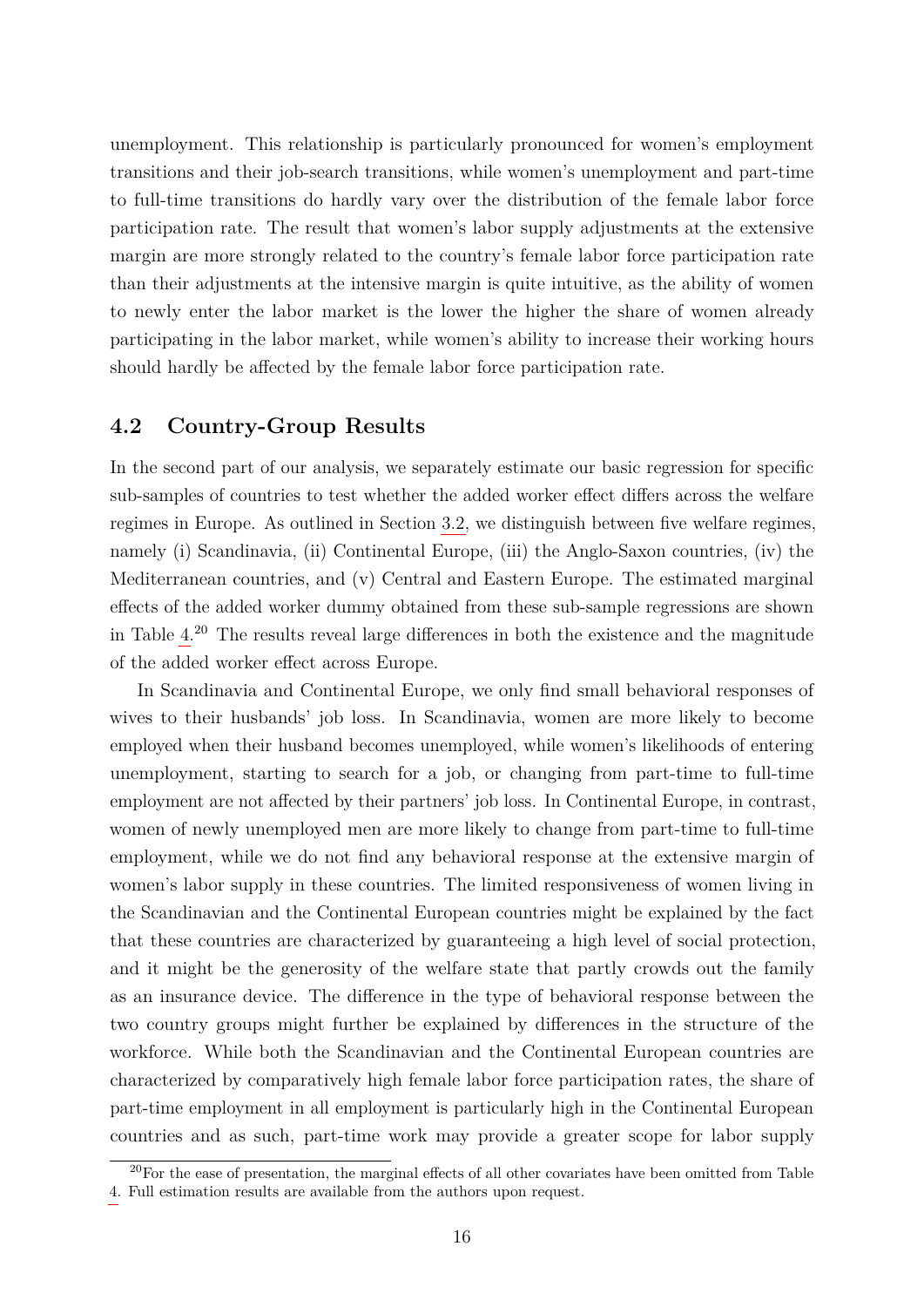adjustments in these countries.<sup>21</sup>

In the Anglo-Saxon countries, we also find hardly any evidence for the existence of an added worker effect. Indeed, we even find a negative added worker effect. Women in these countries are significantly less likely to become employed when their husband becomes unemployed. While this result might be driven by unobserved heterogeneity, in a sense that spouses with low labor market prospects or similar preferences for leisure select together, it might also reflect the incentives set by the social security system in these countries. The UK and Ireland are the only countries within Europe that are characterized by a means-tested unemployment benefit system.<sup>22</sup> The fact that unemployment benefits are means-tested against family income may discourage women from entering the labor market to offset the loss of household income or even encourage working women to leave the labor market. This is consistent with the findings of [Kell and Wright](#page-19-12) [\(1990\)](#page-19-12), who find large negative effects of means-testing on the labor force participation of wives married to unemployed husbands in the UK. In their cross-country comparison of the labor force participation of married women in the UK, Ireland, the U.S., Sweden, and Denmark, [Dex](#page-19-13) *[et al.](#page-19-13)* [\(1995\)](#page-19-13) come to a similar conclusion. They find that in unemployment benefit regimes that take a wife's earnings into account in allocating benefit, there is a significant negative effect on those wives' labor force participation.

In contrast, we find a strong and significant added worker effect for the Mediterranean countries. In the Mediterranean countries, women whose husbands became unemployed within the last twelve months are significantly more likely to become employed, to enter unemployment, to start searching for a job, and to change from part-time to full-time employment than women with a continuously employed husband. In fact, the Mediterranean countries are the only countries in which an added worker effect at both the extensive and the intensive margin of women's labor supply is observed. The finding of a strong relationship between husband's and wife's labor supply in the Southern European countries supports previous literature on this topic (e.g., [Prieto-Rodriguez and Rodriguez-Gutierrez,](#page-20-9) [2000\)](#page-20-9). The Mediterranean welfare states are characterized by offering a low level of social protection and by a strong reliance on the family. In his analysis of family ties across societies, [Reher](#page-20-3) [\(1998\)](#page-20-3) shows a 'dividing line' between southern European societies, with their history of depending on strong and extended families to care for the elderly and the poor, versus northern European and North American societies, with their weaker family systems and greater reliance on public and private organizations to provide social assistance. The strong added worker effect in the Mediterranean countries might therefore

<sup>&</sup>lt;sup>21</sup>The share of part-time employed women is particularly high in the Netherlands (76.2%), followed by Germany (45.0%), Austria (44.4%), and Belgium (43.5) (2012 values, [Eurostat, 2014\)](#page-19-8).

 $^{22}$ In fact, the unemployment benefit system in Ireland is characterized by a combination of earningsrelated unemployment benefits and means-tested unemployment allowances. However, individuals who are only entitled to a reduced rate of unemployment benefits may be better off on unemployment allowance, which means that low-income households are more likely to be subject to means-testing.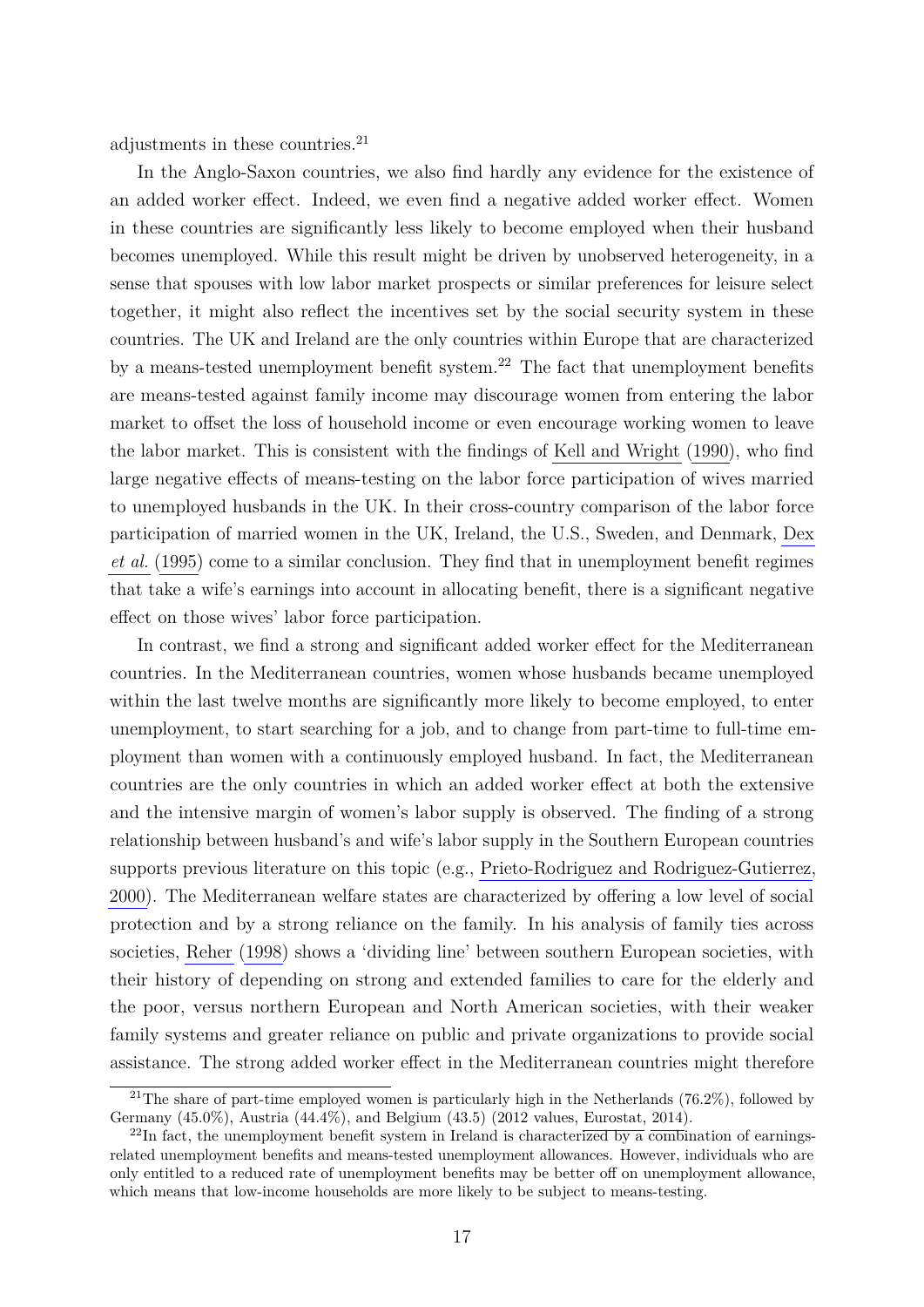be explained by low social protection and a strong reliance on the family in these countries.

In the countries belonging to Central and Eastern Europe, we also find some evidence for the existence of an added worker effect. In contrast to the Scandinavian and the Continental European countries, however, women's responsiveness to their husband's job loss is only reflected in their increased likelihood of entering unemployment and starting to search for a job. Women's probabilities of entering employment or changing from part-time to full-time employment, on the other hand, are not affected by husband's unemployment. This suggests that women in Central and Eastern Europe are willing to increase their labor supply due to their husband's job loss, but may not be able to find a job or increase their working hours in the short term in order to offset the associated loss in household income.

# <span id="page-17-0"></span>**5 Conclusion**

In this paper, we analyze the responsiveness of women's labor supply to their husband's loss of employment – the so-called added worker effect. While previous empirical literature on this topic mainly concentrates on a single country, we take an explicit internationally comparative perspective and analyze whether the added worker effect varies across the countries in Europe. In doing so, we follow the argumentation of [Bentolila and Ichino](#page-19-1) [\(2008\)](#page-19-1), who point out that the role of family support should be stronger whenever the welfare state fails to mitigate the consequences of unemployment.

In our analysis, we use longitudinal data from the European Union Statistics on Income and Living Conditions (EU-SILC) covering the period 2004 to 2011. Our sample consists of married or cohabiting couples with initially employed husbands. For this sample, we investigate women's response to their husband's loss of employment at both the extensive and the intensive margin of women's labor supply. In particular, we analyze women's transitions (i) from inactivity to activity, (ii) from inactivity to unemployment, (iii) from inactivity to employment, (iv) in their job-search behavior, and (v) from part-time to full-time employment.

For our pooled sample consisting of 28 European countries, we find evidence for the existence of an added worker effect. Women whose husbands become unemployed show a significantly higher probability of entering the labor market compared to women whose husbands remain employed. However, this effect is mainly driven by wives' changes from inactivity to unemployment and increases in their job-search efforts, whereas wives' probability of entering into employment seems to be independent of the husbands' job loss. However, we find that wives are more likely to increase their working hours in reaction to their husbands' unemployment. These results suggest that in Europe, marriage (or cohabitation) still functions as an intra-household risk-sharing mechanism to smooth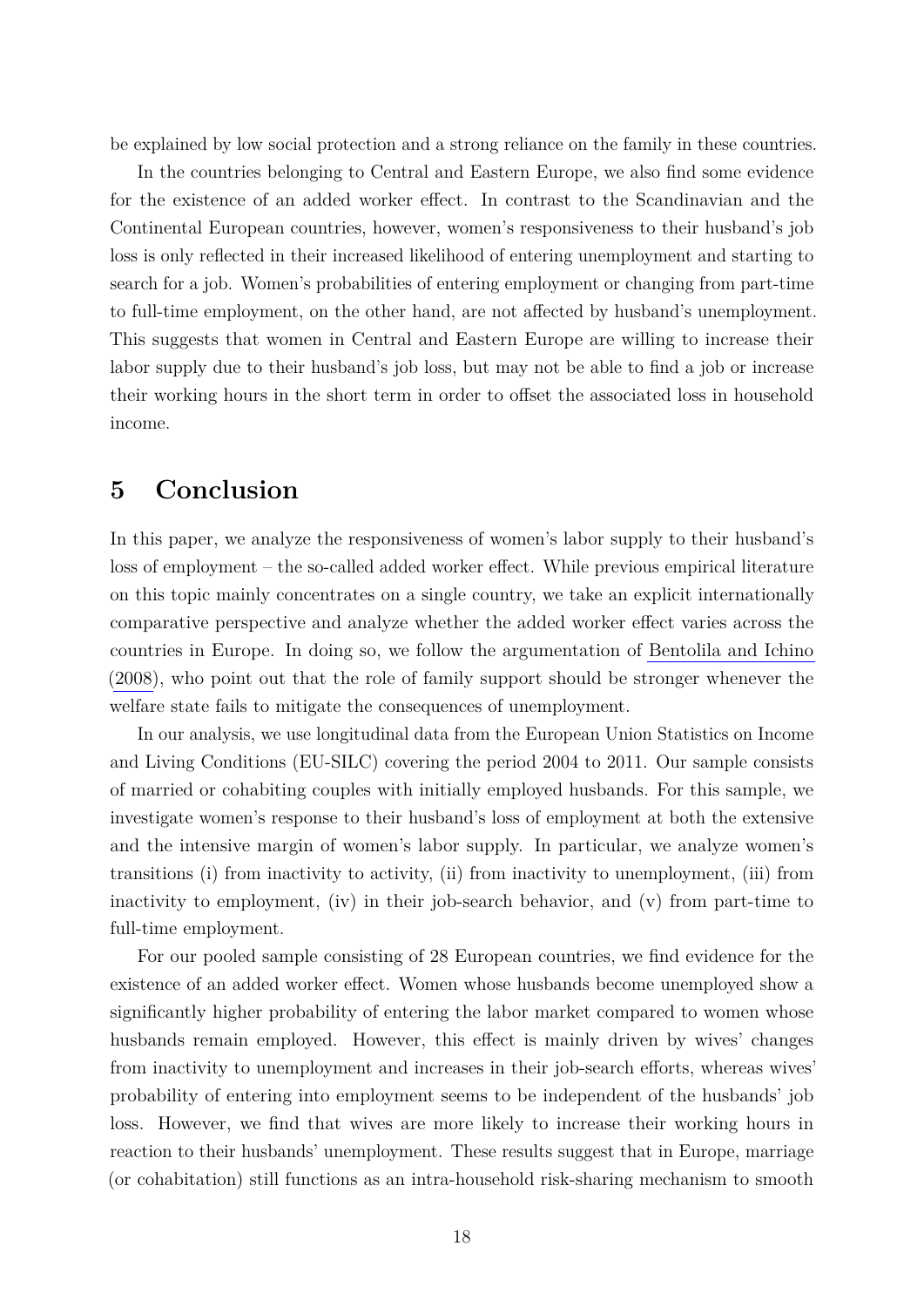inter-temporal income shocks.

Our results further reveal that the added worker effect acts countercyclical. While women's probability of entering the labor market increases with the countries' unemployment rate, it decreases with the countries' female labor force participation rate. Lastly, we show that the magnitude and significance of the added worker effect largely varies over different welfare regimes within Europe. Overall, the added worker effect is strongest among couples living in the Mediterranean countries, while it is less present in the Continental European, the Scandinavian, and the Anglo-Saxon countries. This result is consistent with the view that the family as an insurance device against unemployment might be crowded out by the generosity of the welfare state. Furthermore, we find large differences in the type of behavioral response to the husband's job loss across countries. While women in the Scandinavian and the Central and Eastern European countries are more likely to increase their labor supply at the extensive margin, women in Continental Europe are more likely to do so at the intensive margin. This result stresses the importance of analyzing women's behavioral response at both the extensive and the intensive margin of labor supply in order to provide a meaningful comparison of the added worker effect across countries.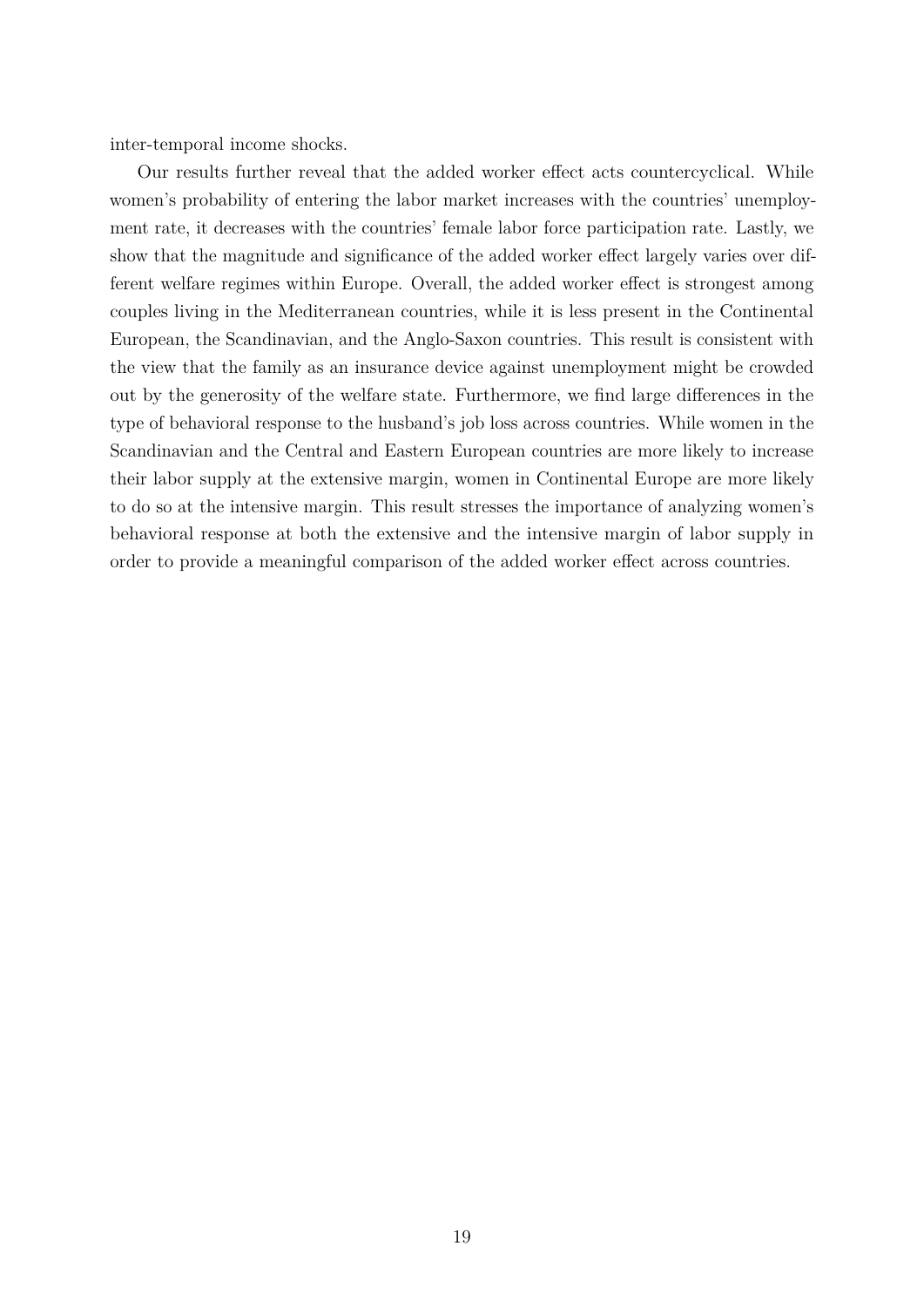# **References**

- <span id="page-19-7"></span>Başlevent, C. and Onaran, Ö. (2003). Are married women in Turkey more likely to become added or discouraged workers? *LABOUR*, **17** (3), 439–458.
- <span id="page-19-1"></span>BENTOLILA, S. and ICHINO, A. (2008). Unemployment and consumption near and far away from the Mediterranean. *Journal of Population Economics*, **21** (2), 255–280.
- <span id="page-19-11"></span>Bonoli, G. (1997). Classifying Welfare States: a Two-dimension Approach. *Journal of Social Policy*, **26** (3), 351–372.
- <span id="page-19-10"></span>Bowen, W. G. and Finegan, T. A. (1969). *The economics of labor force participation*. Princeton, N.J.: Princeton University Press.
- <span id="page-19-0"></span>Cullen, J. B. and Gruber, J. (2000). Does unemployment insurance crowd out spousal labor supply? *Journal of Labor Economics*, **18** (3), 546–572.
- <span id="page-19-13"></span>DEX, S., GUSTAFSSON, S., SMITH, N. and CALLAN, T. (1995). Cross-National Comparisons of the Labour Force Participation of Women Married to Unemployed Men. *Oxford Economic Papers*, **47** (4), 611–635.
- <span id="page-19-9"></span>Esping-Andersen, G. (1990). *The three worlds of welfare capitalism*. Princeton, N.J.: Princeton University Press.
- <span id="page-19-8"></span>Eurostat (2014). Statistics Database (accessed 14/03/11). [http://epp.eurostat.ec.europa.](http://epp.eurostat.ec.europa.eu/) [eu/.](http://epp.eurostat.ec.europa.eu/)
- <span id="page-19-6"></span>Gong, X. (2011). The Added Worker Effect for Married Women in Australia. *Economic Record*, **87** (278), 414–426.
- <span id="page-19-4"></span>HECKMAN, J. J. and MACURDY, T. E. (1980). A life cycle model of female labour supply. *The Review of Economic Studies*, **47** (1), 47–74.
- <span id="page-19-12"></span>Kell, M. and Wright, J. (1990). Benefits and the Labour Supply of Women Married to Unemployed Men. *The Economic Journal*, **100** (400), 119–126.
- <span id="page-19-5"></span>Kohara, M. (2010). The response of Japanese wives' labor supply to husbands' job loss. *Journal of Population Economics*, **23** (4), 1133–1149.
- <span id="page-19-2"></span>Lundberg, S. (1985). The added worker effect. *Journal of Labor Economics*, **3** (1), 11–37.
- <span id="page-19-3"></span>Maloney, T. (1987). Employment constraints and the labor supply of married women: A reexamination of the added worker effect. *Journal of Human Resources*, **22** (1), 51–61.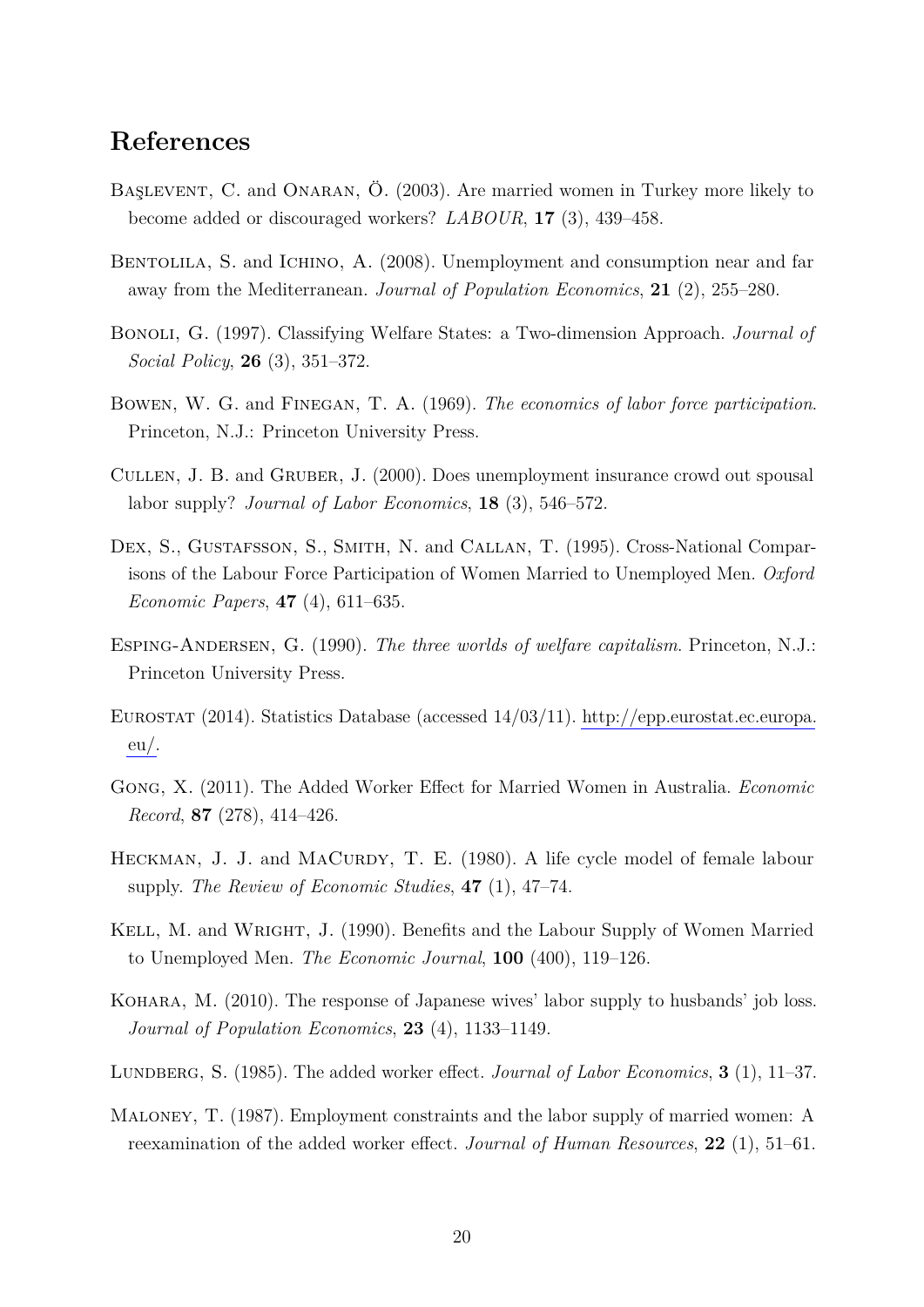- <span id="page-20-0"></span>— (1991). Unobserved variables and the elusive added worker effect. *Economica*, **58** (230), 173–187.
- <span id="page-20-7"></span>MATTINGLY, M. J. and SMITH, K. E. (2010). Changes in Wives' Employment When Husbands Stop Working: A Recession–Prosperity Comparison. *Family Relations*, **59** (4), 343–357.
- <span id="page-20-1"></span>McGinnity, F. (2002). The Labour–force Participation of the Wives of Unemployed Men: Comparing Britain and West Germany Using Longitudinal Data. *European Sociological Review*, **18** (4), 473–488.
- <span id="page-20-6"></span>PARKER, S. W. and SKOUFIAS, E. (2004). The added worker effect over the business cycle: evidence from urban Mexico. *Applied Economics Letters*, **11** (10), 625–630.
- <span id="page-20-9"></span>PRIETO-RODRIGUEZ, J. and RODRIGUEZ-GUTIERREZ, C. (2000). The added worker effect in the Spanish case. *Applied Economics*, **32** (15), 1917–1925.
- <span id="page-20-2"></span>— and — (2003). Participation of married women in the European labor markets and the "added worker effect". *Journal of Socio-Economics*, **32** (4), 429–446.
- <span id="page-20-3"></span>Reher, D. S. (1998). Family ties in Western Europe: persistent contrasts. *Population and Development Review*, **24** (2), 203–234.
- <span id="page-20-5"></span>Spletzer, J. R. (1997). Reexamining the added worker effect. *Economic Inquiry*, **35** (2), 417–427.
- <span id="page-20-8"></span>Stephens, M. (2002). Worker Displacement and the Added Worker Effect. *Journal of Labor Economics*, **20** (3), 504–537.
- <span id="page-20-4"></span>WOYTINSKY, W. S. (1940). Additional Workers on the Labor Market in Depressions: A Reply to Mr. Humphrey. *The Journal of Political Economy*, **48** (5), 735–739.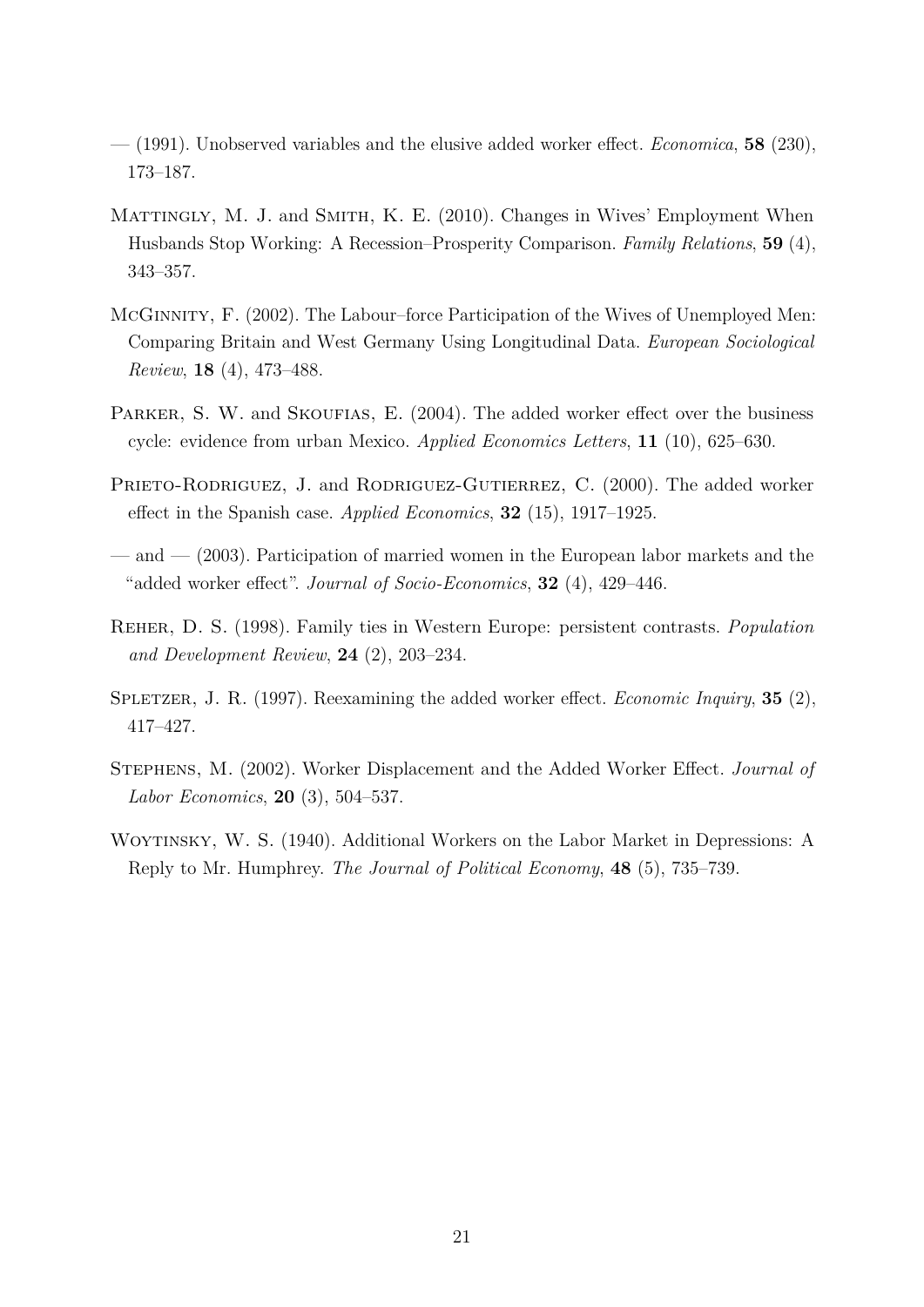# **Tables**

<span id="page-21-0"></span>

|                                     | (I)                      |                          |        | (II)                 |           | (III)     |  |
|-------------------------------------|--------------------------|--------------------------|--------|----------------------|-----------|-----------|--|
|                                     | Mean                     | StdD                     | Mean   | StdD                 | Mean      | StdD      |  |
| Household characteristics           |                          |                          |        |                      |           |           |  |
| Married                             | $0.835\,$                | $0.372\,$                | 0.856  | 0.351                | 0.770     | 0.421     |  |
| No. of children                     | 0.983                    | 1.085                    | 0.941  | 1.085                | 0.946     | 0.981     |  |
| Child age $0$ to $3$                | 0.248                    | 0.432                    | 0.235  | 0.424                | 0.175     | 0.380     |  |
| Child age 4 to 6                    | 0.110                    | 0.313                    | 0.103  | 0.304                | 0.127     | 0.333     |  |
| Equiv. disposable income (in thsd.) | 14.814                   | 17.354                   | 14.348 | 17.132               | 21.493    | 15.974    |  |
| Repayment of debts                  | 0.324                    | 0.468                    | 0.313  | 0.464                | 0.409     | 0.492     |  |
| Detached house                      | 0.370                    | 0.483                    | 0.370  | 0.483                | $0.399\,$ | 0.490     |  |
| Semi-detached house                 | 0.254                    | $0.435\,$                | 0.243  | 0.429                | 0.371     | 0.483     |  |
| Apartment or flat                   | 0.375                    | 0.484                    | 0.387  | 0.487                | 0.230     | 0.421     |  |
| Wife's characteristics              |                          |                          |        |                      |           |           |  |
| Age                                 | 43.128                   | 10.654                   | 43.753 | 10.671               | 42.952    | 9.033     |  |
| Low skilled                         | 0.383                    | 0.486                    | 0.413  | 0.492                | 0.190     | 0.392     |  |
| Medium skilled                      | 0.460                    | 0.498                    | 0.455  | 0.498                | 0.501     | $0.500\,$ |  |
| High skilled                        | 0.157                    | 0.364                    | 0.131  | 0.338                | 0.309     | 0.462     |  |
| White collar high                   |                          |                          |        |                      | $0.374\,$ | 0.484     |  |
| White collar low                    | $\overline{\phantom{0}}$ | $\overline{\phantom{0}}$ |        |                      | 0.414     | 0.493     |  |
| Blue collar high                    |                          |                          |        |                      | 0.060     | 0.237     |  |
| Blue collar low                     |                          | L.                       |        |                      | 0.152     | $0.359\,$ |  |
| Husband's characteristics           |                          |                          |        |                      |           |           |  |
| Age                                 | 45.745                   | 10.152                   | 46.380 | 10.095               | 44.611    | 9.026     |  |
| Low skilled                         | 0.328                    | 0.470                    | 0.351  | 0.477                | 0.188     | 0.390     |  |
| Medium skilled                      | 0.463                    | 0.499                    | 0.458  | 0.498                | 0.486     | 0.500     |  |
| High skilled                        | 0.209                    | 0.407                    | 0.190  | $\,0.392\,$          | 0.326     | 0.469     |  |
| White collar high                   | 0.346                    | 0.476                    | 0.328  | 0.470                | 0.466     | 0.499     |  |
| White collar low                    | $0.125\,$                | 0.331                    | 0.124  | $0.330\,$            | 0.148     | 0.355     |  |
| Blue collar high                    | 0.299                    | 0.458                    | 0.308  | 0.462                | 0.218     | 0.413     |  |
| Blue collar low                     | 0.229                    | 0.420                    | 0.239  | 0.427                | 0.169     | $0.374\,$ |  |
| Country characteristics             |                          |                          |        |                      |           |           |  |
| GDP per capita (in thsd.)           | 23.178                   | 9.305                    | 22.552 | $\boldsymbol{9.191}$ | 28.186    | 7.368     |  |
| Unemployment rate                   | 8.905                    | 3.213                    | 9.103  | 3.260                | 7.788     | 3.098     |  |
| Female LFP rate                     | 55.636                   | 7.903                    | 54.890 | 7.591                | 60.854    | 7.571     |  |
| Added worker dummy                  | 0.048                    | 0.213                    | 0.050  | 0.219                | 0.027     | 0.162     |  |
| Observations                        |                          | 74,715                   |        | 64,959               |           | 55,217    |  |

**Table 1: DESCRIPTIVE STATISTICS** 

*Source: EU-SILC, own calculations. Notes: Column (I) shows the descriptive statistics of the sample* used for the analysis of wives' transitions from inactivity to activity, column (II) those for the analysis of *wives' changes in job-search behavior, and column (III) those for the analysis of wives' transitions from part-time to full-time employment.*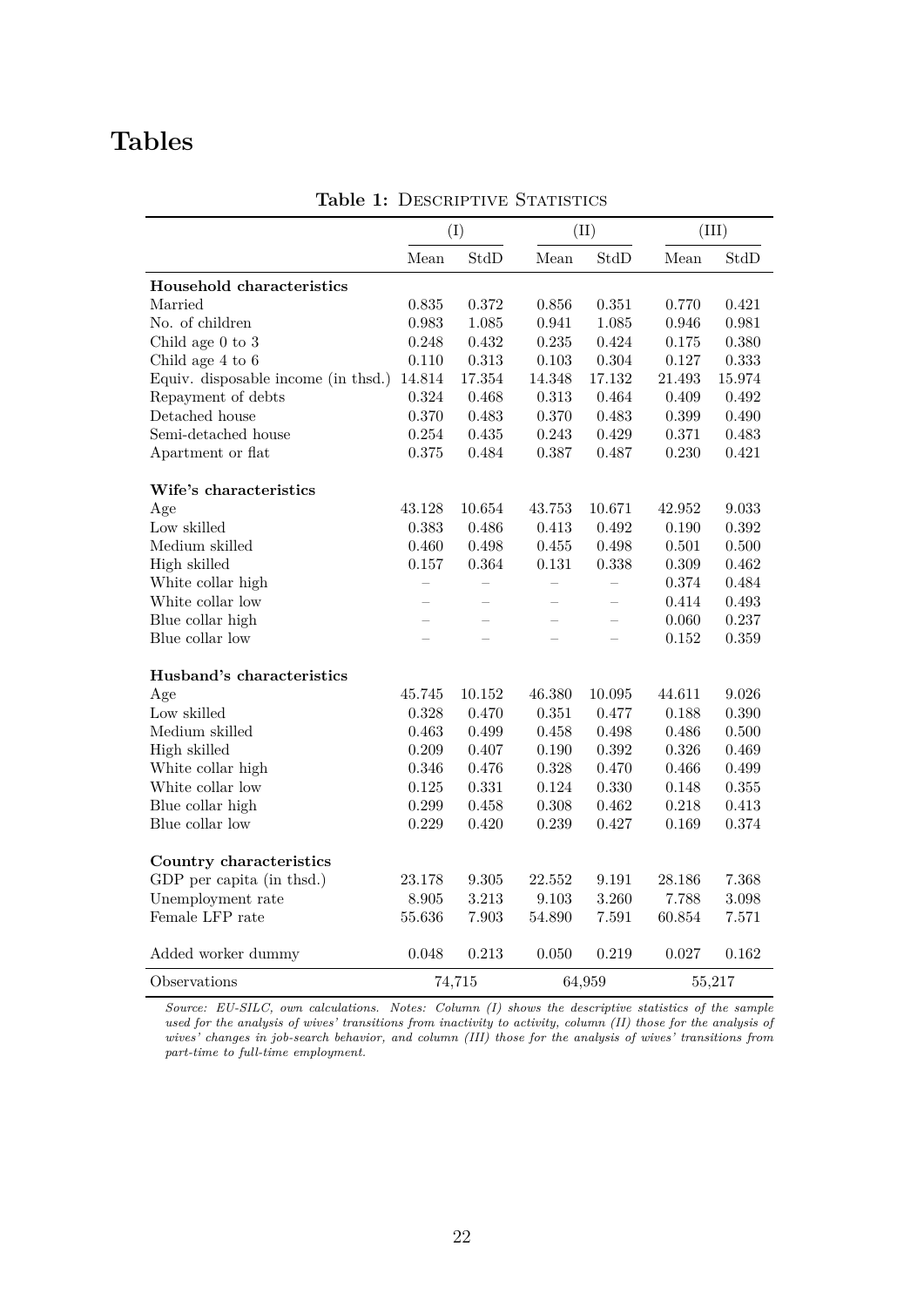<span id="page-22-0"></span>

| Wife's change               | Husband's change  |                            |                    |  |  |  |  |
|-----------------------------|-------------------|----------------------------|--------------------|--|--|--|--|
|                             | $E_{t-1} \to E_t$ | $E_{t-1} \rightarrow UE_t$ | Difference         |  |  |  |  |
| $IA_{t-1} \rightarrow A_t$  | 0.180             | 0.208                      | $0.028^{\dagger}$  |  |  |  |  |
|                             | (0.384)           | (0.406)                    |                    |  |  |  |  |
| $IA_{t-1} \rightarrow UE_t$ | 0.036             | 0.086                      | $0.050^{\dagger}$  |  |  |  |  |
|                             | (0.187)           | (0.280)                    |                    |  |  |  |  |
| $IA_{t-1} \rightarrow E_t$  | 0.144             | 0.122                      | $-0.022^{\dagger}$ |  |  |  |  |
|                             | (0.351)           | (0.328)                    |                    |  |  |  |  |
| $\Delta$ Job search         | 0.058             | 0.122                      | $0.064^{\dagger}$  |  |  |  |  |
|                             | (0.235)           | (0.328)                    |                    |  |  |  |  |
| $PT_{t-1} \rightarrow FT_t$ | 0.165             | 0.293                      | $0.128^{\dagger}$  |  |  |  |  |
|                             | (0.371)           | (0.456)                    |                    |  |  |  |  |

Table 2: WOMEN'S TRANSITION PROBABILITIES

*Source: EU-SILC, own calculations. Notes:*  $\dagger$   $p$  < 0.001*;* \*\*\*  $p$  < 0.01*;* \*\*  $p < 0.05$ ; \*  $p < 0.1$ *.*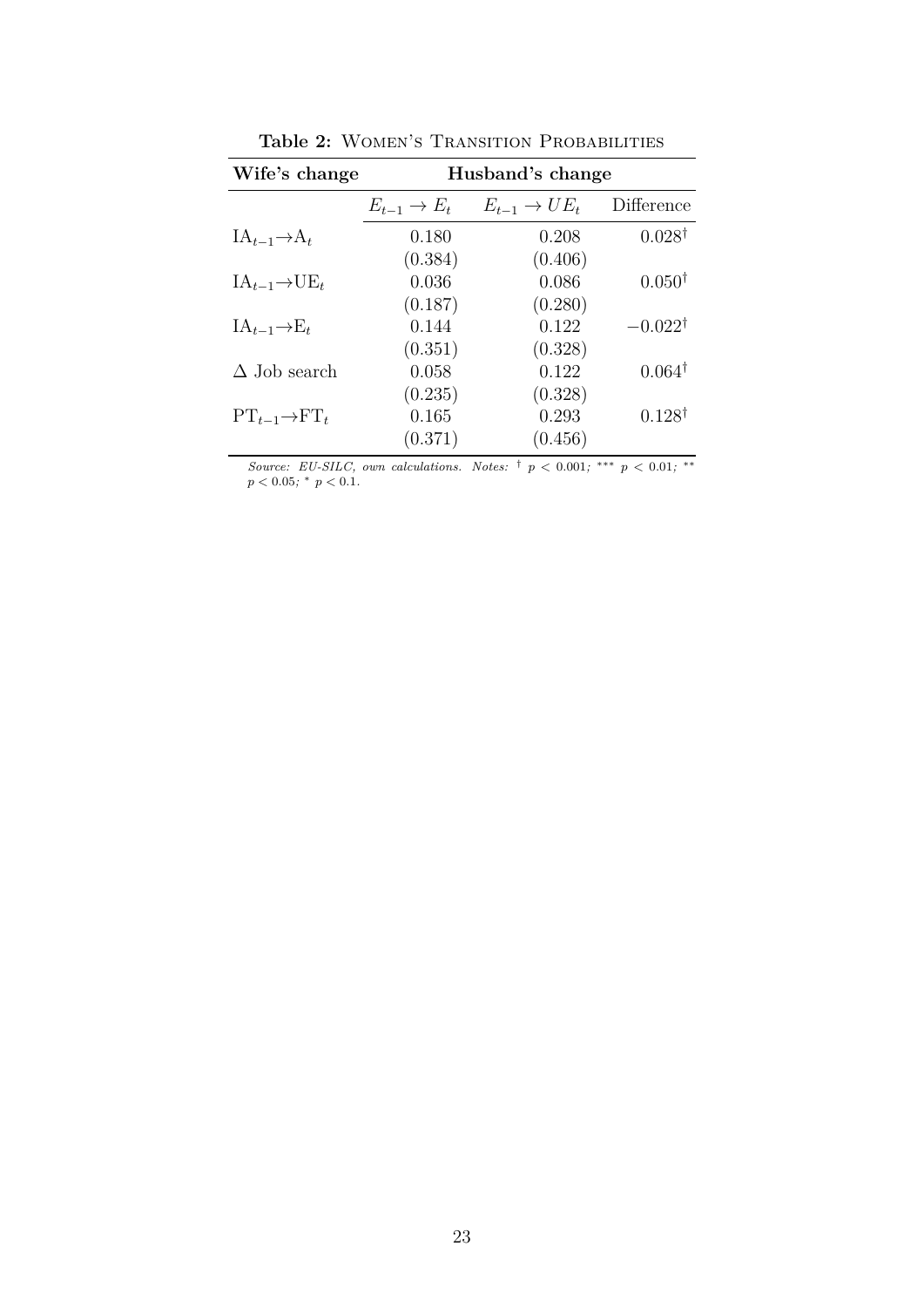<span id="page-23-0"></span>

|                                          | $IA_{t-1} \rightarrow A_t$<br>ME/StdE | $IA_{t-1} \rightarrow UE_t$<br>ME/StdE | $\mathbf{IA}_{t-1} \rightarrow \mathbf{E}_t$<br>ME/StdE | $\Delta$ JS<br>ME/StdE | $\mathbf{PT}_{t-1}\to\mathbf{FT}_t$<br>ME/StdE |
|------------------------------------------|---------------------------------------|----------------------------------------|---------------------------------------------------------|------------------------|------------------------------------------------|
| Household characteristics                |                                       |                                        |                                                         |                        |                                                |
| Married                                  | $-0.0261^{\dagger}$                   | $-0.0167^{\dagger}$                    | $-0.0122*$                                              | $-0.0239$ <sup>T</sup> | $-0.0306$ <sup>T</sup>                         |
|                                          | (0.0078)                              | (0.0045)                               | (0.0068)                                                | (0.0057)               | (0.0076)                                       |
| No. of children                          | $-0.0221$ <sup>T</sup>                | $-0.0056$ <sup>T</sup>                 | $-0.0164$ <sup>T</sup>                                  | $-0.0084$ <sup>T</sup> | $-0.0176$ <sup>T</sup>                         |
|                                          | (0.0030)                              | (0.0014)                               | (0.0028)                                                | (0.0019)               | (0.0037)                                       |
| Child age 0 to 3                         | 0.0045                                | 0.0000                                 | 0.0039                                                  | $-0.0124*$             | $-0.0253*$                                     |
|                                          | (0.0076)                              | (0.0035)                               | (0.0069)                                                | (0.0044)               | (0.0079)                                       |
| Child age 4 to 6                         | $0.0321^{\dagger}$                    | $0.0076*$                              | $0.0243***$                                             | 0.0070                 | $-0.0190**$                                    |
|                                          | (0.0087)                              | (0.0039)                               | (0.0079)                                                | (0.0052)               | (0.0079)                                       |
| Log. equiv. disposable income (in thsd.) | $0.0161^{\dagger}$                    | $-0.0027$                              | $0.0201^{\dagger}$                                      | $-0.0059**$            | $-0.0029$                                      |
|                                          | (0.0042)                              | (0.0021)                               | (0.0039)                                                | (0.0025)               | (0.0055)                                       |
| Repayment of debts                       | $0.0283^{\dagger}$                    | $0.0085$ <sup>T</sup>                  | $0.0189^{\dagger}$                                      | $0.0187$ <sup>T</sup>  | 0.0033                                         |
|                                          | (0.0048)                              | (0.0024)                               | (0.0043)                                                | (0.0033)               | (0.0054)                                       |
| Dwelling type (ref.: detached house)     |                                       |                                        |                                                         |                        |                                                |
| Semi-detached house                      | $-0.0153**$                           | 0.0000                                 | $-0.0139**$                                             | 0.0048                 | 0.0086                                         |
|                                          | (0.0063)                              | (0.0030)                               | (0.0057)                                                | (0.0042)               | (0.0065)                                       |
| Apartment or flat                        | $-0.0106**$                           | 0.0034                                 | $-0.0136***$                                            | $0.0125$ <sup>T</sup>  | $0.0126*$                                      |
|                                          | (0.0052)                              | (0.0024)                               | (0.0048)                                                | (0.0033)               | (0.0071)                                       |
| Wife's characteristics                   |                                       |                                        |                                                         |                        |                                                |
| Age                                      | $-0.0041^{\dagger}$                   | $-0.0012$ <sup>T</sup>                 | $-0.0029^{\dagger}$                                     | $-0.0027^{\dagger}$    | $-0.0002$                                      |
|                                          | (0.0006)                              | (0.0003)                               | (0.0005)                                                | (0.0004)               | (0.0006)                                       |
| Education (ref.: medium skilled)         |                                       |                                        |                                                         |                        |                                                |
| Low skilled                              | $-0.0383^{\dagger}$                   | $-0.0049*$                             | $-0.0344$ <sup>T</sup>                                  | $-0.0108***$           | $-0.0070$                                      |
|                                          | (0.0050)                              | (0.0027)                               | (0.0044)                                                | (0.0033)               | (0.0066)                                       |
| High skilled                             | $0.0771^{\dagger}$                    | 0.0033                                 | $0.0697^{\dagger}$                                      | $0.0197^{\dagger}$     | $0.0261^{\dagger}$                             |
|                                          | (0.0083)                              | (0.0034)                               | (0.0076)                                                | (0.0057)               | (0.0070)                                       |
| Occupation (ref.: white collar high)     |                                       |                                        |                                                         |                        |                                                |
| White collar low                         |                                       |                                        |                                                         |                        | $-0.0434$ <sup>T</sup>                         |
|                                          | $\equiv$                              |                                        |                                                         |                        | (0.0066)                                       |
| Blue collar high                         |                                       |                                        |                                                         |                        | $0.0501$ <sup>T</sup>                          |
|                                          |                                       |                                        |                                                         |                        | (0.0131)                                       |
| Blue collar low                          |                                       |                                        |                                                         |                        | $-0.0357$ <sup>T</sup>                         |
|                                          |                                       |                                        |                                                         |                        | (0.0088)                                       |
| Husband's characteristics                |                                       |                                        |                                                         |                        |                                                |
| Age                                      | $-0.0028$ <sup>T</sup>                | $-0.0003$                              | $-0.0024$ <sup>T</sup>                                  | $-0.0003$              | $-0.0049$ <sup>T</sup>                         |
|                                          | (0.0006)                              | (0.0003)                               | (0.0005)                                                | (0.0004)               | (0.0006)                                       |
| Education (ref.: medium skilled)         |                                       |                                        |                                                         |                        |                                                |
| Low skilled                              | $-0.0159***$                          | $-0.0007$                              | $-0.0171^{\dagger}$                                     | $-0.0032$              | $-0.0024$                                      |
|                                          | (0.0055)                              | (0.0029)                               | (0.0050)                                                | (0.0035)               | (0.0068)                                       |
| High skilled                             | $-0.0138**$                           | $-0.0015$                              | $-0.0129**$                                             | $-0.0066$              | $-0.0041$                                      |
| Occupation (ref.: white collar high)     | (0.0069)                              | (0.0031)                               | (0.0061)                                                | (0.0043)               | (0.0068)                                       |
| White collar low                         | $0.0133*$                             | 0.0054                                 | 0.0096                                                  | $0.0081*$              | $0.0222***$                                    |
|                                          | (0.0076)                              | (0.0034)                               | (0.0069)                                                | (0.0046)               | (0.0082)                                       |
| Blue collar high                         | $0.0150**$                            | $0.0080***$                            | 0.0081                                                  | $0.0087**$             | $-0.0237^{\dagger}$                            |
|                                          | (0.0063)                              | (0.0030)                               | (0.0058)                                                | (0.0040)               | (0.0071)                                       |
| Blue collar low                          | 0.0051                                | $0.0079***$                            | $-0.0015$                                               | $0.0122***$            | 0.0058                                         |
|                                          | (0.0067)                              | (0.0030)                               | (0.0061)                                                | (0.0042)               | (0.0083)                                       |
| Country characteristics                  |                                       |                                        |                                                         |                        |                                                |
| GDP per capita (in thsd.)                | $-0.0042$ <sup>T</sup>                | $-0.0013$ <sup>T</sup>                 | $-0.0030$ <sup>T</sup>                                  | $-0.0009*$             | $-0.0096$ <sup>T</sup>                         |
|                                          | (0.0007)                              | (0.0003)                               | (0.0006)                                                | (0.0004)               | (0.0010)                                       |
| Unemployment rate                        | $-0.0008$                             | $0.0017***$                            | $-0.0055^{\dagger}$                                     | 0.0013                 | $-0.0024$                                      |
|                                          | (0.0015)                              | (0.0007)                               | (0.0014)                                                | (0.0009)               | (0.0021)                                       |
| Female LFP rate                          | $-0.0131$ <sup>T</sup>                | $-0.0031$ **                           | $-0.0118$ <sup>T</sup>                                  | $-0.0051$ **           | $-0.0046$                                      |
|                                          | (0.0031)                              | (0.0015)                               | (0.0028)                                                | (0.0021)               | (0.0037)                                       |
|                                          |                                       |                                        |                                                         |                        |                                                |
| Added worker dummy                       | $0.0297***$                           | $0.0307^{\dagger}$                     | $-0.0054$                                               | $0.0442^{\dagger}$     | $0.0712$ <sup>T</sup>                          |
|                                          | (0.0104)                              | (0.0058)                               | (0.0090)                                                | (0.0076)               | (0.0175)                                       |
|                                          |                                       |                                        |                                                         |                        |                                                |
| $Pseudo-R2$                              | 0.1031                                | 0.0871                                 | 0.1165                                                  | 0.0875                 | 0.1039                                         |
| Observations                             | 74,715                                | 74,715                                 | 74,715                                                  | 64,959                 | 55,217                                         |

Table 3: PROBIT ESTIMATIONS: POOLED REGRESSIONS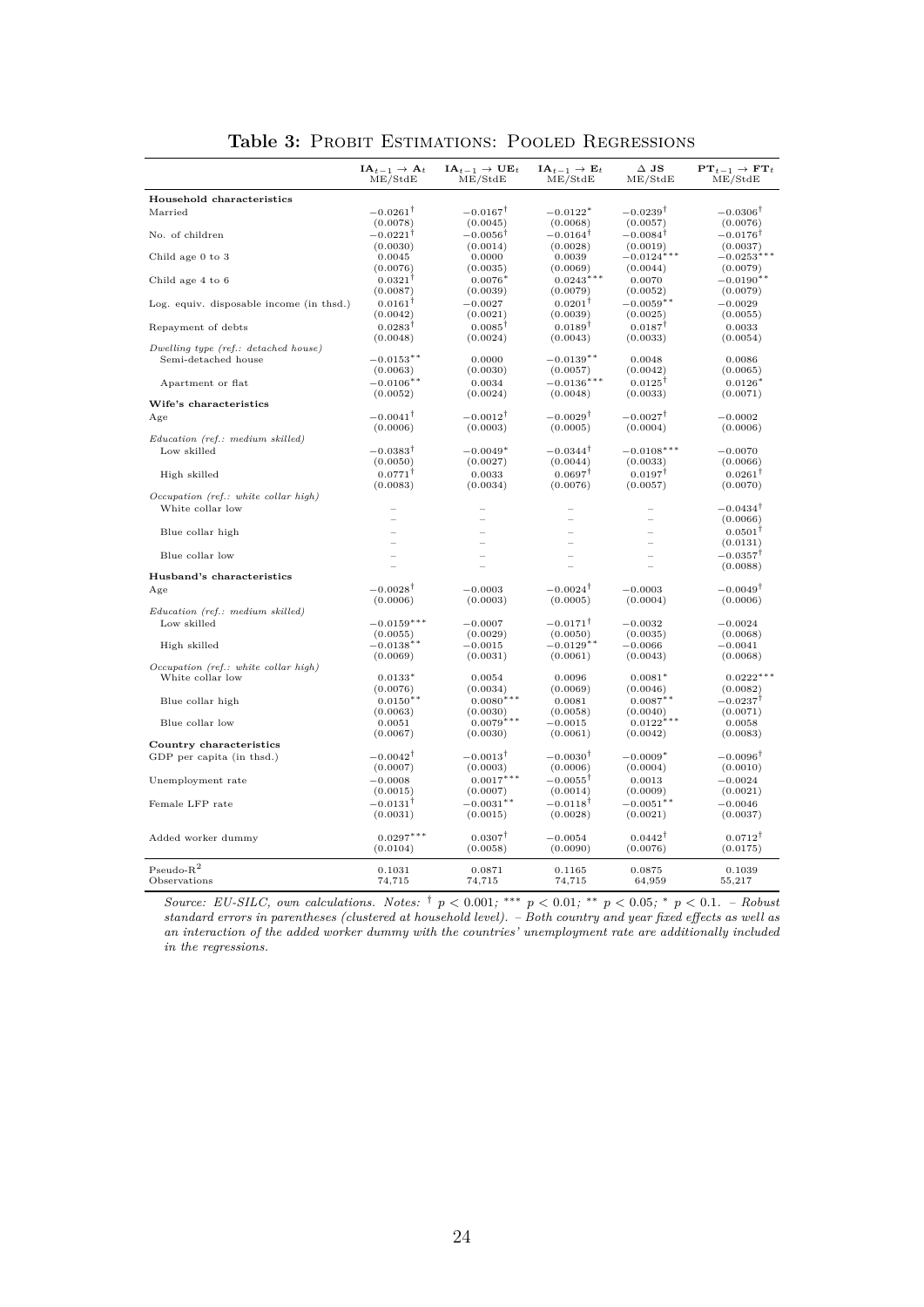<span id="page-24-0"></span>

|                    | $\mathbf{IA}_{t-1} \to \mathbf{A}_t$<br>ME/StdE | $IA_{t-1} \rightarrow UE_t$<br>ME/StdE | $IA_{t-1} \rightarrow E_t$<br>ME/StdE | $\Delta$ JS<br>ME/StdE         | $PT_{t-1} \rightarrow FT_t$<br>ME/StdE |  |  |  |
|--------------------|-------------------------------------------------|----------------------------------------|---------------------------------------|--------------------------------|----------------------------------------|--|--|--|
|                    |                                                 |                                        | Scandinavia                           |                                |                                        |  |  |  |
| Added worker dummy | $0.1026**$<br>(0.0487)                          | 0.0190<br>(0.0177)                     | $0.0831*$<br>(0.0486)                 | $-0.0124$<br>(0.0246)          | 0.0150<br>(0.0454)                     |  |  |  |
| Observations       | 6,038                                           | 6,038                                  | 6,038                                 | 3,711                          | 8,453                                  |  |  |  |
|                    |                                                 | <b>Continental Europe</b>              |                                       |                                |                                        |  |  |  |
| Added worker dummy | $-0.0122$<br>(0.0243)                           | 0.0043<br>(0.0074)                     | $-0.0204$<br>(0.0237)                 | 0.0103<br>(0.0141)             | $0.0670***$<br>(0.0228)                |  |  |  |
| Observations       | 17,260                                          | 17,260                                 | 17,260                                | 14,080                         | 26,902                                 |  |  |  |
|                    | <b>Anglo-Saxon Countries</b>                    |                                        |                                       |                                |                                        |  |  |  |
| Added worker dummy | $-0.0876**$<br>(0.0419)                         | 0.0320<br>(0.0226)                     | $-0.1307^{\dagger}$<br>(0.0326)       | 0.0220<br>(0.0252)             | 0.0544<br>(0.0472)                     |  |  |  |
| Observations       | 3,380                                           | 3,380                                  | 3,380                                 | 2,725                          | 4,508                                  |  |  |  |
|                    |                                                 | <b>Mediterranean Countries</b>         |                                       |                                |                                        |  |  |  |
| Added worker dummy | $0.0845^{\dagger}$<br>(0.0145)                  | $0.0445^{\dagger}$<br>(0.0098)         | $0.0379***$<br>(0.0119)               | $0.0614^{\dagger}$<br>(0.0120) | $0.1487^{\dagger}$<br>(0.0376)         |  |  |  |
| Observations       | 25,397                                          | 25,397                                 | 25,397                                | 23,517                         | 9,079                                  |  |  |  |
|                    |                                                 | <b>Central and Eastern Europe</b>      |                                       |                                |                                        |  |  |  |
| Added worker dummy | 0.0169<br>(0.0143)                              | $0.0268***$<br>(0.0088)                | $-0.0107$<br>(0.0122)                 | $0.0579^{\dagger}$<br>(0.0139) | $-0.0198$<br>(0.0410)                  |  |  |  |
| Observations       | 22,640                                          | 22,640                                 | 22,640                                | 20,926                         | 6,275                                  |  |  |  |

| Table 4: PROBIT ESTIMATIONS: COUNTRY-GROUP REGRESSIONS |
|--------------------------------------------------------|
|--------------------------------------------------------|

*Source: EU-SILC, own calculations. Notes:*  $\dagger$   $p$  < 0.001; \*\*  $p$  < 0.01; \*\*  $p$  < 0.05;  $\dagger$   $p$  < 0.1. – Robust standard *errors in parentheses (clustered at household level). – Controls are the same as in Table [3.](#page-23-0) – Full estimation results are available from the authors upon request.*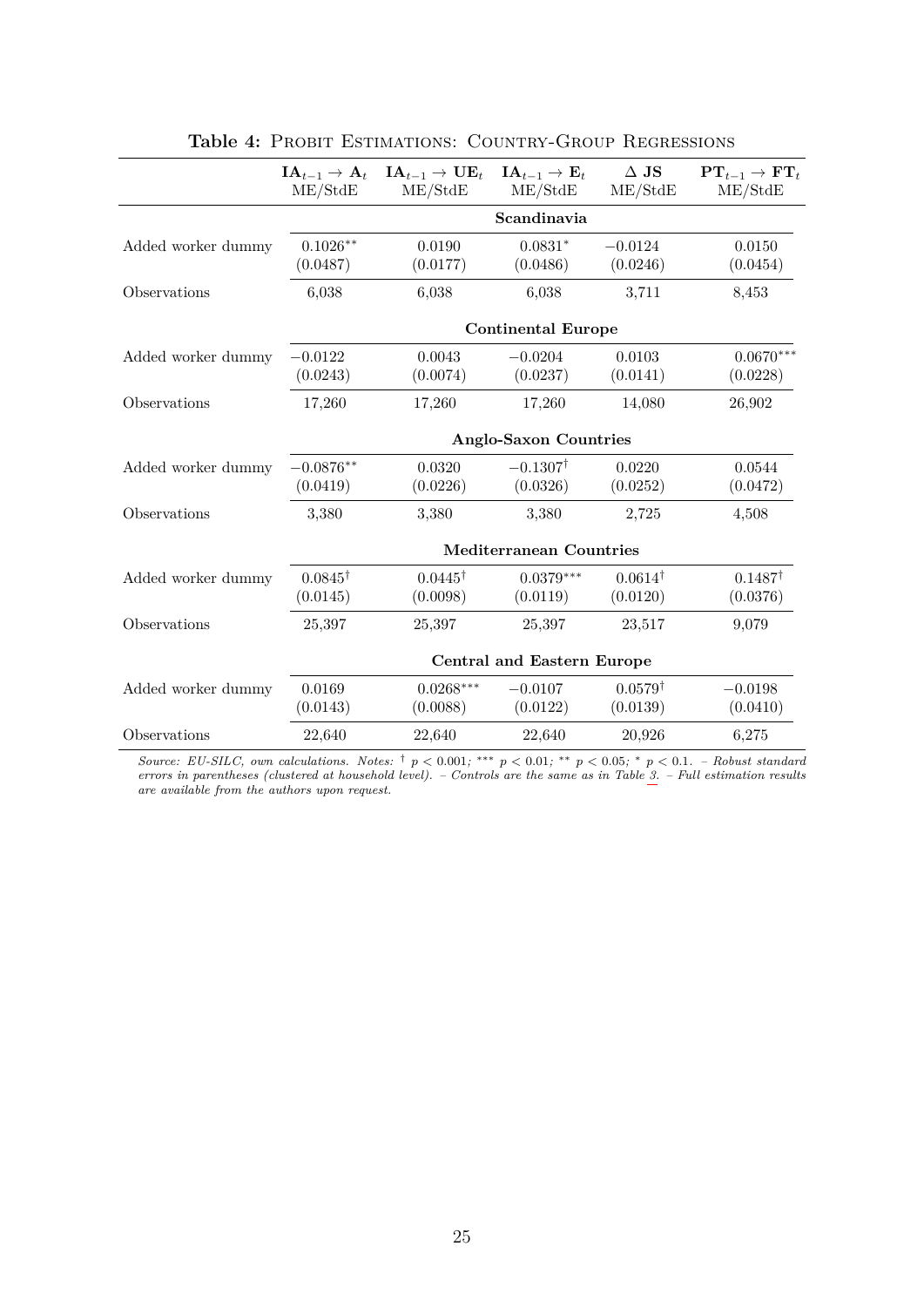# **Figures**



<span id="page-25-0"></span>Figure 1: MARGINAL EFFECTS OF INTERACTIONS BETWEEN THE ADDED WORKER Dummy and the Unemployment Rate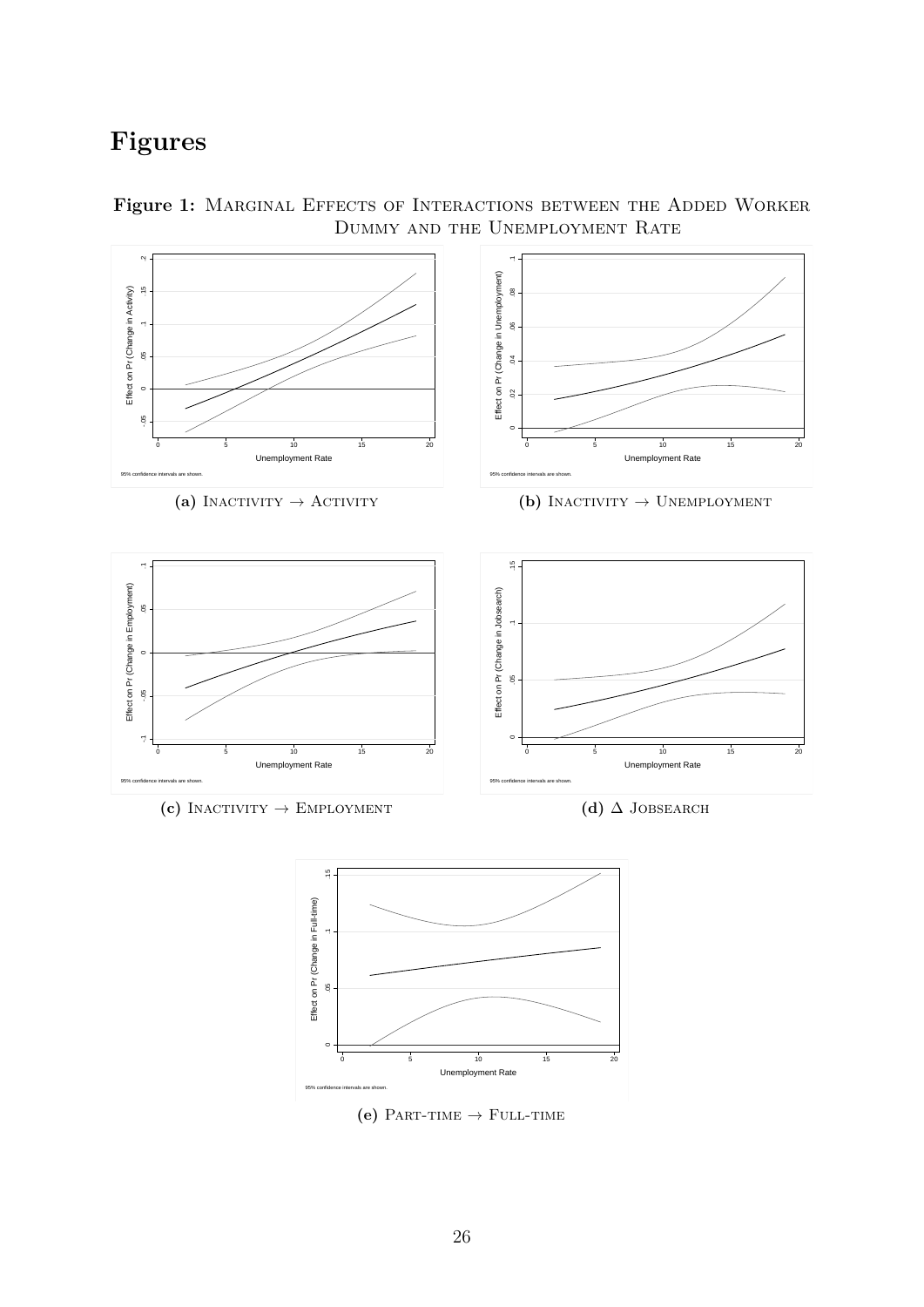<span id="page-26-0"></span>Figure 2: MARGINAL EFFECTS OF INTERACTIONS BETWEEN THE ADDED WORKER Dummy and the Female Labor Force Participation Rate





 $(e)$  Part-time  $\rightarrow$  Full-time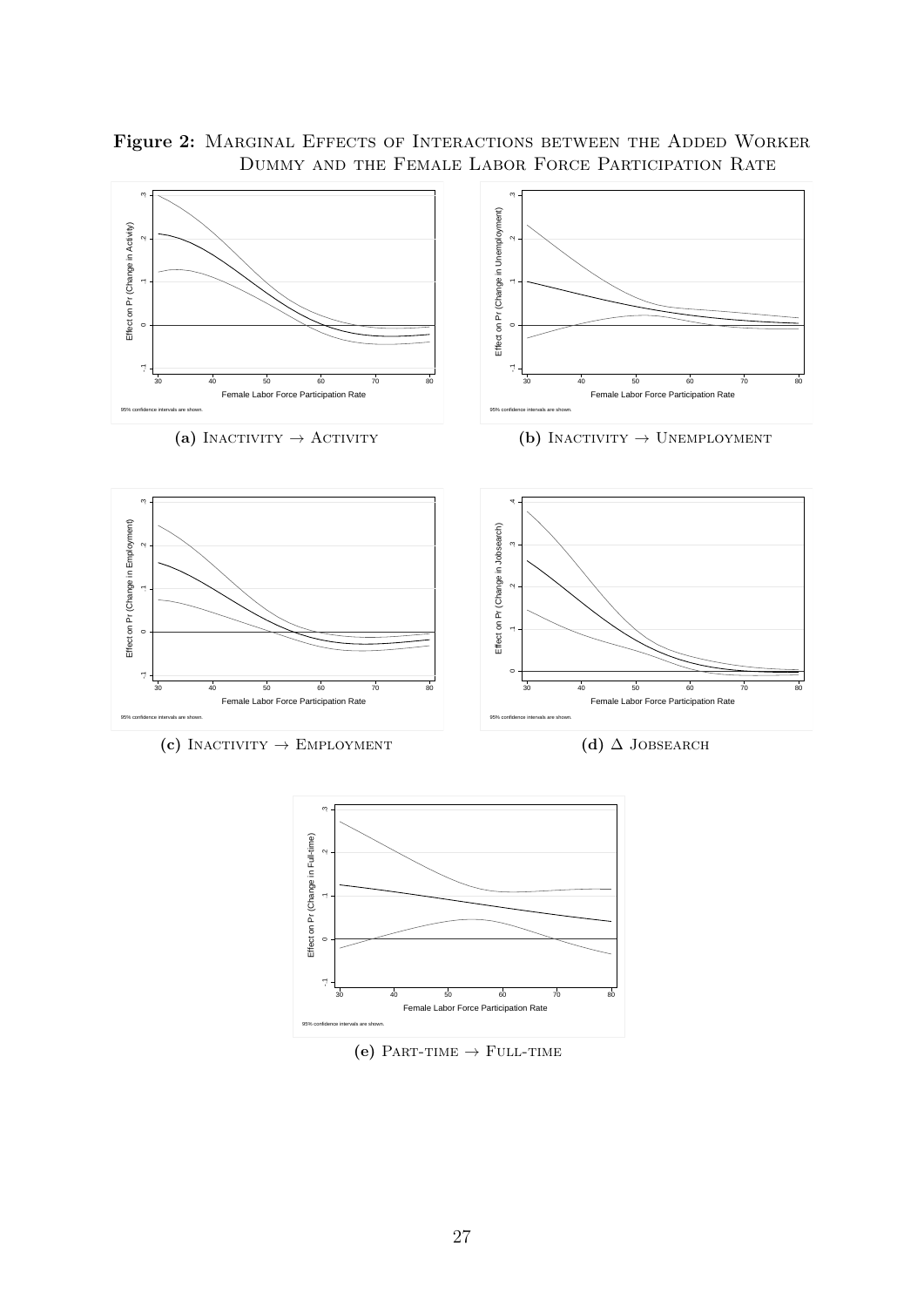# **Appendix**

|                                          | $IA_{t-1} \rightarrow A_t$<br>ME/StdE | $IA_{t-1} \rightarrow UE_t$<br>ME/StdE | $IA_{t-1} \rightarrow E_t$<br>ME/StdE | $\Delta$ JS<br>ME/StdE            | $PT_{t-1} \rightarrow FT_t$<br>ME/StdE |
|------------------------------------------|---------------------------------------|----------------------------------------|---------------------------------------|-----------------------------------|----------------------------------------|
| Household characteristics                |                                       |                                        |                                       |                                   |                                        |
| Married                                  | $-0.0285^{\dagger}$                   | $-0.0151***$                           | $-0.0155***$                          | $-0.0210^{\dagger}$               | $-0.0342^{\dagger}$                    |
|                                          | (0.0086)                              | (0.0050)                               | (0.0075)                              | (0.0063)                          | (0.0089)                               |
| No. of children                          | $-0.0202$ <sup>T</sup>                | $-0.0061$ <sup>T</sup>                 | $-0.0140^\intercal$                   | $-0.0089$ <sup>T</sup>            | $-0.0170$ <sup>T</sup>                 |
|                                          | (0.0032)                              | (0.0016)                               | (0.0029)                              | (0.0021)                          | (0.0043)                               |
| Child age 0 to 3                         | 0.0064                                | 0.0014                                 | 0.0046                                | $-0.0098**$                       | $-0.0039$                              |
|                                          | (0.0081)                              | (0.0039)                               | (0.0072)                              | (0.0049)                          | (0.0095)                               |
| Child age 4 to 6                         | $0.0290***$                           | $0.0086**$                             | $0.0202**$                            | 0.0033                            | $-0.0057$                              |
|                                          | (0.0091)                              | (0.0044)                               | (0.0083)                              | (0.0053)                          | (0.0093)                               |
| Log. equiv. disposable income (in thsd.) | $0.0161$ <sup>T</sup>                 | $-0.0019$                              | $0.0198$ <sup>T</sup>                 | $-0.0051*$                        | 0.0046                                 |
|                                          | (0.0044)<br>$0.0286^{\dagger}$        | (0.0023)<br>$0.0121^{\dagger}$         | (0.0040)<br>$0.0160^{\dagger}$        | (0.0027)<br>$0.0211$ <sup>T</sup> | (0.0060)<br>0.0047                     |
| Repayment of debts                       | (0.0051)                              | (0.0027)                               | (0.0046)                              | (0.0036)                          | (0.0062)                               |
| Dwelling type (ref.: detached house)     |                                       |                                        |                                       |                                   |                                        |
| Semi-detached house                      | $-0.0128*$                            | 0.0002                                 | $-0.0123**$                           | $0.0081*$                         | 0.0116                                 |
|                                          | (0.0068)                              | (0.0034)                               | (0.0061)                              | (0.0045)                          | (0.0077)                               |
| Apartment or flat                        | $-0.0108**$                           | 0.0027                                 | $-0.0131***$                          | $0.0150$ <sup>T</sup>             | 0.0074                                 |
|                                          | (0.0054)                              | (0.0026)                               | (0.0049)                              | (0.0035)                          | (0.0077)                               |
| Wife's characteristics                   |                                       |                                        |                                       |                                   |                                        |
| Age                                      | $-0.0042^{\dagger}$                   | $-0.0013^{\dagger}$                    | $-0.0029^{\dagger}$                   | $-0.0028^{\dagger}$               | 0.0002                                 |
|                                          | (0.0006)                              | (0.0003)                               | (0.0005)                              | (0.0005)                          | (0.0007)                               |
| Education (ref.: medium skilled)         |                                       |                                        |                                       |                                   |                                        |
| Low skilled                              | $-0.0403^{\dagger}$                   | $-0.0060**$                            | $-0.0351^{\dagger}$                   | $-0.0120^{\dagger}$               | $-0.0135*$                             |
|                                          | (0.0053)                              | (0.0030)                               | (0.0045)                              | (0.0036)                          | (0.0074)                               |
| High skilled                             | $0.0833^{\dagger}$                    | 0.0031                                 | $0.0756^{\dagger}$                    | $0.0206***$                       | $0.0224***$                            |
|                                          | (0.0093)                              | (0.0040)                               | (0.0086)                              | (0.0063)                          | (0.0083)                               |
| $Occupation$ (ref.: white collar high)   |                                       |                                        |                                       |                                   |                                        |
| White collar low                         |                                       |                                        |                                       |                                   | $-0.0412$ <sup>T</sup>                 |
| Blue collar high                         |                                       |                                        |                                       |                                   | (0.0078)<br>$0.0409$ ***               |
|                                          |                                       |                                        |                                       |                                   | (0.0143)                               |
| Blue collar low                          |                                       |                                        |                                       |                                   | $-0.0324$ <sup>*</sup>                 |
|                                          |                                       |                                        |                                       |                                   | (0.0101)                               |
| Husband's characteristics                |                                       |                                        |                                       |                                   |                                        |
| Age                                      | $-0.0023^{\dagger}$                   | $-0.0003$                              | $-0.0019^{\dagger}$                   | $-0.0002$                         | $-0.0046^{\dagger}$                    |
|                                          | (0.0006)                              | (0.0003)                               | (0.0005)                              | (0.0005)                          | (0.0007)                               |
| Education (ref.: medium skilled)         |                                       |                                        |                                       |                                   |                                        |
| Low skilled                              | $-0.0162***$                          | $-0.0023$<br>(0.0032)                  | $-0.0156***$                          | $-0.0022$                         | $-0.0018$                              |
| High skilled                             | (0.0058)<br>$-0.0157**$               | $-0.0028$                              | (0.0051)<br>$-0.0137**$               | (0.0039)<br>$-0.0060$             | (0.0078)<br>$-0.0087$                  |
|                                          | (0.0074)                              | (0.0035)                               | (0.0065)                              | (0.0047)                          | (0.0081)                               |
| Occupation (ref.: white collar high)     |                                       |                                        |                                       |                                   |                                        |
| White collar low                         | 0.0110                                | 0.0032                                 | 0.0089                                | $0.0085*$                         | $0.0181**$                             |
|                                          | (0.0080)                              | (0.0036)                               | (0.0073)                              | (0.0050)                          | (0.0092)                               |
| Blue collar high                         | $0.0169**$                            | $0.0078**$                             | 0.0099                                | $0.0088**$                        | $-0.0248***$                           |
|                                          | (0.0067)                              | (0.0034)                               | (0.0061)                              | (0.0043)                          | (0.0083)                               |
| Blue collar low                          | 0.0082                                | $0.0058*$                              | 0.0035                                | $0.0125***$                       | 0.0018                                 |
|                                          | (0.0071)                              | (0.0033)                               | (0.0064)                              | (0.0046)                          | (0.0094)<br>$-0.0979^{\dagger}$        |
| Share of years in employment             | $-0.0507***$<br>(0.0159)              | $-0.0182**$<br>(0.0073)                | $-0.0314**$<br>(0.0144)               | $-0.0202**$<br>(0.0100)           | (0.0202)                               |
| Country characteristics                  |                                       |                                        |                                       |                                   |                                        |
| GDP per capita (in thsd.)                | $-0.0041^{\dagger}$                   | $-0.0013$ <sup>T</sup>                 | $-0.0030$ <sup>T</sup>                | $-0.0010**$                       | $-0.0113$ <sup>T</sup>                 |
|                                          | (0.0007)                              | (0.0003)                               | (0.0006)                              | (0.0005)                          | (0.0010)                               |
| Unemployment rate                        | $-0.0004$                             | $0.0018**$                             | $-0.0044**$                           | 0.0011                            | $-0.0036$                              |
|                                          | (0.0016)                              | (0.0008)                               | (0.0014)                              | (0.0010)                          | (0.0023)                               |
| Female LFP rate                          | $-0.0093***$                          | $-0.0030*$                             | $-0.0071**$                           | $-0.0045*$                        | $-0.0046$                              |
|                                          | (0.0034)                              | (0.0018)                               | (0.0030)                              | (0.0024)                          | (0.0044)                               |
|                                          |                                       |                                        |                                       |                                   |                                        |
| Added worker dummy                       | $0.0306***$                           | $0.0288^{\dagger}$                     | $-0.0024$                             | $0.0434^{\dagger}$                | $0.0675^{\dagger}$                     |
|                                          | (0.0103)                              | (0.0059)                               | (0.0088)                              | (0.0080)                          | (0.0185)                               |
| $Pseudo-R2$                              | 0.1053                                | 0.0865                                 | 0.1163                                | 0.0876                            | 0.0982                                 |
| Observations                             | 62,581                                | 62,581                                 | 62,581                                | 55,364                            | 39,981                                 |

### <span id="page-27-0"></span>Table A1: PROBIT ESTIMATIONS: POOLED REGRESSIONS INCLUDING LABOR Market Experience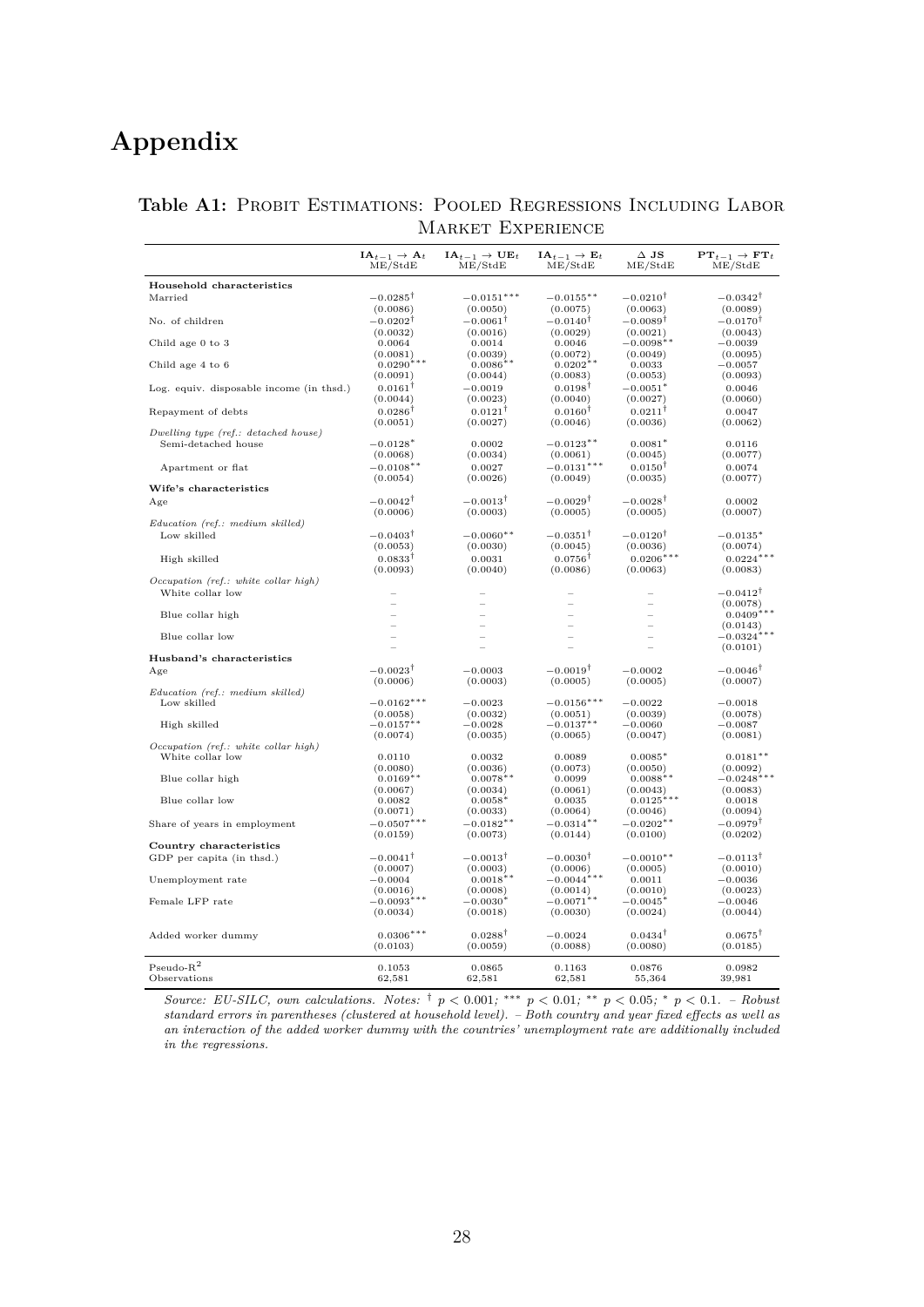# **Supplementary Appendix**

# **(not intended for publication)**

### Table B1: MULTINOMIAL LOGIT ESTIMATIONS: POOLED REGRESSIONS INCLUDING Interaction with Unemployment Rate

|                                          | $IA_{t-1} \rightarrow IA_t$<br>ME/StdE | $IA_{t-1} \rightarrow UE_t$<br>ME/StdE | $IA_{t-1} \rightarrow E_t$<br>ME/StdE |
|------------------------------------------|----------------------------------------|----------------------------------------|---------------------------------------|
| Household characteristics                |                                        |                                        |                                       |
| Married                                  | $0.0271^{\dagger}$                     | $-0.0171^{\dagger}$                    | $-0.0100$                             |
|                                          | (0.0078)                               | (0.0045)                               | (0.0067)                              |
| No. of children                          | $0.0227^{\dagger}$                     | $-0.0057^{\dagger}$                    | $-0.0170^{\dagger}$                   |
|                                          | (0.0031)                               | (0.0014)                               | (0.0029)                              |
| Child age 0 to 3                         | $-0.0021$                              | $-0.0000$                              | 0.0022                                |
|                                          | (0.0076)                               | (0.0035)                               | (0.0070)                              |
| Child age 4 to 6                         | $-0.0306$ <sup>T</sup>                 | $0.0068*$                              | $0.0238***$                           |
|                                          | (0.0087)                               | (0.0038)                               | (0.0081)                              |
| Log. equiv. disposable income (in thsd.) | $-0.0172$ <sup>T</sup>                 | $-0.0026$                              | $0.0198$ <sup>T</sup>                 |
|                                          | (0.0044)                               | (0.0019)                               | (0.0041)                              |
| Repayment of debts                       | $-0.0285^{\dagger}$                    | $0.0092^{\dagger}$                     | $0.0193^{\dagger}$                    |
|                                          | (0.0048)                               | (0.0023)                               | (0.0044)                              |
| Dwelling type (ref.: detached house)     |                                        |                                        |                                       |
| Semi-detached house                      | $0.0149**$                             | $-0.0003$                              | $-0.0147**$                           |
|                                          | (0.0064)                               | (0.0029)                               | (0.0059)                              |
| Apartment or flat                        | $0.0104*$                              | 0.0030                                 | $-0.0133***$                          |
|                                          | (0.0054)                               | (0.0024)                               | (0.0050)                              |
| Wife's characteristics                   |                                        |                                        |                                       |
| Age                                      | $0.0041^{\dagger}$                     | $-0.0012^{\dagger}$                    | $-0.0029^{\dagger}$                   |
|                                          | (0.0006)                               | (0.0003)                               | (0.0005)                              |
| Education (ref.: medium skilled)         |                                        |                                        |                                       |
| Low skilled                              | $0.0428^{\dagger}$                     | $-0.0048*$                             | $-0.0380^{\dagger}$                   |
|                                          | (0.0051)                               | (0.0026)                               | (0.0044)                              |
| High skilled                             | $-0.0712^{\dagger}$                    | 0.0046                                 | $0.0666^{\dagger}$                    |
|                                          | (0.0081)                               | (0.0035)                               | (0.0076)                              |
| Husband's characteristics                |                                        |                                        |                                       |
| Age                                      | $0.0028^{\dagger}$                     | $-0.0003$                              | $-0.0024^{\dagger}$                   |
|                                          | (0.0006)                               | (0.0003)                               | (0.0005)                              |
| Education (ref.: medium skilled)         |                                        |                                        |                                       |
| Low skilled                              | $0.0198^{\dagger}$                     | $-0.0007$                              | $-0.0191^{\dagger}$                   |
|                                          | (0.0056)                               | (0.0028)                               | (0.0051)                              |
| High skilled                             | $0.0149**$                             | $-0.0019$                              | $-0.0130**$                           |
| Occupation (ref.: white collar high)     | (0.0068)                               | (0.0031)                               | (0.0062)                              |
| White collar low                         | $-0.0146*$                             | 0.0055                                 | 0.0091                                |
|                                          | (0.0077)                               | (0.0034)                               | (0.0071)                              |
| Blue collar high                         | $-0.0164**$                            | $0.0076***$                            | 0.0088                                |
|                                          | (0.0065)                               | (0.0029)                               | (0.0060)                              |
| Blue collar low                          | $-0.0063$                              | $0.0076**$                             | $-0.0012$                             |
|                                          | (0.0068)                               | (0.0030)                               | (0.0063)                              |
| Country characteristics                  |                                        |                                        |                                       |
| GDP per capita (in thsd.)                | $0.0044^{\dagger}$                     | $-0.0013^{\dagger}$                    | $-0.0031^{\dagger}$                   |
|                                          | (0.0007)                               | (0.0003)                               | (0.0006)                              |
| Unemployment rate                        | $0.0035**$                             | $0.0015**$                             | $-0.0050^{\dagger}$                   |
|                                          | (0.0015)                               | (0.0006)                               | (0.0014)                              |
| Female LFP rate                          | $0.0149^{\dagger}$                     | $-0.0034**$                            | $-0.0116^{\dagger}$                   |
|                                          | (0.0031)                               | (0.0015)                               | (0.0028)                              |
|                                          |                                        |                                        |                                       |
| Added worker dummy                       | $-0.0248**$                            | $0.0302^{\dagger}$                     | $-0.0054$                             |
|                                          | (0.0103)                               | (0.0057)                               | (0.0093)                              |
|                                          |                                        |                                        |                                       |
| $Pseudo-R2$                              | 0.1123                                 | 0.1123                                 | 0.1123                                |
| Observations                             | 74,715                                 | 74,715                                 | 74,715                                |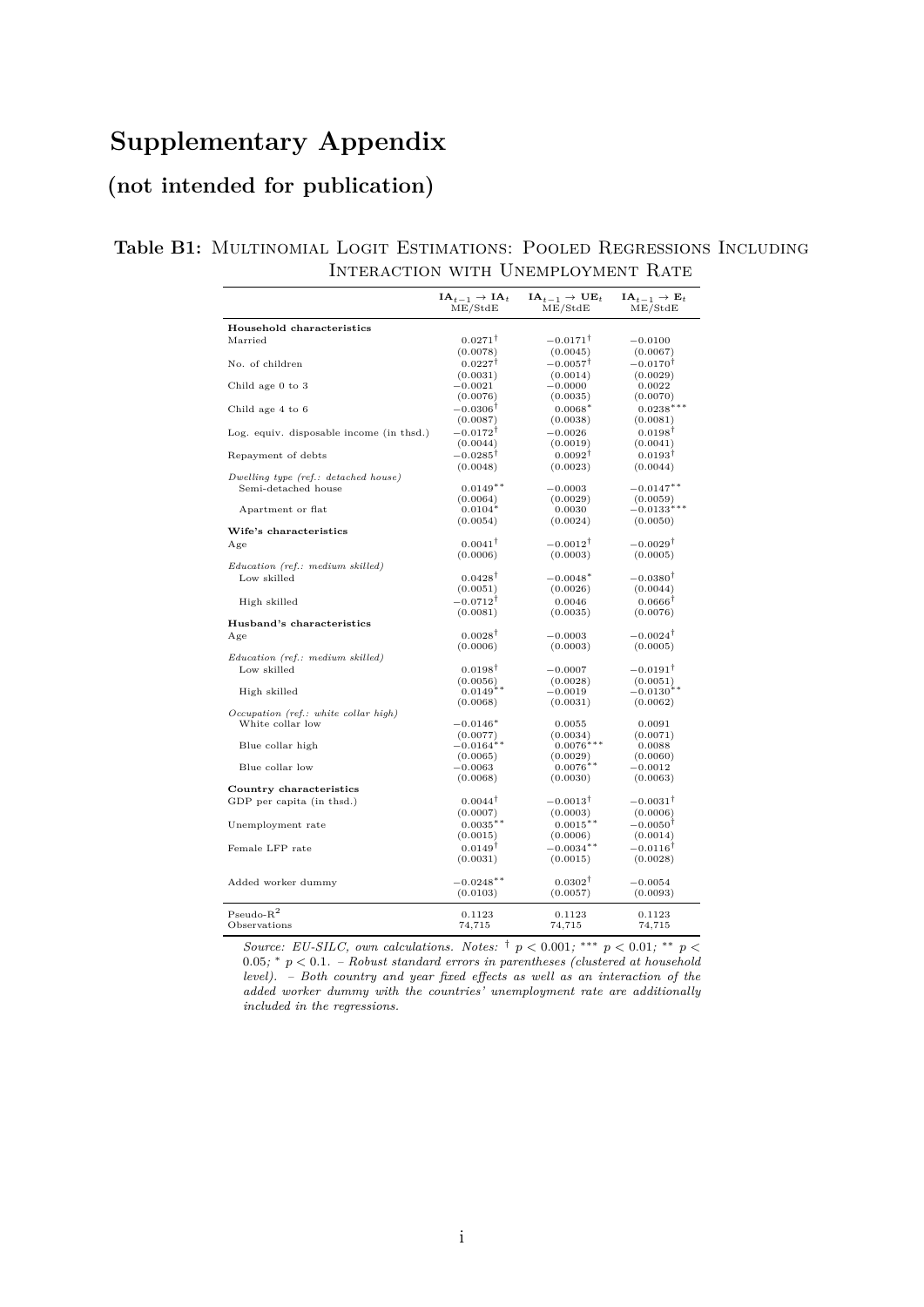### Table B2: PROBIT ESTIMATIONS: POOLED REGRESSIONS INCLUDING Country-Time Fixed Effects and Interaction with Unemployment Rate

|                                          | $IA_{t-1} \rightarrow A_t$<br>ME/StdE | $IA_{t-1} \rightarrow UE_t$<br>ME/StdE | $IA_{t-1} \rightarrow E_t$<br>ME/StdE | $\Delta$ JS<br>ME/StdE | $PT_{t-1} \rightarrow FT_t$<br>ME/StdE |
|------------------------------------------|---------------------------------------|----------------------------------------|---------------------------------------|------------------------|----------------------------------------|
|                                          |                                       |                                        |                                       |                        |                                        |
| Household characteristics                |                                       |                                        |                                       |                        |                                        |
| Married                                  | $-0.0296$ <sup>T</sup>                | $-0.0174$ <sup>T</sup>                 | $-0.0143**$                           | $-0.0239$ <sup>T</sup> | $-0.0302$ <sup>T</sup>                 |
|                                          | (0.0083)                              | (0.0046)                               | (0.0072)                              | (0.0058)               | (0.0079)                               |
| No. of children                          | $-0.0216$ <sup>T</sup>                | $-0.0055$ <sup>T</sup>                 | $-0.0160^{\dagger}$                   | $-0.0082$ <sup>T</sup> | $-0.0174$ <sup>T</sup>                 |
|                                          | (0.0030)                              | (0.0014)                               | (0.0027)                              | (0.0019)               | (0.0037)                               |
| Child age 0 to 3                         | 0.0039                                | $-0.0003$                              | 0.0035                                | $-0.0124***$           | $-0.0258*$                             |
|                                          | (0.0076)                              | (0.0035)                               | (0.0069)                              | (0.0044)               | (0.0079)                               |
| Child age 4 to 6                         | $0.0315$ <sup>T</sup>                 | $0.0077**$                             | $0.0237***$                           | 0.0067                 | $-0.0200**$                            |
|                                          | (0.0086)                              | (0.0039)                               | (0.0079)                              | (0.0051)               | (0.0079)                               |
| Log. equiv. disposable income (in thsd.) | $0.0160$ <sup>T</sup>                 | $-0.0023$                              | $0.0195$ <sup>T</sup>                 | $-0.0054**$            | $-0.0025$                              |
|                                          | (0.0042)                              | (0.0021)                               | (0.0039)                              | (0.0025)               | (0.0055)                               |
| Repayment of debts                       | $0.0277$ <sup>T</sup>                 | $0.0081$ <sup>T</sup>                  | $0.0190^{\dagger}$                    | $0.0181$ <sup>T</sup>  | 0.0035                                 |
|                                          | (0.0048)                              | (0.0023)                               | (0.0043)                              | (0.0032)               | (0.0054)                               |
| Dwelling type (ref.: detached house)     |                                       |                                        |                                       |                        |                                        |
| Semi-detached house                      | $-0.0155**$                           | 0.0002                                 | $-0.0141**$                           | 0.0044                 | 0.0087                                 |
|                                          | (0.0063)                              | (0.0030)                               | (0.0057)                              | (0.0041)               | (0.0065)                               |
| Apartment or flat                        | $-0.0109**$                           | 0.0033                                 | $-0.0139***$                          | $0.0124^{\dagger}$     | $0.0118*$                              |
|                                          | (0.0052)                              | (0.0024)                               | (0.0048)                              | (0.0033)               | (0.0071)                               |
| Wife's characteristics                   |                                       |                                        |                                       |                        |                                        |
| Age                                      | $-0.0041^{\dagger}$                   | $-0.0012$ <sup>T</sup>                 | $-0.0029^{\dagger}$                   | $-0.0027^{\dagger}$    | $-0.0003$                              |
|                                          | (0.0006)                              | (0.0003)                               | (0.0005)                              | (0.0004)               | (0.0006)                               |
| Education (ref.: medium skilled)         |                                       |                                        |                                       |                        |                                        |
| Low skilled                              | $-0.0383^{\dagger}$                   | $-0.0048*$                             | $-0.0344^{\dagger}$                   | $-0.0107***$           | $-0.0068$                              |
|                                          | (0.0050)                              | (0.0027)                               | (0.0044)                              | (0.0033)               | (0.0066)                               |
| High skilled                             | $0.0762^{\dagger}$                    | 0.0034                                 | $0.0685$ <sup>T</sup>                 | $0.0192$ <sup>T</sup>  | $0.0264$ <sup>T</sup>                  |
|                                          | (0.0082)                              | (0.0034)                               | (0.0076)                              | (0.0056)               | (0.0070)                               |
| Occupation (ref.: white collar high)     |                                       |                                        |                                       |                        |                                        |
| White collar low                         |                                       |                                        |                                       |                        | $-0.0431$ <sup>T</sup>                 |
|                                          |                                       |                                        |                                       |                        | (0.0066)                               |
| Blue collar high                         |                                       |                                        |                                       |                        | $0.0513$ <sup>T</sup>                  |
|                                          |                                       |                                        |                                       |                        | (0.0131)                               |
| Blue collar low                          |                                       |                                        |                                       |                        | $-0.0348^{\dagger}$                    |
|                                          |                                       |                                        |                                       |                        | (0.0089)                               |
| Husband's characteristics                |                                       |                                        |                                       |                        |                                        |
| Age                                      | $-0.0027^{\dagger}$                   | $-0.0003$                              | $-0.0023$ <sup>T</sup>                | $-0.0003$              | $-0.0049$ <sup>T</sup>                 |
|                                          | (0.0006)                              | (0.0003)                               | (0.0005)                              | (0.0004)               | (0.0006)                               |
| Education (ref.: medium skilled)         |                                       |                                        |                                       |                        |                                        |
| Low skilled                              | $-0.0155***$                          | $-0.0007$                              | $-0.0168^{\dagger}$                   | $-0.0029$              | $-0.0019$                              |
|                                          | (0.0055)                              | (0.0029)                               | (0.0049)                              | (0.0035)               | (0.0068)                               |
| High skilled                             | $-0.0134$ **                          | $-0.0013$                              | $-0.0128***$                          | $-0.0066$              | $-0.0039$                              |
|                                          | (0.0068)                              | (0.0031)                               | (0.0061)                              | (0.0043)               | (0.0068)                               |
| Occupation (ref.: white collar high)     |                                       |                                        |                                       |                        |                                        |
| White collar low                         | $0.0130*$                             | $0.0057*$                              | 0.0089                                | $0.0080*$              | $0.0225***$                            |
|                                          | (0.0075)                              | (0.0034)                               | (0.0069)                              | (0.0046)               | (0.0082)                               |
| Blue collar high                         | $0.0146**$<br>(0.0063)                | $0.0080***$<br>(0.0029)                | 0.0075<br>(0.0058)                    | $0.0086**$<br>(0.0040) | $-0.0233***$<br>(0.0071)               |
| Blue collar low                          | 0.0047                                | $0.0082***$                            | $-0.0024$                             | $0.0127***$            | 0.0059                                 |
|                                          | (0.0067)                              | (0.0030)                               | (0.0061)                              | (0.0042)               | (0.0083)                               |
|                                          |                                       |                                        |                                       |                        |                                        |
| Added worker dummy                       | $0.0272***$                           | $0.0294^{\dagger}$                     | $-0.0064$                             | $0.0415^{\dagger}$     | $0.0737^{\dagger}$                     |
|                                          | (0.0102)                              | (0.0057)                               | (0.0089)                              | (0.0074)               | (0.0177)                               |
|                                          |                                       |                                        |                                       |                        |                                        |
| $Pseudo-R2$                              | 0.1090                                | 0.0965                                 | 0.1232                                | 0.0967                 | 0.1073                                 |
| Observations                             | 74,715                                | 74,715                                 | 74,715                                | 64,926                 | 55,217                                 |
|                                          |                                       |                                        |                                       |                        |                                        |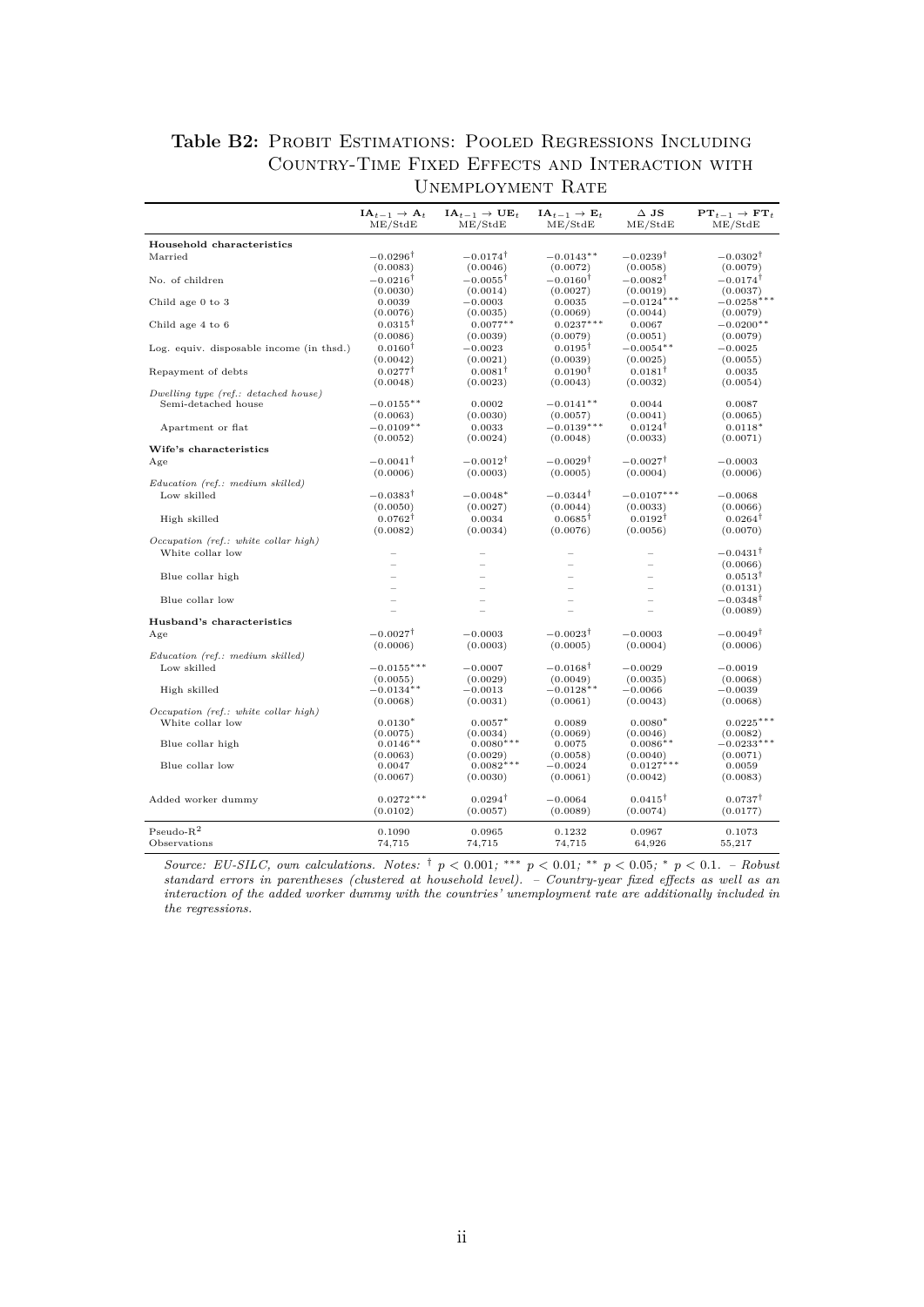|                                          | $IA_{t-1} \rightarrow A_t$<br>ME/StdE | $IA_{t-1} \rightarrow UE_t$<br>ME/StdE | $IA_{t-1} \rightarrow E_t$<br>ME/StdE | $\Delta$ JS<br>ME/StdE | $PT_{t-1} \rightarrow FT_t$<br>ME/StdE |
|------------------------------------------|---------------------------------------|----------------------------------------|---------------------------------------|------------------------|----------------------------------------|
| Household characteristics                |                                       |                                        |                                       |                        |                                        |
| Married                                  | $-0.0266***$                          | $-0.0182^{\dagger}$                    | $-0.0119$                             | $-0.0283^{\dagger}$    | $-0.0284^{\dagger}$                    |
|                                          | (0.0088)                              | (0.0051)                               | (0.0076)                              | (0.0067)               | (0.0079)                               |
| No. of children                          | $-0.0247^{\dagger}$                   | $-0.0055^{\dagger}$                    | $-0.0190^{\dagger}$                   | $-0.0085^{\dagger}$    | $-0.0169^{\dagger}$                    |
|                                          | (0.0033)                              | (0.0015)                               | (0.0030)                              | (0.0022)               | (0.0038)                               |
| Child age 0 to 3                         | 0.0097                                | 0.0009                                 | 0.0081                                | $-0.0145'$             | $-0.0208**$                            |
|                                          | (0.0084)                              | (0.0039)                               | (0.0076)                              | (0.0050)               | (0.0082)                               |
| Child age 4 to 6                         | $0.0355^{\dagger}$                    | $0.0087**$                             | $0.0265***$                           | 0.0072                 | $-0.0173**$                            |
|                                          | (0.0093)                              | (0.0043)                               | (0.0085)                              | (0.0057)               | (0.0081)                               |
| Log. equiv. disposable income (in thsd.) | $0.0189^{\dagger}$                    | $-0.0013$                              | $0.0217$ <sup>T</sup>                 | $-0.0053*$             | $-0.0023$                              |
|                                          | (0.0047)                              | (0.0022)                               | (0.0044)                              | (0.0028)               | (0.0057)                               |
| Repayment of debts                       | $0.0309^{\dagger}$                    | $0.0098^{\dagger}$                     | $0.0201^{\dagger}$                    | $0.0195^{\dagger}$     | 0.0021                                 |
| Dwelling type (ref.: detached house)     | (0.0053)                              | (0.0026)                               | (0.0048)                              | (0.0036)               | (0.0056)                               |
| Semi-detached house                      | $-0.0168***$                          | 0.0025                                 | $-0.0176***$                          | 0.0075                 | 0.0098                                 |
|                                          | (0.0070)                              | (0.0031)                               | (0.0064)                              | (0.0047)               | (0.0068)                               |
| Apartment or flat                        | $-0.0115***$                          | $0.0062**$                             | $-0.0173***$                          | $0.0159^{\dagger}$     | $0.0158**$                             |
|                                          | (0.0059)                              | (0.0026)                               | (0.0054)                              | (0.0037)               | (0.0074)                               |
| Wife's characteristics                   |                                       |                                        |                                       |                        |                                        |
| Age                                      | $-0.0039^{\dagger}$                   | $-0.0008***$                           | $-0.0030^{\dagger}$                   | $-0.0024^{\dagger}$    | 0.0001                                 |
|                                          | (0.0007)                              | (0.0003)                               | (0.0006)                              | (0.0004)               | (0.0007)                               |
| Education (ref.: medium skilled)         |                                       |                                        |                                       |                        |                                        |
| Low skilled                              | $-0.0418^{\dagger}$                   | $-0.0057**$                            | $-0.0374^{\dagger}$                   | $-0.0124^{\dagger}$    | $-0.0100$                              |
|                                          | (0.0055)                              | (0.0028)                               | (0.0048)                              | (0.0038)               | (0.0069)                               |
| High skilled                             | $0.0808^{\dagger}$                    | 0.0027                                 | $0.0739^{\dagger}$                    | $0.0183***$            | $0.0257^{\dagger}$                     |
|                                          | (0.0092)                              | (0.0037)                               | (0.0085)                              | (0.0061)               | (0.0073)                               |
| Occupation (ref.: white collar high)     |                                       |                                        |                                       |                        |                                        |
| White collar low                         |                                       |                                        |                                       |                        | $-0.0431^{\dagger}$                    |
|                                          |                                       |                                        |                                       |                        | (0.0069)                               |
| Blue collar high                         |                                       |                                        |                                       |                        | $0.0513$ <sup>T</sup>                  |
|                                          |                                       |                                        |                                       |                        | (0.0139)                               |
| Blue collar low                          |                                       |                                        |                                       |                        | $-0.0355^{\dagger}$                    |
|                                          |                                       |                                        |                                       |                        | (0.0092)                               |
| Husband's characteristics                |                                       |                                        |                                       |                        |                                        |
| Age                                      | $-0.0031^{\dagger}$                   | $-0.0007**$                            | $-0.0024^{\dagger}$                   | $-0.0007*$             | $-0.0049$ <sup>T</sup>                 |
|                                          | (0.0006)                              | (0.0003)                               | (0.0006)                              | (0.0004)               | (0.0007)                               |
| Education (ref.: medium skilled)         |                                       |                                        |                                       |                        |                                        |
| Low skilled                              | $-0.0189***$                          | $-0.0008$                              | $-0.0199$ <sup>T</sup>                | $-0.0052$              | $-0.0025$                              |
| High skilled                             | (0.0061)<br>$-0.0141^*$               | (0.0030)<br>$-0.0017$                  | (0.0055)<br>$-0.0130*$                | (0.0040)<br>$-0.0068$  | (0.0070)<br>$-0.0004$                  |
|                                          | (0.0077)                              | (0.0035)                               | (0.0068)                              | (0.0049)               | (0.0071)                               |
| Occupation (ref.: white collar high)     |                                       |                                        |                                       |                        |                                        |
| White collar low                         | $0.0168**$                            | 0.0053                                 | $0.0130*$                             | $0.0086*$              | $0.0214**$                             |
|                                          | (0.0084)                              | (0.0037)                               | (0.0077)                              | (0.0052)               | (0.0085)                               |
| Blue collar high                         | $0.0180**$                            | $0.0078**$                             | $0.0109*$                             | $0.0110**$             | $-0.0217***$                           |
|                                          | (0.0070)                              | (0.0033)                               | (0.0064)                              | (0.0046)               | (0.0074)                               |
| Blue collar low                          | 0.0077                                | $0.0073**$                             | 0.0017                                | $0.0134***$            | 0.0063                                 |
|                                          | (0.0074)                              | (0.0034)                               | (0.0068)                              | (0.0047)               | (0.0086)                               |
| Country characteristics                  |                                       |                                        |                                       |                        |                                        |
| GDP per capita (in thsd.)                | $-0.0043^{\dagger}$                   | $-0.0014^{\dagger}$                    | $-0.0030^{\dagger}$                   | $-0.0008$              | $-0.0097^{\dagger}$                    |
|                                          | (0.0008)                              | (0.0004)                               | (0.0007)                              | (0.0005)               | (0.0011)                               |
| Unemployment rate                        | $-0.0010$                             | $0.0019***$                            | $-0.0062^{\dagger}$                   | 0.0012                 | $-0.0033$                              |
|                                          | (0.0016)                              | (0.0007)                               | (0.0015)                              | (0.0010)               | (0.0022)                               |
| Female LFP rate                          | $-0.0146^{\dagger}$                   | $-0.0031*$                             | $-0.0134^{\dagger}$                   | $-0.0059**$            | $-0.0068*$                             |
|                                          | (0.0035)                              | (0.0017)                               | (0.0031)                              | (0.0024)               | (0.0038)                               |
|                                          |                                       |                                        |                                       |                        |                                        |
| Added worker dummy                       | $0.0375***$                           | $0.0339^{\dagger}$                     | $-0.0010$                             | $0.0507^{\dagger}$     | $0.0629^{\dagger}$                     |
|                                          | (0.0117)                              | (0.0065)                               | (0.0103)                              | (0.0089)               | (0.0179)                               |
| $Pseudo-R2$                              | 0.0931                                | 0.0860                                 | 0.1100                                | 0.0676                 | 0.1038                                 |
| Observations                             | 63,289                                | 63,289                                 | 63,289                                | 54,427                 | 50,971                                 |
|                                          |                                       |                                        |                                       |                        |                                        |

Table B3: PROBIT ESTIMATIONS: POOLED REGRESSIONS WITH SENSITIVITY Analysis of Sample Aged 25 to 59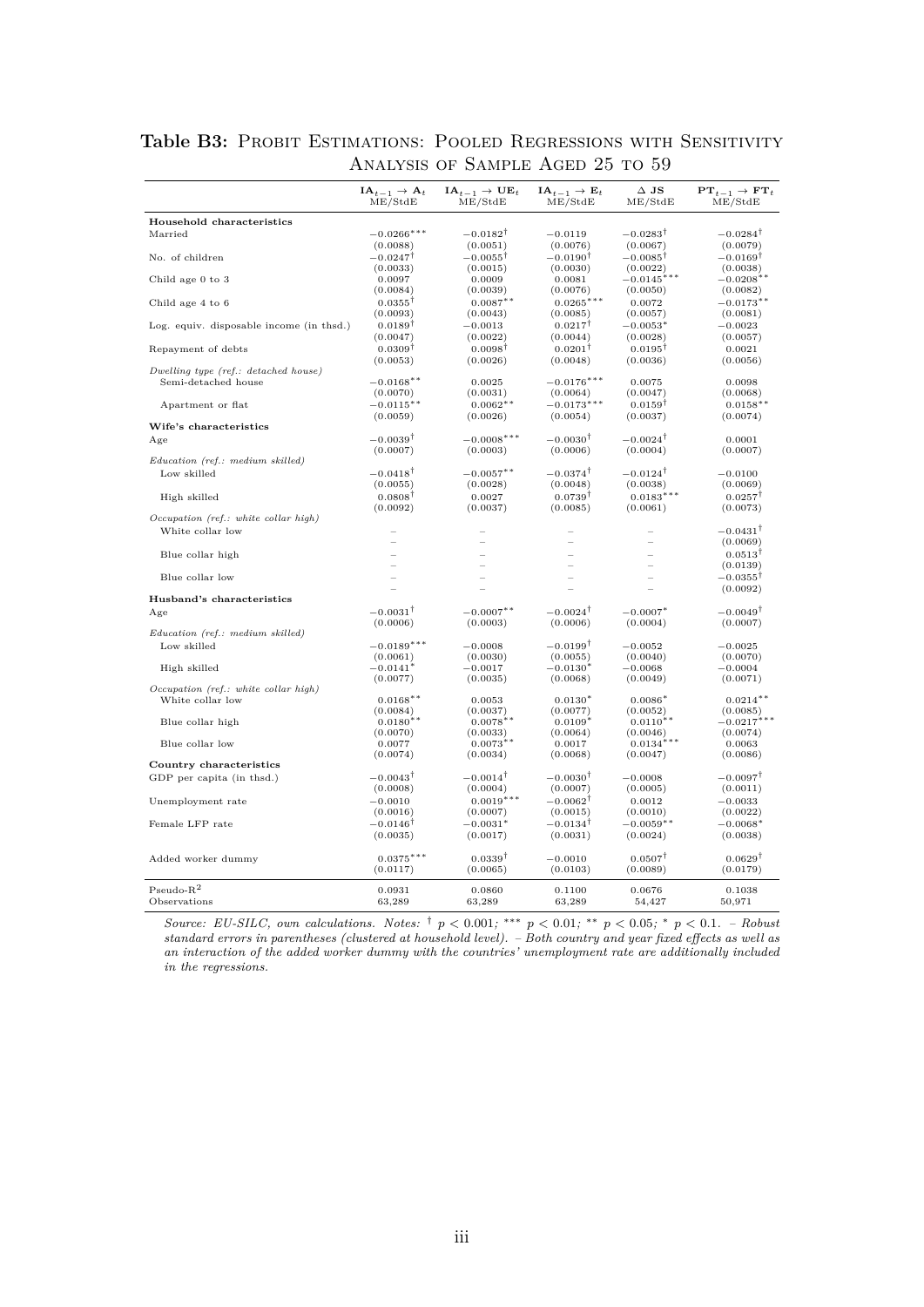|                                          | $PT_{t-1} \rightarrow FT_t$ (WH)<br>ME/StdE | ${\bf PT}_{t-1} \rightarrow {\bf FT}_{t}$<br>ME/StdE |
|------------------------------------------|---------------------------------------------|------------------------------------------------------|
| Household characteristics                |                                             |                                                      |
| Married                                  | $-0.0283***$                                | $-0.0277***$                                         |
|                                          | (0.0088)                                    | (0.0085)                                             |
| No. of children                          | $-0.0167$ <sup>T</sup>                      | $-0.0157$                                            |
|                                          | (0.0041)                                    | (0.0042)                                             |
| Child age 0 to 3                         | $-0.0279***$                                | $-0.0220**$                                          |
|                                          | (0.0088)                                    | (0.0086)                                             |
| Child age 4 to 6                         | $-0.0135$<br>(0.0089)                       | $-0.0215***$<br>(0.0084)                             |
| Log. equiv. disposable income (in thsd.) | $-0.0049$                                   | $-0.0113*$                                           |
|                                          | (0.0061)                                    | (0.0063)                                             |
| Repayment of debts                       | $0.0160***$                                 | 0.0083                                               |
|                                          | (0.0061)                                    | (0.0058)                                             |
| Dwelling type (ref.: detached house)     |                                             |                                                      |
| Semi-detached house                      | 0.0044                                      | 0.0034                                               |
| Apartment or flat                        | (0.0072)<br>$0.0140*$                       | (0.0071)<br>0.0114                                   |
|                                          | (0.0081)                                    | (0.0077)                                             |
| Wife's characteristics                   |                                             |                                                      |
| Age                                      | $-0.0021***$                                | $-0.0005$                                            |
|                                          | (0.0007)                                    | (0.0007)                                             |
| Education (ref.: medium skilled)         |                                             |                                                      |
| Low skilled                              | 0.0041                                      | 0.0020                                               |
|                                          | (0.0074)                                    | (0.0070)                                             |
| High skilled                             | $0.0484^{\dagger}$                          | $0.0405^{\dagger}$                                   |
| Occupation (ref.: white collar high)     | (0.0084)                                    | (0.0081)                                             |
| White collar low                         | $-0.0348^{\dagger}$                         | $-0.0316^{\dagger}$                                  |
|                                          | (0.0078)                                    | (0.0075)                                             |
| Blue collar high                         | $0.0302*$                                   | $0.0321**$                                           |
|                                          | (0.0160)                                    | (0.0150)                                             |
| Blue collar low                          | $-0.0400^{\dagger}$                         | $-0.0285***$                                         |
|                                          | (0.0100)                                    | (0.0096)                                             |
| Husband's characteristics                |                                             |                                                      |
| Age                                      | $-0.0023***$                                | $-0.0037^{\dagger}$                                  |
|                                          | (0.0007)                                    | (0.0007)                                             |
| Education (ref.: medium skilled)         |                                             |                                                      |
| Low skilled                              | $-0.0110$<br>(0.0074)                       | $-0.0062$<br>(0.0071)                                |
| High skilled                             | $-0.0192***$                                | $-0.0107$                                            |
|                                          | (0.0073)                                    | (0.0073)                                             |
| Occupation (ref.: white collar high)     |                                             |                                                      |
| White collar low                         | $0.0183*$                                   | 0.0117                                               |
|                                          | (0.0095)                                    | (0.0092)                                             |
| Blue collar high                         | $-0.0147*$                                  | $-0.0185**$                                          |
| Blue collar low                          | (0.0080)                                    | (0.0078)                                             |
|                                          | 0.0070<br>(0.0092)                          | 0.0026<br>(0.0090)                                   |
| Country characteristics                  |                                             |                                                      |
| GDP per capita (in thsd.)                | $-0.0101$ <sup>T</sup>                      | $-0.0080$ <sup>T</sup>                               |
|                                          | (0.0011)                                    | (0.0010)                                             |
| Unemployment rate                        | $-0.0037$                                   | $-0.0012$                                            |
|                                          | (0.0024)                                    | (0.0022)                                             |
| Female LFP rate                          | $-0.0026$                                   | $-0.0054$                                            |
|                                          | (0.0043)                                    | (0.0040)                                             |
|                                          | $0.0489**$                                  | $0.0631***$                                          |
| Added worker dummy                       | (0.0204)                                    | (0.0206)                                             |
|                                          |                                             |                                                      |
| $Pseudo-R2$                              | 0.0941                                      | 0.1141                                               |
| Observations                             | 36,205                                      | 36,205                                               |

### Table B4: PROBIT ESTIMATIONS: POOLED REGRESSIONS WITH SENSITIVITY Analysis Part-Time/Full-Time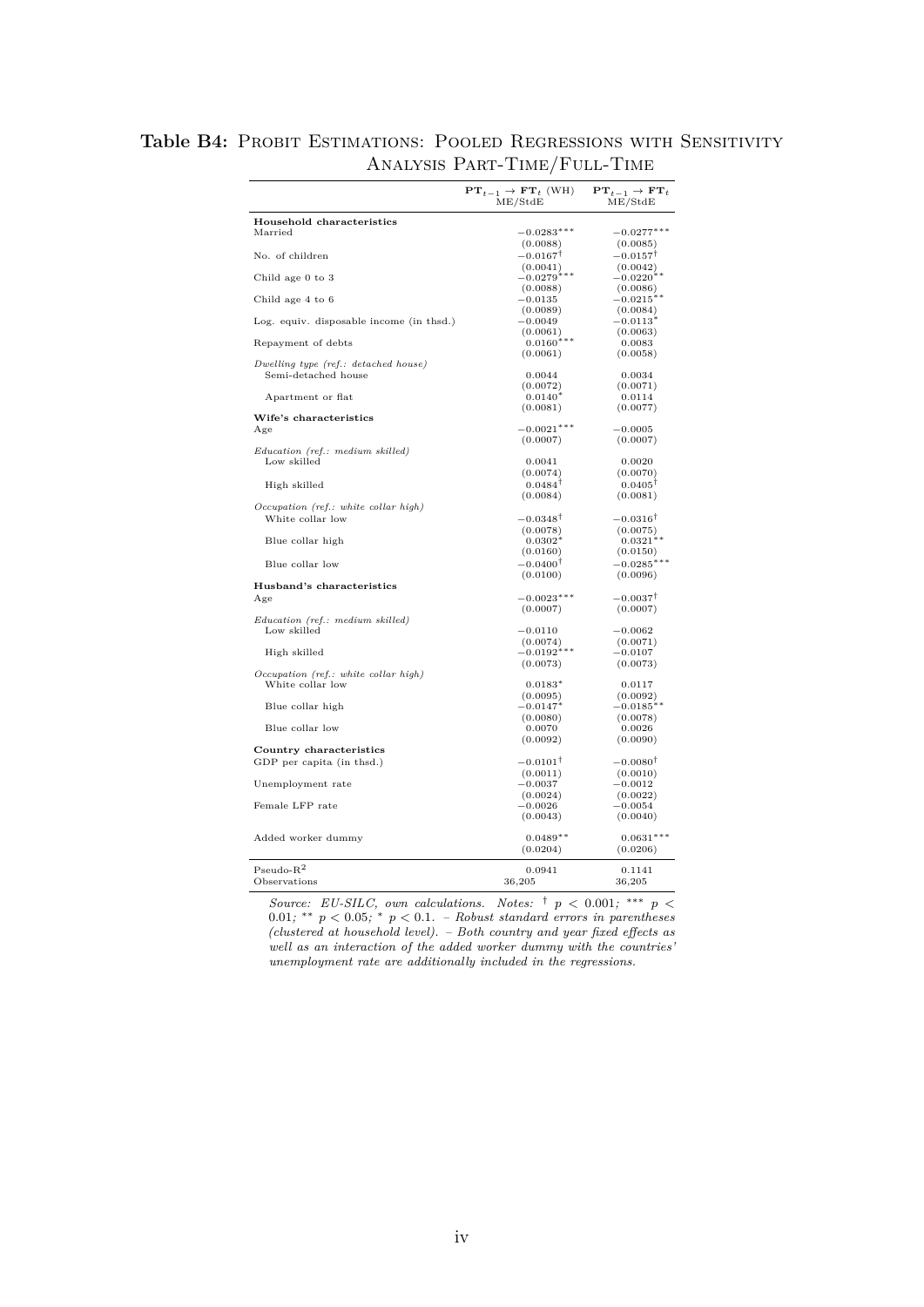|                                                             | $IA_{t-1} \rightarrow A_t$<br>ME/StdE | $IA_{t-1} \rightarrow UE_t$<br>ME/StdE | $IA_{t-1} \rightarrow E_t$<br>ME/StdE | $\Delta$ JS<br>ME/StdE | $PT_{t-1} \rightarrow FT_t$<br>ME/StdE |
|-------------------------------------------------------------|---------------------------------------|----------------------------------------|---------------------------------------|------------------------|----------------------------------------|
| Household characteristics                                   |                                       |                                        |                                       |                        |                                        |
| Married                                                     | $-0.0260^{\dagger}$                   | $-0.0167^{\dagger}$                    | $-0.0122*$                            | $-0.0239^{\dagger}$    | $-0.0306^{\dagger}$                    |
|                                                             | (0.0078)                              | (0.0045)                               | (0.0068)                              | (0.0057)               | (0.0076)                               |
| No. of children                                             | $-0.0221^{\dagger}$                   | $-0.0056^{\dagger}$                    | $-0.0164^{\dagger}$                   | $-0.0084^{\dagger}$    | $-0.0177^{\dagger}$                    |
|                                                             | (0.0030)                              | (0.0014)                               | (0.0028)                              | (0.0019)               | (0.0037)                               |
| Child age 0 to 3                                            | 0.0043<br>(0.0076)                    | $-0.0002$<br>(0.0035)                  | 0.0040<br>(0.0069)                    | $-0.0127*$<br>(0.0044) | $-0.0252*$<br>(0.0079)                 |
| Child age 4 to 6                                            | $0.0319$ <sup>T</sup>                 | $0.0075*$                              | $0.0243***$                           | 0.0068                 | $-0.0190**$                            |
|                                                             | (0.0086)                              | (0.0039)                               | (0.0079)                              | (0.0052)               | (0.0079)                               |
| Log. equiv. disposable income (in thsd.)                    | $0.0161$ <sup>T</sup>                 | $-0.0027$                              | $0.0201$ <sup>T</sup>                 | $-0.0059**$            | $-0.0029$                              |
|                                                             | (0.0042)                              | (0.0021)                               | (0.0039)                              | (0.0025)               | (0.0055)                               |
| Repayment of debts                                          | $0.0283$ <sup>T</sup>                 | $0.0086$ <sup>T</sup>                  | $0.0189^{\dagger}$                    | $0.0188$ <sup>T</sup>  | 0.0035                                 |
|                                                             | (0.0048)                              | (0.0024)                               | (0.0043)                              | (0.0033)               | (0.0054)                               |
| Dwelling type (ref.: detached house)<br>Semi-detached house | $-0.0152**$                           | 0.0000                                 | $-0.0139**$                           | 0.0048                 | 0.0087                                 |
|                                                             | (0.0063)                              | (0.0030)                               | (0.0057)                              | (0.0042)               | (0.0065)                               |
| Apartment or flat                                           | $-0.0107**$                           | 0.0034                                 | $-0.0136***$                          | $0.0125^{\dagger}$     | $0.0126*$                              |
|                                                             | (0.0052)                              | (0.0024)                               | (0.0048)                              | (0.0033)               | (0.0071)                               |
| Wife's characteristics                                      |                                       |                                        |                                       |                        |                                        |
| Age                                                         | $-0.0041^{\dagger}$                   | $-0.0012$ <sup>T</sup>                 | $-0.0029$ <sup>T</sup>                | $-0.0027$ <sup>T</sup> | $-0.0002$                              |
| Education (ref.: medium skilled)                            | (0.0006)                              | (0.0003)                               | (0.0005)                              | (0.0004)               | (0.0006)                               |
| Low skilled                                                 | $-0.0383^{\dagger}$                   | $-0.0049*$                             | $-0.0344^{\dagger}$                   | $-0.0108***$           | $-0.0072$                              |
|                                                             | (0.0050)                              | (0.0027)                               | (0.0044)                              | (0.0033)               | (0.0066)                               |
| High skilled                                                | $0.0771^{\dagger}$                    | 0.0034                                 | $0.0697^{\dagger}$                    | $0.0197^{\dagger}$     | $0.0260^{\dagger}$                     |
|                                                             | (0.0083)                              | (0.0034)                               | (0.0076)                              | (0.0057)               | (0.0070)                               |
| Occupation (ref.: white collar high)                        |                                       |                                        |                                       |                        |                                        |
| White collar low                                            |                                       | $\sim$                                 |                                       |                        | $-0.0433^{\dagger}$                    |
|                                                             |                                       |                                        |                                       |                        | (0.0066)<br>$0.0503^{\dagger}$         |
| Blue collar high                                            |                                       |                                        |                                       |                        | (0.0131)                               |
| Blue collar low                                             |                                       |                                        |                                       |                        | $-0.0356^{\dagger}$                    |
|                                                             |                                       |                                        |                                       |                        | (0.0088)                               |
| Husband's characteristics                                   |                                       |                                        |                                       |                        |                                        |
| Age                                                         | $-0.0028^{\dagger}$                   | $-0.0003$                              | $-0.0024^{\dagger}$                   | $-0.0003$              | $-0.0049^{\dagger}$                    |
|                                                             | (0.0006)                              | (0.0003)                               | (0.0005)                              | (0.0004)               | (0.0006)                               |
| Education (ref.: medium skilled)                            | $-0.0157***$                          | $-0.0006$                              | $-0.0170^{\dagger}$                   | $-0.0030$              |                                        |
| Low skilled                                                 | (0.0055)                              | (0.0029)                               | (0.0050)                              | (0.0035)               | $-0.0026$<br>(0.0068)                  |
| High skilled                                                | $-0.0136**$                           | $-0.0014$                              | $-0.0129**$                           | $-0.0063$              | $-0.0039$                              |
|                                                             | (0.0069)                              | (0.0032)                               | (0.0061)                              | (0.0043)               | (0.0068)                               |
| Occupation (ref.: white collar high)                        |                                       |                                        |                                       |                        |                                        |
| White collar low                                            | $0.0133*$                             | 0.0055                                 | 0.0096                                | $0.0083*$              | $0.0222***$                            |
| Blue collar high                                            | (0.0076)<br>$0.0150**$                | (0.0034)<br>$0.0081**$                 | (0.0070)<br>0.0080                    | (0.0047)<br>$0.0090**$ | (0.0082)<br>$-0.0237$ <sup>T</sup>     |
|                                                             | (0.0063)                              | (0.0030)                               | (0.0058)                              | (0.0040)               | (0.0071)                               |
| Blue collar low                                             | 0.0051                                | $0.0080**$                             | $-0.0016$                             | $0.0122*$              | 0.0063                                 |
|                                                             | (0.0067)                              | (0.0030)                               | (0.0061)                              | (0.0042)               | (0.0083)                               |
| Share of years in employment                                |                                       |                                        |                                       |                        |                                        |
| Country characteristics                                     |                                       |                                        |                                       |                        |                                        |
| GDP per capita (in thsd.)                                   | $-0.0042^{\dagger}$                   | $-0.0012$ <sup>T</sup>                 | $-0.0030^{\dagger}$                   | $-0.0008*$             | $-0.0096$ <sup>T</sup>                 |
|                                                             | (0.0007)                              | (0.0003)                               | (0.0006)                              | (0.0004)               | (0.0010)                               |
| Unemployment rate                                           | $-0.0008$                             | $0.0017***$                            | $-0.0054^{\dagger}$                   | 0.0013                 | $-0.0026$                              |
|                                                             | (0.0015)                              | (0.0007)                               | (0.0014)                              | (0.0009)               | (0.0021)                               |
| Female LFP rate                                             | $-0.0131^{\dagger}$                   | $-0.0031**$                            | $-0.0118^{\dagger}$                   | $-0.0051**$            | $-0.0047$                              |
|                                                             | (0.0031)                              | (0.0015)                               | (0.0028)                              | (0.0021)               | (0.0037)                               |
| Added worker dummy (3 month)                                | $0.0335***$                           | $0.0331$ <sup>T</sup>                  | $-0.0053$                             | $0.0490$ <sup>T</sup>  | $0.0861$ <sup>T</sup>                  |
|                                                             | (0.0115)                              | (0.0063)                               | (0.0099)                              | (0.0085)               | (0.0201)                               |
| $Pseudo-R2$                                                 | 0.1030                                | 0.0869                                 | 0.1165                                | 0.0876                 | 0.1042                                 |
| Observations                                                | 74,715                                | 74,715                                 | 74,715                                | 64,959                 | 55,217                                 |

Table B5: PROBIT ESTIMATIONS: POOLED REGRESSIONS WITH SENSITIVITY Analysis of 3 Month Added Worker Dummy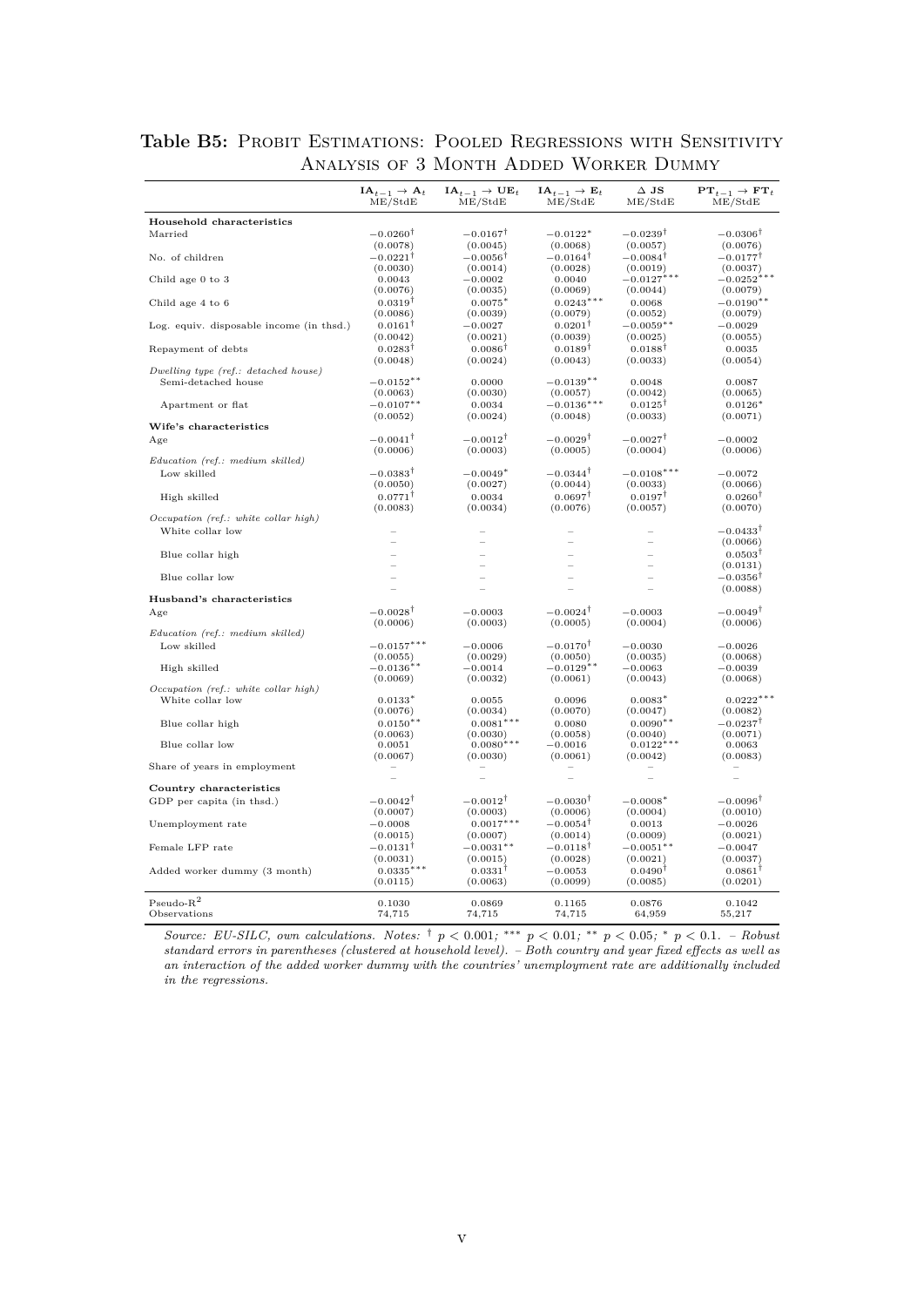|                                          | $IA_{t-1} \rightarrow A_t$<br>ME/StdE | $IA_{t-1} \rightarrow UE_t$<br>ME/StdE | $IA_{t-1} \rightarrow E_t$<br>ME/StdE | $\Delta$ JS<br>ME/StdE   | ${\bf PT}_{t-1} \rightarrow {\bf FT}_{t}$<br>ME/StdE |
|------------------------------------------|---------------------------------------|----------------------------------------|---------------------------------------|--------------------------|------------------------------------------------------|
| Household characteristics                |                                       |                                        |                                       |                          |                                                      |
| Married                                  | $-0.0292^{\dagger}$                   | $-0.0152***$                           | $-0.0160**$                           | $-0.0205^{\dagger}$      | $-0.0348^{\dagger}$                                  |
|                                          | (0.0087)                              | (0.0050)                               | (0.0075)                              | (0.0061)                 | (0.0090)                                             |
| No. of children                          | $-0.0202$ <sup>T</sup>                | $-0.0061^{\dagger}$                    | $-0.0140^{\dagger}$                   | $-0.0050**$              | $-0.0168^{\dagger}$                                  |
|                                          | (0.0033)                              | (0.0016)                               | (0.0029)                              | (0.0020)                 | (0.0044)                                             |
| Child age 0 to 3                         | 0.0065                                | 0.0015                                 | 0.0047                                | $-0.0045$                | $-0.0043$                                            |
|                                          | (0.0081)                              | (0.0039)                               | (0.0072)                              | (0.0047)                 | (0.0096)                                             |
| Child age 4 to 6                         | $0.0292*$                             | $0.0087**$                             | $0.0203**$                            | 0.0054                   | $-0.0060$                                            |
| Log. equiv. disposable income (in thsd.) | (0.0091)<br>$0.0149$ <sup>T</sup>     | (0.0044)<br>$-0.0024$                  | (0.0083)<br>$0.0191$ <sup>T</sup>     | (0.0051)<br>$-0.0063***$ | (0.0093)<br>0.0012                                   |
|                                          | (0.0043)                              | (0.0023)                               | (0.0040)                              | (0.0024)                 | (0.0059)                                             |
| Repayment of debts                       | $0.0285^{\dagger}$                    | $0.0120^{\dagger}$                     | $0.0160^{\dagger}$                    | $0.0184^{\dagger}$       | 0.0045                                               |
|                                          | (0.0051)                              | (0.0027)                               | (0.0046)                              | (0.0033)                 | (0.0062)                                             |
| Dwelling type (ref.: detached house)     |                                       |                                        |                                       |                          |                                                      |
| Semi-detached house                      | $-0.0125*$                            | 0.0004                                 | $-0.0121***$                          | 0.0049                   | 0.0115                                               |
|                                          | (0.0068)                              | (0.0034)                               | (0.0061)                              | (0.0042)                 | (0.0077)                                             |
| Apartment or flat                        | $-0.0106*$                            | 0.0027                                 | $-0.0129$ <sup>***</sup>              | $0.0101*$                | 0.0084                                               |
|                                          | (0.0054)                              | (0.0026)                               | (0.0049)                              | (0.0034)                 | (0.0078)                                             |
| Wife's characteristics                   |                                       |                                        |                                       |                          |                                                      |
| Age                                      | $-0.0043$ <sup>T</sup>                | $-0.0013^{\dagger}$                    | $-0.0030$ <sup>T</sup>                | $-0.0023$ <sup>T</sup>   | 0.0004                                               |
| Education (ref.: medium skilled)         | (0.0006)                              | (0.0003)                               | (0.0005)                              | (0.0003)                 | (0.0007)                                             |
| Low skilled                              | $-0.0398$ <sup>T</sup>                | $-0.0059*$                             | $-0.0348$                             | $-0.0092***$             | $-0.0134*$                                           |
|                                          | (0.0053)                              | (0.0030)                               | (0.0045)                              | (0.0033)                 | (0.0074)                                             |
| High skilled                             | $0.0837^{\dagger}$                    | 0.0032                                 | $0.0759^{\dagger}$                    | $0.0143**$               | $0.0226***$                                          |
|                                          | (0.0094)                              | (0.0040)                               | (0.0086)                              | (0.0056)                 | (0.0083)                                             |
| Occupation (ref.: white collar high)     |                                       |                                        |                                       |                          |                                                      |
| White collar low                         |                                       |                                        |                                       |                          | $-0.0423^{\dagger}$                                  |
|                                          |                                       |                                        |                                       |                          | (0.0078)                                             |
| Blue collar high                         |                                       |                                        |                                       |                          | $0.0448***$                                          |
|                                          |                                       | $\frac{1}{2}$                          |                                       |                          | (0.0145)                                             |
| Blue collar low                          |                                       |                                        |                                       |                          | $-0.0320***$                                         |
|                                          |                                       |                                        |                                       |                          | (0.0101)                                             |
| Husband's characteristics                |                                       |                                        |                                       |                          |                                                      |
| Age                                      | $-0.0024$ <sup>T</sup>                | $-0.0003$                              | $-0.0020$ <sup>T</sup>                | $-0.0003$                | $-0.0050$ <sup>T</sup>                               |
| Education (ref.: medium skilled)         | (0.0006)                              | (0.0003)                               | (0.0005)                              | (0.0003)                 | (0.0007)                                             |
| Low skilled                              | $-0.0155***$                          | $-0.0021$                              | $-0.0151***$                          | $-0.0030$                | $-0.0003$                                            |
|                                          | (0.0058)                              | (0.0032)                               | (0.0051)                              | (0.0035)                 | (0.0078)                                             |
| High skilled                             | $-0.0150**$                           | $-0.0026$                              | $-0.0133**$                           | $-0.0058$                | $-0.0072$                                            |
|                                          | (0.0074)                              | (0.0035)                               | (0.0065)                              | (0.0043)                 | (0.0081)                                             |
| Occupation (ref.: white collar high)     |                                       |                                        |                                       |                          |                                                      |
| White collar low                         | 0.0109                                | 0.0032                                 | 0.0088                                | 0.0068                   | $0.0195**$                                           |
|                                          | (0.0080)                              | (0.0036)                               | (0.0072)                              | (0.0046)                 | (0.0093)                                             |
| Blue collar high                         | $0.0166**$                            | $0.0078**$                             | 0.0097<br>(0.0061)                    | 0.0058                   | $-0.0253***$                                         |
| Blue collar low                          | (0.0067)<br>0.0082                    | (0.0034)<br>$0.0059*$                  | 0.0034                                | (0.0040)<br>$0.0131***$  | (0.0082)<br>0.0021                                   |
|                                          | (0.0071)                              | (0.0033)                               | (0.0064)                              | (0.0044)                 | (0.0095)                                             |
| Country characteristics                  |                                       |                                        |                                       |                          |                                                      |
| GDP per capita (in thsd.)                | $-0.0041^{\dagger}$                   | $-0.0013$ <sup>T</sup>                 | $-0.0030$ <sup>T</sup>                | $-0.0007*$               | $-0.0112$ <sup>T</sup>                               |
|                                          | (0.0007)                              | (0.0003)                               | (0.0006)                              | (0.0004)                 | (0.0010)                                             |
| Unemployment rate                        | $-0.0005$                             | $0.0018**$                             | $-0.0045***$                          | 0.0004                   | $-0.0036$                                            |
|                                          | (0.0016)                              | (0.0008)                               | (0.0014)                              | (0.0009)                 | (0.0023)                                             |
| Female LFP rate                          | **<br>$-0.0098*$                      | $-0.0032*$                             | $-0.0074**$                           | $-0.0046$ **             | $-0.0048$                                            |
|                                          | (0.0034)                              | (0.0018)                               | (0.0030)                              | (0.0022)                 | (0.0044)                                             |
|                                          |                                       |                                        |                                       |                          |                                                      |
| Added worker dummy                       | $0.0344$ <sup>T</sup>                 | $0.0305$ <sup>T</sup>                  | $-0.0002$                             | $0.0304$ <sup>T</sup>    | $0.0759^{\dagger}$                                   |
|                                          | (0.0103)                              | (0.0059)                               | (0.0089)                              | (0.0074)                 | (0.0188)                                             |
| $\mbox{Pseudo-R}^2$                      | 0.1049                                | 0.0859                                 | 0.1161                                | 0.0911                   | 0.0964                                               |
| Observations                             | 62,581                                | 62,581                                 | 62,581                                | 51,064                   | 39,981                                               |
|                                          |                                       |                                        |                                       |                          |                                                      |

Table B6: PROBIT ESTIMATIONS: POOLED REGRESSIONS BASED ON THE SAMPLE including Labor Market Experience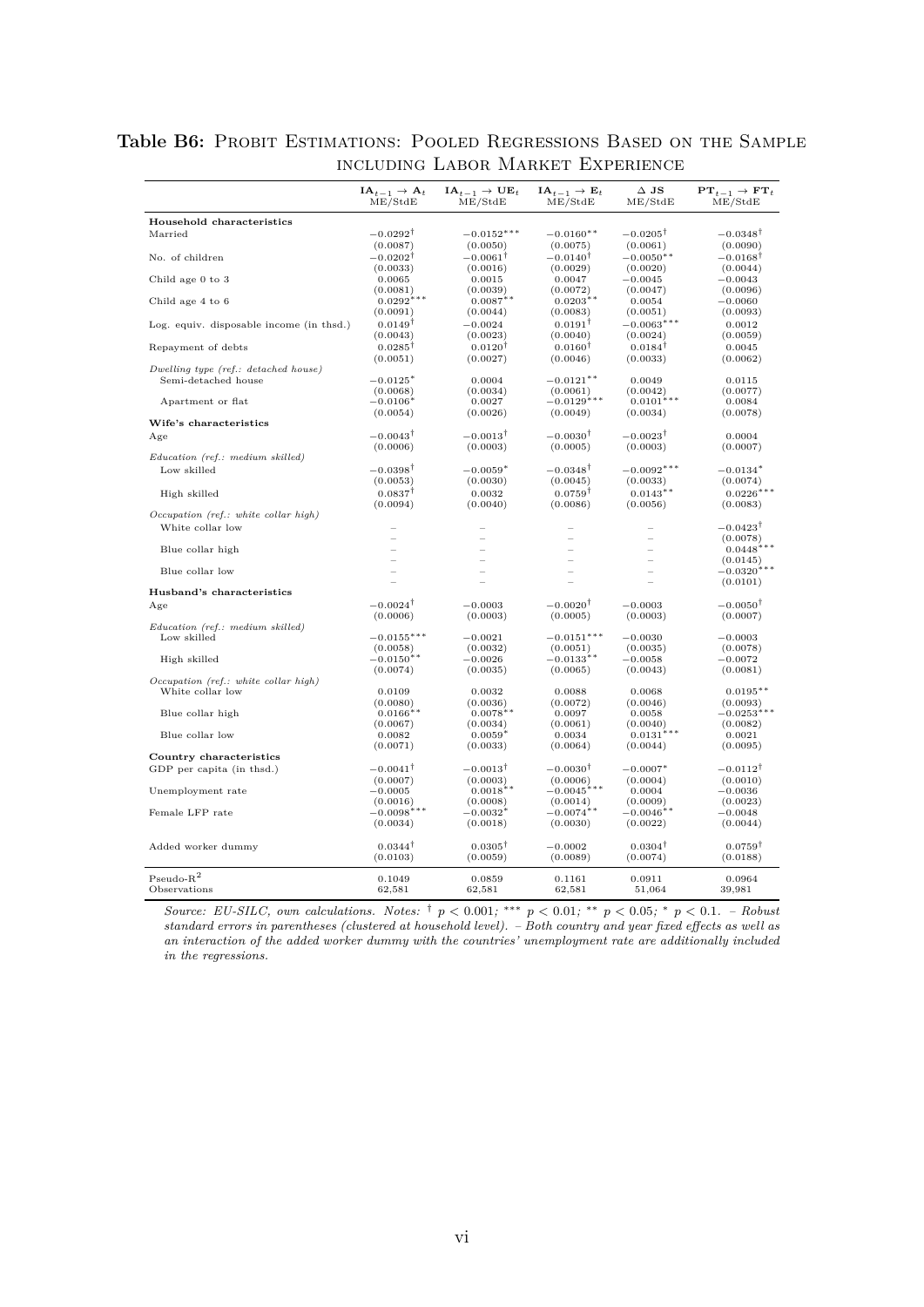|                                          | $IA_{t-1} \rightarrow A_t$<br>ME/StdE | $IA_{t-1} \rightarrow UE_t$<br>ME/StdE | $IA_{t-1} \rightarrow E_t$<br>ME/StdE | $\Delta$ JS<br>ME/StdE         | $PT_{t-1} \rightarrow FT_t$<br>ME/StdE |
|------------------------------------------|---------------------------------------|----------------------------------------|---------------------------------------|--------------------------------|----------------------------------------|
| Household characteristics                |                                       |                                        |                                       |                                |                                        |
| Married                                  | $-0.0260^{\dagger}$                   | $-0.0167^{\dagger}$                    | $-0.0122*$                            | $-0.0238^{\dagger}$            | $-0.0306^{\dagger}$                    |
|                                          | (0.0078)                              | (0.0045)                               | (0.0068)                              | (0.0057)                       | (0.0076)                               |
| No. of children                          | $-0.0220$ <sup>T</sup>                | $-0.0056^{\dagger}$                    | $-0.0164^{\dagger}$                   | $-0.0084^{\dagger}$            | $-0.0176$ <sup>T</sup>                 |
|                                          | (0.0030)                              | (0.0014)                               | (0.0028)                              | (0.0019)                       | (0.0037)                               |
| Child age 0 to 3                         | 0.0044<br>(0.0076)                    | 0.0000<br>(0.0035)                     | 0.0039<br>(0.0069)                    | $-0.0125***$<br>(0.0044)       | $-0.0253**$<br>(0.0079)                |
| Child age 4 to 6                         | $0.0320^{\dagger}$                    | $0.0076*$                              | $0.0241***$                           | 0.0070                         | $-0.0190**$                            |
|                                          | (0.0086)                              | (0.0039)                               | (0.0079)                              | (0.0052)                       | (0.0079)                               |
| Log. equiv. disposable income (in thsd.) | $0.0167$ <sup>T</sup>                 | $-0.0027$                              | $0.0204$ <sup>T</sup>                 | $-0.0057***$                   | $-0.0029$                              |
|                                          | (0.0042)                              | (0.0021)                               | (0.0039)                              | (0.0025)                       | (0.0055)                               |
| Repayment of debts                       | $0.0280$ <sup>T</sup>                 | $0.0085$ <sup>T</sup>                  | $0.0187^{\dagger}$                    | $0.0186$ <sup>T</sup>          | 0.0034                                 |
|                                          | (0.0048)                              | (0.0024)                               | (0.0043)                              | (0.0033)                       | (0.0054)                               |
| Dwelling type (ref.: detached house)     |                                       |                                        |                                       |                                |                                        |
| Semi-detached house                      | $-0.0147***$<br>(0.0063)              | 0.0000<br>(0.0030)                     | $-0.0135***$<br>(0.0057)              | 0.0051<br>(0.0042)             | 0.0087<br>(0.0065)                     |
| Apartment or flat                        | $-0.0101*$                            | 0.0033                                 | $-0.0132***$                          | $0.0127^{\dagger}$             | $0.0126*$                              |
|                                          | (0.0052)                              | (0.0024)                               | (0.0048)                              | (0.0033)                       | (0.0071)                               |
| Wife's characteristics                   |                                       |                                        |                                       |                                |                                        |
| Age                                      | $-0.0041^{\dagger}$                   | $-0.0012$ <sup>T</sup>                 | $-0.0030$ <sup>T</sup>                | $-0.0027^{\dagger}$            | $-0.0003$                              |
|                                          | (0.0006)                              | (0.0003)                               | (0.0005)                              | (0.0004)                       | (0.0006)                               |
| Education (ref.: medium skilled)         |                                       |                                        |                                       |                                |                                        |
| Low skilled                              | $-0.0387^{\dagger}$                   | $-0.0049*$                             | $-0.0347^{\dagger}$                   | $-0.0110^{\dagger}$            | $-0.0070$                              |
|                                          | (0.0050)                              | (0.0027)                               | (0.0044)                              | (0.0033)                       | (0.0066)                               |
| High skilled                             | $0.0768^{\dagger}$<br>(0.0083)        | 0.0033<br>(0.0034)                     | $0.0695^{\dagger}$<br>(0.0076)        | $0.0194^{\dagger}$<br>(0.0057) | $0.0260^{\dagger}$<br>(0.0070)         |
| Occupation (ref.: white collar high)     |                                       |                                        |                                       |                                |                                        |
| White collar low                         |                                       |                                        |                                       |                                | $-0.0435^{\dagger}$                    |
|                                          |                                       |                                        |                                       |                                | (0.0066)                               |
| Blue collar high                         |                                       |                                        |                                       |                                | $0.0502^{\dagger}$                     |
|                                          |                                       |                                        |                                       |                                | (0.0131)                               |
| Blue collar low                          |                                       |                                        |                                       |                                | $-0.0357^{\dagger}$                    |
|                                          |                                       |                                        |                                       |                                | (0.0088)                               |
| Husband's characteristics                |                                       |                                        |                                       |                                |                                        |
| Age                                      | $-0.0028^{\dagger}$<br>(0.0006)       | $-0.0003$<br>(0.0003)                  | $-0.0024^{\dagger}$<br>(0.0005)       | $-0.0003$<br>(0.0004)          | $-0.0049^{\dagger}$<br>(0.0006)        |
| Education (ref.: medium skilled)         |                                       |                                        |                                       |                                |                                        |
| Low skilled                              | $-0.0162***$                          | $-0.0007$                              | $-0.0175^{\dagger}$                   | $-0.0033$                      | $-0.0024$                              |
|                                          | (0.0055)                              | (0.0029)                               | (0.0050)                              | (0.0035)                       | (0.0068)                               |
| High skilled                             | $-0.0142**$                           | $-0.0016$                              | $-0.0131**$                           | $-0.0067$                      | $-0.0041$                              |
|                                          | (0.0068)                              | (0.0031)                               | (0.0061)                              | (0.0043)                       | (0.0068)                               |
| Occupation (ref.: white collar high)     |                                       |                                        |                                       |                                | $0.0223***$                            |
| White collar low                         | $0.0136*$<br>(0.0076)                 | 0.0053<br>(0.0034)                     | 0.0100<br>(0.0069)                    | $0.0083*$<br>(0.0047)          | (0.0082)                               |
| Blue collar high                         | $0.0151**$                            | $0.0080***$                            | 0.0081                                | $0.0089**$                     | $-0.0237^{\dagger}$                    |
|                                          | (0.0063)                              | (0.0030)                               | (0.0058)                              | (0.0040)                       | (0.0071)                               |
| Blue collar low                          | 0.0054                                | $0.0079*$                              | $-0.0013$                             | $0.0123***$                    | 0.0058                                 |
|                                          | (0.0067)                              | (0.0030)                               | (0.0061)                              | (0.0042)                       | (0.0083)                               |
| Country characteristics                  |                                       |                                        |                                       |                                |                                        |
| GDP per capita (in thsd.)                | $-0.0043^{\dagger}$                   | $-0.0013^{\dagger}$                    | $-0.0030^{\dagger}$                   | $-0.0009$ **                   | $-0.0096^{\dagger}$                    |
|                                          | (0.0007)                              | (0.0003)                               | (0.0006)                              | (0.0004)                       | (0.0010)                               |
| Unemployment rate                        | $-0.0003$<br>(0.0015)                 | $0.0018***$<br>(0.0007)                | $-0.0052^{\dagger}$<br>(0.0014)       | 0.0014<br>(0.0009)             | $-0.0023$<br>(0.0021)                  |
| Female LFP rate                          | $-0.0128$ <sup>T</sup>                | $-0.0030**$                            | $-0.0116$ <sup>T</sup>                | $-0.0050**$                    | $-0.0046$                              |
|                                          | (0.0031)                              | (0.0015)                               | (0.0028)                              | (0.0021)                       | (0.0037)                               |
|                                          |                                       |                                        |                                       |                                |                                        |
| Added worker dummy                       | $0.0276***$                           | $0.0313$ <sup>T</sup>                  | $-0.0096$                             | $0.0443$ <sup>T</sup>          | $0.0726^{\dagger}$                     |
|                                          | (0.0101)                              | (0.0057)                               | (0.0088)                              | (0.0073)                       | (0.0178)                               |
|                                          |                                       |                                        |                                       |                                |                                        |
| $Pseudo-R2$<br>Observations              | 0.1035                                | 0.0870                                 | 0.1169                                | 0.0880                         | 0.1039                                 |
|                                          | 74,715                                | 74,715                                 | 74,715                                | 64,959                         | 55,217                                 |

Table B7: PROBIT ESTIMATIONS: POOLED REGRESSIONS INCLUDING INTERACTION WITH FEMALE LFP RATE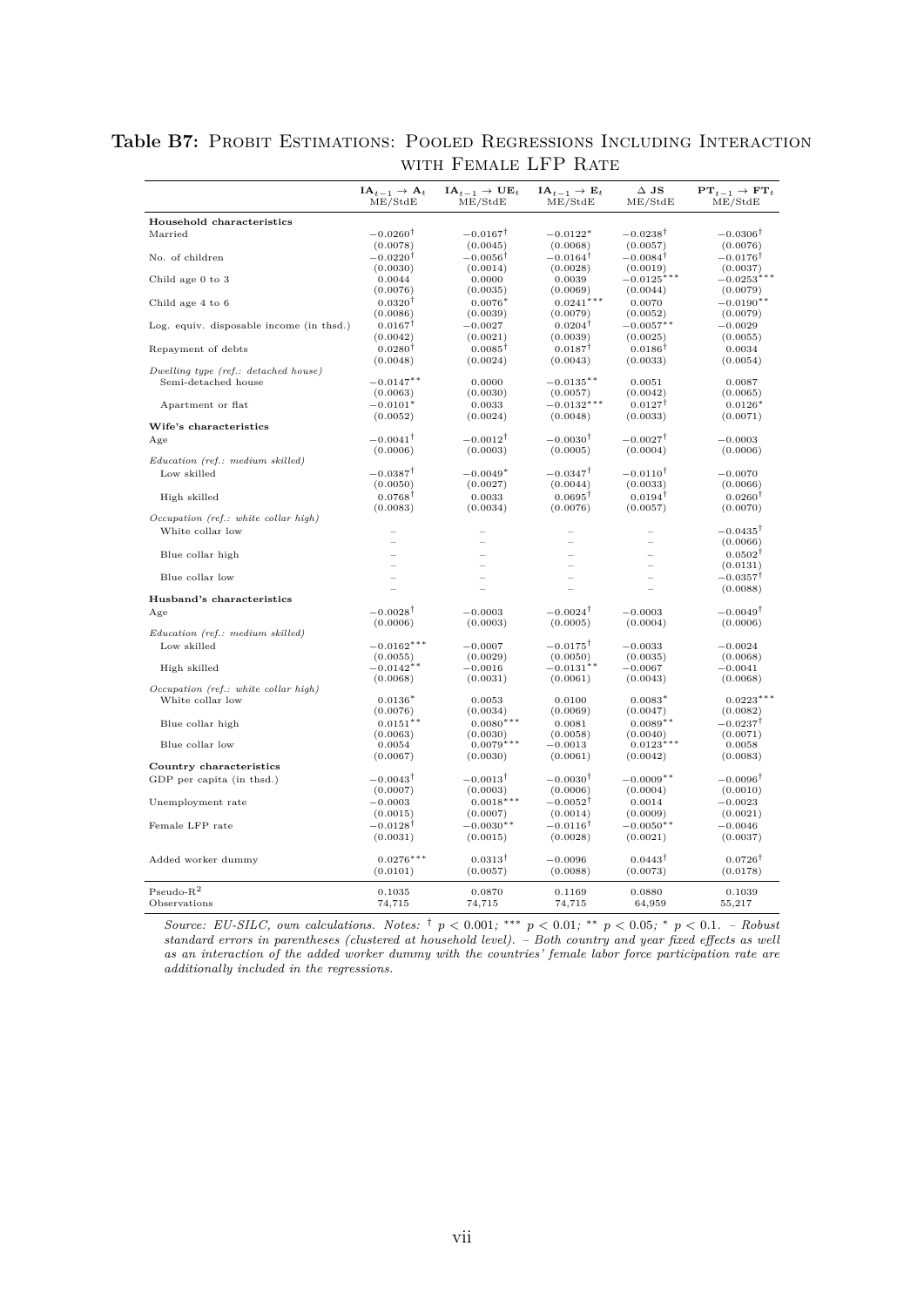|                                          | $IA_{t-1} \rightarrow A_t$<br>ME/StdE | $IA_{t-1} \rightarrow UE_t$<br>ME/StdE | $IA_{t-1} \rightarrow E_t$<br>ME/StdE | $\Delta$ JS<br>ME/StdE | $PT_{t-1} \rightarrow FT_t$<br>ME/StdE |
|------------------------------------------|---------------------------------------|----------------------------------------|---------------------------------------|------------------------|----------------------------------------|
| Household characteristics                |                                       |                                        |                                       |                        |                                        |
| Married                                  | 0.0086                                | 0.0006                                 | 0.0071                                | $-0.0026$              | $-0.0081$                              |
|                                          | (0.0170)                              | (0.0071)                               | (0.0162)                              | (0.0128)               | (0.0135)                               |
| No. of children                          | $-0.0244***$                          | $-0.0068*$                             | $-0.0181***$                          | $-0.0086$              | $-0.0268$ <sup>T</sup>                 |
|                                          | (0.0082)                              | (0.0036)                               | (0.0078)                              | (0.0060)               | (0.0075)                               |
| Child age 0 to 3                         | 0.0140                                | 0.0133                                 | $-0.0006$                             | $-0.0013$              | $0.0410**$                             |
|                                          | (0.0221)                              | (0.0103)                               | (0.0211)                              | (0.0170)               | (0.0200)                               |
| Child age 4 to 6                         | 0.0463                                | 0.0169                                 | 0.0235                                | $0.0666**$             | $-0.0247$                              |
|                                          | (0.0316)                              | (0.0156)                               | (0.0289)                              | (0.0293)               | (0.0189)                               |
| Log. equiv. disposable income (in thsd.) | 0.0287                                | $-0.0286$ <sup>T</sup>                 | $0.0544***$                           | $-0.0244*$             | $-0.0189$                              |
| Repayment of debts                       | (0.0199)                              | (0.0072)<br>0.0028                     | (0.0196)<br>0.0175                    | (0.0131)<br>$-0.0017$  | (0.0162)<br>$0.0227**$                 |
|                                          | 0.0192<br>(0.0141)                    | (0.0062)                               | (0.0134)                              | (0.0108)               | (0.0109)                               |
| Dwelling type (ref.: detached house)     |                                       |                                        |                                       |                        |                                        |
| Semi-detached house                      | $-0.0367*$                            | $-0.0004$                              | $-0.0368**$                           | $-0.0019$              | $-0.0001$                              |
|                                          | (0.0192)                              | (0.0083)                               | (0.0185)                              | (0.0154)               | (0.0175)                               |
| Apartment or flat                        | $-0.0544***$                          | 0.0124                                 | $-0.0702$ <sup>T</sup>                | $-0.0075$              | 0.0135                                 |
|                                          | (0.0191)                              | (0.0093)                               | (0.0176)                              | (0.0128)               | (0.0179)                               |
| Wife's characteristics                   |                                       |                                        |                                       |                        |                                        |
| Age                                      | $-0.0042$ **                          | 0.0002                                 | $-0.0042**$                           | $-0.0018$              | $-0.0024*$                             |
|                                          | (0.0018)                              | (0.0008)                               | (0.0018)                              | (0.0012)               | (0.0014)                               |
| Education (ref.: medium skilled)         |                                       |                                        |                                       |                        |                                        |
| Low skilled                              | $-0.0728$ †                           | $0.0222*$                              | $-0.0956^{\dagger}$                   | 0.0097                 | 0.0267                                 |
|                                          | (0.0208)                              | (0.0119)                               | (0.0189)                              | (0.0152)               | (0.0189)                               |
| High skilled                             | $0.0798^{\dagger}$                    | $-0.0075$                              | $0.0860^{\dagger}$                    | 0.0151                 | $0.0265*$                              |
|                                          | (0.0175)                              | (0.0065)                               | (0.0169)                              | (0.0133)               | (0.0157)                               |
| Occupation (ref.: white collar high)     |                                       |                                        |                                       |                        |                                        |
| White collar low                         |                                       |                                        |                                       |                        | $-0.0726$ <sup>T</sup>                 |
| Blue collar high                         |                                       |                                        |                                       |                        | (0.0152)<br>0.0280                     |
|                                          |                                       |                                        |                                       |                        | (0.0331)                               |
| Blue collar low                          |                                       | $\overline{\phantom{0}}$               |                                       |                        | $-0.0584**$                            |
|                                          |                                       |                                        |                                       |                        | (0.0234)                               |
| Husband's characteristics                |                                       |                                        |                                       |                        |                                        |
| Age                                      | $-0.0006$                             | 0.0003                                 | $-0.0010$                             | $-0.0003$              | $-0.0046^{\dagger}$                    |
|                                          | (0.0018)                              | (0.0007)                               | (0.0017)                              | (0.0012)               | (0.0014)                               |
| Education (ref.: medium skilled)         |                                       |                                        |                                       |                        |                                        |
| Low skilled                              | $-0.0014$                             | 0.0028                                 | $-0.0046$                             | 0.0107                 | 0.0117                                 |
|                                          | (0.0215)                              | (0.0094)                               | (0.0208)                              | (0.0163)               | (0.0170)                               |
| High skilled                             | 0.0032<br>(0.0193)                    | $-0.0023$<br>(0.0082)                  | 0.0047<br>(0.0182)                    | $-0.0033$<br>(0.0139)  | 0.0101<br>(0.0149)                     |
| Occupation (ref.: white collar high)     |                                       |                                        |                                       |                        |                                        |
| White collar low                         | 0.0152                                | 0.0152                                 | $-0.0011$                             | 0.0157                 | $0.0360*$                              |
|                                          | (0.0254)                              | (0.0118)                               | (0.0241)                              | (0.0203)               | (0.0189)                               |
| Blue collar high                         | 0.0132                                | $-0.0011$                              | 0.0130                                | 0.0057                 | $-0.0225$                              |
|                                          | (0.0208)                              | (0.0087)                               | (0.0196)                              | (0.0148)               | (0.0160)                               |
| Blue collar low                          | 0.0025                                | 0.0045                                 | $-0.0031$                             | 0.0025                 | $-0.0527$                              |
|                                          | (0.0228)                              | (0.0095)                               | (0.0216)                              | (0.0152)               | (0.0178)                               |
| Country characteristics                  |                                       |                                        |                                       |                        |                                        |
| GDP per capita (in thsd.)                | $-0.0210$                             | $-0.0033$                              | $-0.0206$                             | $-0.0247*$             | 0.0184                                 |
| Unemployment rate                        | (0.0177)                              | (0.0080)<br>0.0141                     | (0.0172)<br>0.0342                    | (0.0149)<br>0.0240     | (0.0135)<br>0.0287                     |
|                                          | $0.0516*$<br>(0.0294)                 | (0.0136)                               | (0.0283)                              | (0.0210)               | (0.0239)                               |
| Female LFP rate                          | 0.0128                                | $-0.0017$                              | 0.0112                                | $-0.0164$              | 0.0221                                 |
|                                          | (0.0220)                              | (0.0114)                               | (0.0210)                              | (0.0192)               | (0.0169)                               |
|                                          |                                       |                                        |                                       |                        |                                        |
| Added worker dummy                       | $0.1026**$                            | 0.0190                                 | $0.0831*$                             | $-0.0124$              | 0.0150                                 |
|                                          | (0.0487)                              | (0.0177)                               | (0.0486)                              | (0.0246)               | (0.0454)                               |
|                                          |                                       |                                        |                                       |                        |                                        |
| $Pseudo-R2$<br>Observations              | 0.1044<br>6,038                       | 0.0718                                 | 0.1052                                | 0.0915                 | 0.0613                                 |
|                                          |                                       | 6,038                                  | 6,038                                 | 3,711                  | 8,453                                  |

Table B8: PROBIT ESTIMATIONS: SCANDINAVIA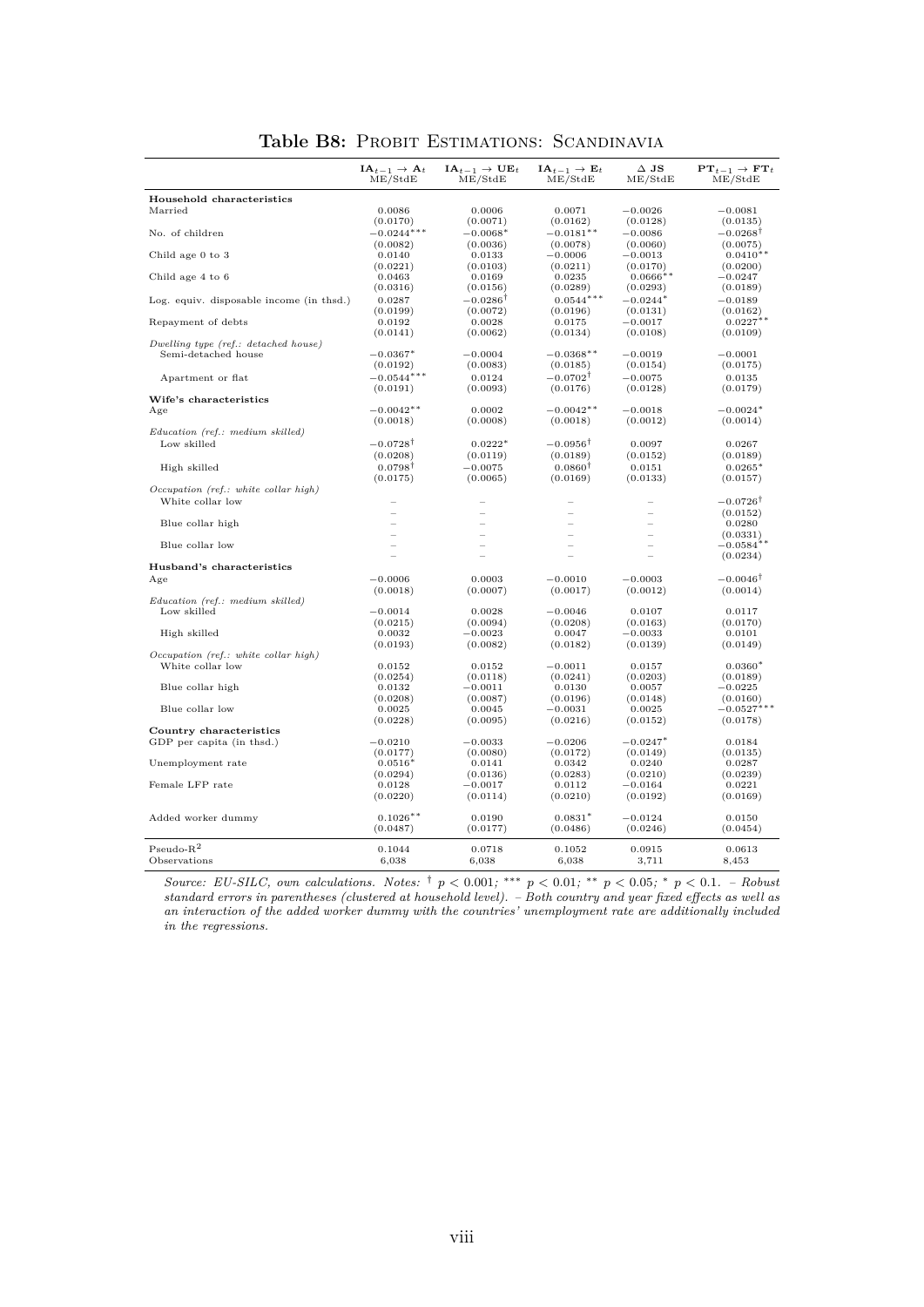| Household characteristics<br>$-0.0558^{\dagger}$<br>Married<br>$-0.0103**$<br>$-0.0445***$<br>$-0.0236**$<br>$-0.0240***$<br>(0.0149)<br>(0.0048)<br>(0.0144)<br>(0.0094)<br>(0.0074)<br>$-0.0243^\dagger$<br>$-0.0214$ <sup>T</sup><br>$-0.0077**$<br>$-0.0102**$<br>No. of children<br>$-0.0035$<br>(0.0066)<br>(0.0022)<br>(0.0064)<br>(0.0044)<br>(0.0035)<br>Child age 0 to 3<br>$-0.0161$<br>0.0056<br>$-0.0199$<br>$-0.0032$<br>$-0.0106$<br>(0.0169)<br>(0.0058)<br>(0.0163)<br>(0.0090)<br>(0.0097)<br>Child age 4 to 6<br>0.0052<br>0.0097<br>$-0.0137$<br>0.0135<br>$-0.0057$<br>(0.0201)<br>(0.0071)<br>(0.0194)<br>(0.0095)<br>(0.0087)<br>Log. equiv. disposable income (in thsd.)<br>$-0.0134$<br>$-0.0055$<br>$-0.0075$<br>$-0.0062$<br>$-0.0017$<br>(0.0122)<br>(0.0052)<br>(0.0113)<br>(0.0066)<br>(0.0074)<br>$0.0303***$<br>$0.0189***$<br>$0.0234**$<br>Repayment of debts<br>$0.0075*$<br>0.0005<br>(0.0116)<br>(0.0044)<br>(0.0112)<br>(0.0070)<br>(0.0066)<br>Dwelling type (ref.: detached house)<br>Semi-detached house<br>$-0.0223*$<br>$-0.0033$<br>$-0.0192$<br>0.0011<br>0.0017<br>(0.0124)<br>(0.0044)<br>(0.0119)<br>(0.0078)<br>(0.0068)<br>$-0.0055$<br>$-0.0034$<br>$-0.0019$<br>0.0039<br>0.0099<br>Apartment or flat<br>(0.0149)<br>(0.0049)<br>(0.0145)<br>(0.0082)<br>(0.0091)<br>Wife's characteristics<br>$-0.0053^{\dagger}$<br>$-0.0048^{\dagger}$<br>$-0.0027^{\dagger}$<br>$-0.0005$<br>$-0.0002$<br>Age<br>(0.0012)<br>(0.0003)<br>(0.0012)<br>(0.0008)<br>(0.0008)<br>Education (ref.: medium skilled)<br>$-0.0565^{\dagger}$<br>Low skilled<br>$-0.0574^{\dagger}$<br>$-0.0020$<br>$-0.0065$<br>$-0.0071$<br>(0.0107)<br>(0.0047)<br>(0.0098)<br>(0.0066)<br>(0.0075)<br>$0.0853^{\dagger}$<br>0.0032<br>$0.0815^{\dagger}$<br>$0.0223**$<br>$0.0253^{\dagger}$<br>High skilled<br>(0.0163)<br>(0.0043)<br>(0.0159)<br>(0.0093)<br>(0.0077)<br>Occupation (ref.: white collar high)<br>White collar low<br>$-0.0253$ <sup>T</sup><br>L<br>L.<br>$\equiv$<br>(0.0075)<br>Blue collar high<br>$0.0532*$<br>L<br>(0.0213)<br>$-0.0306***$<br>Blue collar low<br>(0.0100)<br>Husband's characteristics<br>$-0.0033***$<br>$-0.0004$<br>$-0.0029**$<br>$-0.0002$<br>$-0.0047^{\dagger}$<br>Age<br>(0.0004)<br>(0.0011)<br>(0.0008)<br>(0.0008)<br>(0.0012)<br>Education (ref.: medium skilled)<br>$-0.0339***$<br>Low skilled<br>$-0.0377***$<br>$-0.0067$<br>0.0016<br>0.0029<br>(0.0123)<br>(0.0056)<br>(0.0115)<br>(0.0075)<br>(0.0087)<br>$-0.0074$<br>0.0006<br>$-0.0077$<br>High skilled<br>$-0.0098$<br>$-0.0131*$<br>(0.0041)<br>(0.0138)<br>(0.0133)<br>(0.0074)<br>(0.0070)<br>Occupation (ref.: white collar high)<br>White collar low<br>$-0.0074$<br>$-0.0012$<br>$-0.0059$<br>$-0.0023$<br>0.0059<br>(0.0164)<br>(0.0048)<br>(0.0159)<br>(0.0098)<br>(0.0086)<br>Blue collar high<br>$0.0258*$<br>0.0056<br>0.0208<br>$-0.0039$<br>$-0.0181**$<br>(0.0148)<br>(0.0058)<br>(0.0090)<br>(0.0143)<br>(0.0083)<br>Blue collar low<br>$0.0263*$<br>0.0028<br>0.0230<br>0.0031<br>$-0.0048$<br>(0.0092)<br>(0.0159)<br>(0.0048)<br>(0.0157)<br>(0.0098)<br>Country characteristics<br>$-0.0329***$<br>$-0.0286**$<br>$-0.0135**$<br>GDP per capita (in thsd.)<br>$-0.0041$<br>0.0002<br>(0.0114)<br>(0.0045)<br>(0.0112)<br>(0.0063)<br>(0.0070)<br>$0.0266***$<br>Unemployment rate<br>$-0.0133$<br>0.0052<br>$-0.0115$<br>$-0.0063$<br>(0.0098)<br>(0.0174)<br>(0.0056)<br>(0.0170)<br>(0.0091)<br>$0.0072**$<br>$0.0139**$<br>Female LFP rate<br>$-0.0178^*$<br>$-0.0235*$<br>$-0.0040$<br>(0.0093)<br>(0.0036)<br>(0.0091)<br>(0.0060)<br>(0.0053)<br>$0.0670***$<br>Added worker dummy<br>$-0.0122$<br>0.0043<br>$-0.0204$<br>0.0103<br>(0.0243)<br>(0.0074)<br>(0.0237)<br>(0.0141)<br>(0.0228)<br>$Pseudo-R2$<br>0.1243<br>0.0646<br>0.1096<br>0.0842<br>0.1274<br>Observations<br>17,260<br>17,260<br>17,260<br>14,080<br>26,902 | $IA_{t-1} \rightarrow A_t$<br>ME/StdE | $\mathbf{IA}_{t-1} \rightarrow \mathbf{UE}_{t}$<br>ME/StdE | $IA_{t-1} \rightarrow E_t$<br>ME/StdE | $\Delta$ JS<br>ME/StdE | $PT_{t-1} \rightarrow FT_t$<br>ME/StdE |
|---------------------------------------------------------------------------------------------------------------------------------------------------------------------------------------------------------------------------------------------------------------------------------------------------------------------------------------------------------------------------------------------------------------------------------------------------------------------------------------------------------------------------------------------------------------------------------------------------------------------------------------------------------------------------------------------------------------------------------------------------------------------------------------------------------------------------------------------------------------------------------------------------------------------------------------------------------------------------------------------------------------------------------------------------------------------------------------------------------------------------------------------------------------------------------------------------------------------------------------------------------------------------------------------------------------------------------------------------------------------------------------------------------------------------------------------------------------------------------------------------------------------------------------------------------------------------------------------------------------------------------------------------------------------------------------------------------------------------------------------------------------------------------------------------------------------------------------------------------------------------------------------------------------------------------------------------------------------------------------------------------------------------------------------------------------------------------------------------------------------------------------------------------------------------------------------------------------------------------------------------------------------------------------------------------------------------------------------------------------------------------------------------------------------------------------------------------------------------------------------------------------------------------------------------------------------------------------------------------------------------------------------------------------------------------------------------------------------------------------------------------------------------------------------------------------------------------------------------------------------------------------------------------------------------------------------------------------------------------------------------------------------------------------------------------------------------------------------------------------------------------------------------------------------------------------------------------------------------------------------------------------------------------------------------------------------------------------------------------------------------------------------------------------------------------------------------------------------------------------------------------------------------------------------------------------------------------------------------------------------------------------------------------------------------------------------------------------------------------------------------------------------------------------------------------------------------------------------------------------------------------------------|---------------------------------------|------------------------------------------------------------|---------------------------------------|------------------------|----------------------------------------|
|                                                                                                                                                                                                                                                                                                                                                                                                                                                                                                                                                                                                                                                                                                                                                                                                                                                                                                                                                                                                                                                                                                                                                                                                                                                                                                                                                                                                                                                                                                                                                                                                                                                                                                                                                                                                                                                                                                                                                                                                                                                                                                                                                                                                                                                                                                                                                                                                                                                                                                                                                                                                                                                                                                                                                                                                                                                                                                                                                                                                                                                                                                                                                                                                                                                                                                                                                                                                                                                                                                                                                                                                                                                                                                                                                                                                                                                                                             |                                       |                                                            |                                       |                        |                                        |
|                                                                                                                                                                                                                                                                                                                                                                                                                                                                                                                                                                                                                                                                                                                                                                                                                                                                                                                                                                                                                                                                                                                                                                                                                                                                                                                                                                                                                                                                                                                                                                                                                                                                                                                                                                                                                                                                                                                                                                                                                                                                                                                                                                                                                                                                                                                                                                                                                                                                                                                                                                                                                                                                                                                                                                                                                                                                                                                                                                                                                                                                                                                                                                                                                                                                                                                                                                                                                                                                                                                                                                                                                                                                                                                                                                                                                                                                                             |                                       |                                                            |                                       |                        |                                        |
|                                                                                                                                                                                                                                                                                                                                                                                                                                                                                                                                                                                                                                                                                                                                                                                                                                                                                                                                                                                                                                                                                                                                                                                                                                                                                                                                                                                                                                                                                                                                                                                                                                                                                                                                                                                                                                                                                                                                                                                                                                                                                                                                                                                                                                                                                                                                                                                                                                                                                                                                                                                                                                                                                                                                                                                                                                                                                                                                                                                                                                                                                                                                                                                                                                                                                                                                                                                                                                                                                                                                                                                                                                                                                                                                                                                                                                                                                             |                                       |                                                            |                                       |                        |                                        |
|                                                                                                                                                                                                                                                                                                                                                                                                                                                                                                                                                                                                                                                                                                                                                                                                                                                                                                                                                                                                                                                                                                                                                                                                                                                                                                                                                                                                                                                                                                                                                                                                                                                                                                                                                                                                                                                                                                                                                                                                                                                                                                                                                                                                                                                                                                                                                                                                                                                                                                                                                                                                                                                                                                                                                                                                                                                                                                                                                                                                                                                                                                                                                                                                                                                                                                                                                                                                                                                                                                                                                                                                                                                                                                                                                                                                                                                                                             |                                       |                                                            |                                       |                        |                                        |
|                                                                                                                                                                                                                                                                                                                                                                                                                                                                                                                                                                                                                                                                                                                                                                                                                                                                                                                                                                                                                                                                                                                                                                                                                                                                                                                                                                                                                                                                                                                                                                                                                                                                                                                                                                                                                                                                                                                                                                                                                                                                                                                                                                                                                                                                                                                                                                                                                                                                                                                                                                                                                                                                                                                                                                                                                                                                                                                                                                                                                                                                                                                                                                                                                                                                                                                                                                                                                                                                                                                                                                                                                                                                                                                                                                                                                                                                                             |                                       |                                                            |                                       |                        |                                        |
|                                                                                                                                                                                                                                                                                                                                                                                                                                                                                                                                                                                                                                                                                                                                                                                                                                                                                                                                                                                                                                                                                                                                                                                                                                                                                                                                                                                                                                                                                                                                                                                                                                                                                                                                                                                                                                                                                                                                                                                                                                                                                                                                                                                                                                                                                                                                                                                                                                                                                                                                                                                                                                                                                                                                                                                                                                                                                                                                                                                                                                                                                                                                                                                                                                                                                                                                                                                                                                                                                                                                                                                                                                                                                                                                                                                                                                                                                             |                                       |                                                            |                                       |                        |                                        |
|                                                                                                                                                                                                                                                                                                                                                                                                                                                                                                                                                                                                                                                                                                                                                                                                                                                                                                                                                                                                                                                                                                                                                                                                                                                                                                                                                                                                                                                                                                                                                                                                                                                                                                                                                                                                                                                                                                                                                                                                                                                                                                                                                                                                                                                                                                                                                                                                                                                                                                                                                                                                                                                                                                                                                                                                                                                                                                                                                                                                                                                                                                                                                                                                                                                                                                                                                                                                                                                                                                                                                                                                                                                                                                                                                                                                                                                                                             |                                       |                                                            |                                       |                        |                                        |
|                                                                                                                                                                                                                                                                                                                                                                                                                                                                                                                                                                                                                                                                                                                                                                                                                                                                                                                                                                                                                                                                                                                                                                                                                                                                                                                                                                                                                                                                                                                                                                                                                                                                                                                                                                                                                                                                                                                                                                                                                                                                                                                                                                                                                                                                                                                                                                                                                                                                                                                                                                                                                                                                                                                                                                                                                                                                                                                                                                                                                                                                                                                                                                                                                                                                                                                                                                                                                                                                                                                                                                                                                                                                                                                                                                                                                                                                                             |                                       |                                                            |                                       |                        |                                        |
|                                                                                                                                                                                                                                                                                                                                                                                                                                                                                                                                                                                                                                                                                                                                                                                                                                                                                                                                                                                                                                                                                                                                                                                                                                                                                                                                                                                                                                                                                                                                                                                                                                                                                                                                                                                                                                                                                                                                                                                                                                                                                                                                                                                                                                                                                                                                                                                                                                                                                                                                                                                                                                                                                                                                                                                                                                                                                                                                                                                                                                                                                                                                                                                                                                                                                                                                                                                                                                                                                                                                                                                                                                                                                                                                                                                                                                                                                             |                                       |                                                            |                                       |                        |                                        |
|                                                                                                                                                                                                                                                                                                                                                                                                                                                                                                                                                                                                                                                                                                                                                                                                                                                                                                                                                                                                                                                                                                                                                                                                                                                                                                                                                                                                                                                                                                                                                                                                                                                                                                                                                                                                                                                                                                                                                                                                                                                                                                                                                                                                                                                                                                                                                                                                                                                                                                                                                                                                                                                                                                                                                                                                                                                                                                                                                                                                                                                                                                                                                                                                                                                                                                                                                                                                                                                                                                                                                                                                                                                                                                                                                                                                                                                                                             |                                       |                                                            |                                       |                        |                                        |
|                                                                                                                                                                                                                                                                                                                                                                                                                                                                                                                                                                                                                                                                                                                                                                                                                                                                                                                                                                                                                                                                                                                                                                                                                                                                                                                                                                                                                                                                                                                                                                                                                                                                                                                                                                                                                                                                                                                                                                                                                                                                                                                                                                                                                                                                                                                                                                                                                                                                                                                                                                                                                                                                                                                                                                                                                                                                                                                                                                                                                                                                                                                                                                                                                                                                                                                                                                                                                                                                                                                                                                                                                                                                                                                                                                                                                                                                                             |                                       |                                                            |                                       |                        |                                        |
|                                                                                                                                                                                                                                                                                                                                                                                                                                                                                                                                                                                                                                                                                                                                                                                                                                                                                                                                                                                                                                                                                                                                                                                                                                                                                                                                                                                                                                                                                                                                                                                                                                                                                                                                                                                                                                                                                                                                                                                                                                                                                                                                                                                                                                                                                                                                                                                                                                                                                                                                                                                                                                                                                                                                                                                                                                                                                                                                                                                                                                                                                                                                                                                                                                                                                                                                                                                                                                                                                                                                                                                                                                                                                                                                                                                                                                                                                             |                                       |                                                            |                                       |                        |                                        |
|                                                                                                                                                                                                                                                                                                                                                                                                                                                                                                                                                                                                                                                                                                                                                                                                                                                                                                                                                                                                                                                                                                                                                                                                                                                                                                                                                                                                                                                                                                                                                                                                                                                                                                                                                                                                                                                                                                                                                                                                                                                                                                                                                                                                                                                                                                                                                                                                                                                                                                                                                                                                                                                                                                                                                                                                                                                                                                                                                                                                                                                                                                                                                                                                                                                                                                                                                                                                                                                                                                                                                                                                                                                                                                                                                                                                                                                                                             |                                       |                                                            |                                       |                        |                                        |
|                                                                                                                                                                                                                                                                                                                                                                                                                                                                                                                                                                                                                                                                                                                                                                                                                                                                                                                                                                                                                                                                                                                                                                                                                                                                                                                                                                                                                                                                                                                                                                                                                                                                                                                                                                                                                                                                                                                                                                                                                                                                                                                                                                                                                                                                                                                                                                                                                                                                                                                                                                                                                                                                                                                                                                                                                                                                                                                                                                                                                                                                                                                                                                                                                                                                                                                                                                                                                                                                                                                                                                                                                                                                                                                                                                                                                                                                                             |                                       |                                                            |                                       |                        |                                        |
|                                                                                                                                                                                                                                                                                                                                                                                                                                                                                                                                                                                                                                                                                                                                                                                                                                                                                                                                                                                                                                                                                                                                                                                                                                                                                                                                                                                                                                                                                                                                                                                                                                                                                                                                                                                                                                                                                                                                                                                                                                                                                                                                                                                                                                                                                                                                                                                                                                                                                                                                                                                                                                                                                                                                                                                                                                                                                                                                                                                                                                                                                                                                                                                                                                                                                                                                                                                                                                                                                                                                                                                                                                                                                                                                                                                                                                                                                             |                                       |                                                            |                                       |                        |                                        |
|                                                                                                                                                                                                                                                                                                                                                                                                                                                                                                                                                                                                                                                                                                                                                                                                                                                                                                                                                                                                                                                                                                                                                                                                                                                                                                                                                                                                                                                                                                                                                                                                                                                                                                                                                                                                                                                                                                                                                                                                                                                                                                                                                                                                                                                                                                                                                                                                                                                                                                                                                                                                                                                                                                                                                                                                                                                                                                                                                                                                                                                                                                                                                                                                                                                                                                                                                                                                                                                                                                                                                                                                                                                                                                                                                                                                                                                                                             |                                       |                                                            |                                       |                        |                                        |
|                                                                                                                                                                                                                                                                                                                                                                                                                                                                                                                                                                                                                                                                                                                                                                                                                                                                                                                                                                                                                                                                                                                                                                                                                                                                                                                                                                                                                                                                                                                                                                                                                                                                                                                                                                                                                                                                                                                                                                                                                                                                                                                                                                                                                                                                                                                                                                                                                                                                                                                                                                                                                                                                                                                                                                                                                                                                                                                                                                                                                                                                                                                                                                                                                                                                                                                                                                                                                                                                                                                                                                                                                                                                                                                                                                                                                                                                                             |                                       |                                                            |                                       |                        |                                        |
|                                                                                                                                                                                                                                                                                                                                                                                                                                                                                                                                                                                                                                                                                                                                                                                                                                                                                                                                                                                                                                                                                                                                                                                                                                                                                                                                                                                                                                                                                                                                                                                                                                                                                                                                                                                                                                                                                                                                                                                                                                                                                                                                                                                                                                                                                                                                                                                                                                                                                                                                                                                                                                                                                                                                                                                                                                                                                                                                                                                                                                                                                                                                                                                                                                                                                                                                                                                                                                                                                                                                                                                                                                                                                                                                                                                                                                                                                             |                                       |                                                            |                                       |                        |                                        |
|                                                                                                                                                                                                                                                                                                                                                                                                                                                                                                                                                                                                                                                                                                                                                                                                                                                                                                                                                                                                                                                                                                                                                                                                                                                                                                                                                                                                                                                                                                                                                                                                                                                                                                                                                                                                                                                                                                                                                                                                                                                                                                                                                                                                                                                                                                                                                                                                                                                                                                                                                                                                                                                                                                                                                                                                                                                                                                                                                                                                                                                                                                                                                                                                                                                                                                                                                                                                                                                                                                                                                                                                                                                                                                                                                                                                                                                                                             |                                       |                                                            |                                       |                        |                                        |
|                                                                                                                                                                                                                                                                                                                                                                                                                                                                                                                                                                                                                                                                                                                                                                                                                                                                                                                                                                                                                                                                                                                                                                                                                                                                                                                                                                                                                                                                                                                                                                                                                                                                                                                                                                                                                                                                                                                                                                                                                                                                                                                                                                                                                                                                                                                                                                                                                                                                                                                                                                                                                                                                                                                                                                                                                                                                                                                                                                                                                                                                                                                                                                                                                                                                                                                                                                                                                                                                                                                                                                                                                                                                                                                                                                                                                                                                                             |                                       |                                                            |                                       |                        |                                        |
|                                                                                                                                                                                                                                                                                                                                                                                                                                                                                                                                                                                                                                                                                                                                                                                                                                                                                                                                                                                                                                                                                                                                                                                                                                                                                                                                                                                                                                                                                                                                                                                                                                                                                                                                                                                                                                                                                                                                                                                                                                                                                                                                                                                                                                                                                                                                                                                                                                                                                                                                                                                                                                                                                                                                                                                                                                                                                                                                                                                                                                                                                                                                                                                                                                                                                                                                                                                                                                                                                                                                                                                                                                                                                                                                                                                                                                                                                             |                                       |                                                            |                                       |                        |                                        |
|                                                                                                                                                                                                                                                                                                                                                                                                                                                                                                                                                                                                                                                                                                                                                                                                                                                                                                                                                                                                                                                                                                                                                                                                                                                                                                                                                                                                                                                                                                                                                                                                                                                                                                                                                                                                                                                                                                                                                                                                                                                                                                                                                                                                                                                                                                                                                                                                                                                                                                                                                                                                                                                                                                                                                                                                                                                                                                                                                                                                                                                                                                                                                                                                                                                                                                                                                                                                                                                                                                                                                                                                                                                                                                                                                                                                                                                                                             |                                       |                                                            |                                       |                        |                                        |
|                                                                                                                                                                                                                                                                                                                                                                                                                                                                                                                                                                                                                                                                                                                                                                                                                                                                                                                                                                                                                                                                                                                                                                                                                                                                                                                                                                                                                                                                                                                                                                                                                                                                                                                                                                                                                                                                                                                                                                                                                                                                                                                                                                                                                                                                                                                                                                                                                                                                                                                                                                                                                                                                                                                                                                                                                                                                                                                                                                                                                                                                                                                                                                                                                                                                                                                                                                                                                                                                                                                                                                                                                                                                                                                                                                                                                                                                                             |                                       |                                                            |                                       |                        |                                        |
|                                                                                                                                                                                                                                                                                                                                                                                                                                                                                                                                                                                                                                                                                                                                                                                                                                                                                                                                                                                                                                                                                                                                                                                                                                                                                                                                                                                                                                                                                                                                                                                                                                                                                                                                                                                                                                                                                                                                                                                                                                                                                                                                                                                                                                                                                                                                                                                                                                                                                                                                                                                                                                                                                                                                                                                                                                                                                                                                                                                                                                                                                                                                                                                                                                                                                                                                                                                                                                                                                                                                                                                                                                                                                                                                                                                                                                                                                             |                                       |                                                            |                                       |                        |                                        |
|                                                                                                                                                                                                                                                                                                                                                                                                                                                                                                                                                                                                                                                                                                                                                                                                                                                                                                                                                                                                                                                                                                                                                                                                                                                                                                                                                                                                                                                                                                                                                                                                                                                                                                                                                                                                                                                                                                                                                                                                                                                                                                                                                                                                                                                                                                                                                                                                                                                                                                                                                                                                                                                                                                                                                                                                                                                                                                                                                                                                                                                                                                                                                                                                                                                                                                                                                                                                                                                                                                                                                                                                                                                                                                                                                                                                                                                                                             |                                       |                                                            |                                       |                        |                                        |
|                                                                                                                                                                                                                                                                                                                                                                                                                                                                                                                                                                                                                                                                                                                                                                                                                                                                                                                                                                                                                                                                                                                                                                                                                                                                                                                                                                                                                                                                                                                                                                                                                                                                                                                                                                                                                                                                                                                                                                                                                                                                                                                                                                                                                                                                                                                                                                                                                                                                                                                                                                                                                                                                                                                                                                                                                                                                                                                                                                                                                                                                                                                                                                                                                                                                                                                                                                                                                                                                                                                                                                                                                                                                                                                                                                                                                                                                                             |                                       |                                                            |                                       |                        |                                        |
|                                                                                                                                                                                                                                                                                                                                                                                                                                                                                                                                                                                                                                                                                                                                                                                                                                                                                                                                                                                                                                                                                                                                                                                                                                                                                                                                                                                                                                                                                                                                                                                                                                                                                                                                                                                                                                                                                                                                                                                                                                                                                                                                                                                                                                                                                                                                                                                                                                                                                                                                                                                                                                                                                                                                                                                                                                                                                                                                                                                                                                                                                                                                                                                                                                                                                                                                                                                                                                                                                                                                                                                                                                                                                                                                                                                                                                                                                             |                                       |                                                            |                                       |                        |                                        |
|                                                                                                                                                                                                                                                                                                                                                                                                                                                                                                                                                                                                                                                                                                                                                                                                                                                                                                                                                                                                                                                                                                                                                                                                                                                                                                                                                                                                                                                                                                                                                                                                                                                                                                                                                                                                                                                                                                                                                                                                                                                                                                                                                                                                                                                                                                                                                                                                                                                                                                                                                                                                                                                                                                                                                                                                                                                                                                                                                                                                                                                                                                                                                                                                                                                                                                                                                                                                                                                                                                                                                                                                                                                                                                                                                                                                                                                                                             |                                       |                                                            |                                       |                        |                                        |
|                                                                                                                                                                                                                                                                                                                                                                                                                                                                                                                                                                                                                                                                                                                                                                                                                                                                                                                                                                                                                                                                                                                                                                                                                                                                                                                                                                                                                                                                                                                                                                                                                                                                                                                                                                                                                                                                                                                                                                                                                                                                                                                                                                                                                                                                                                                                                                                                                                                                                                                                                                                                                                                                                                                                                                                                                                                                                                                                                                                                                                                                                                                                                                                                                                                                                                                                                                                                                                                                                                                                                                                                                                                                                                                                                                                                                                                                                             |                                       |                                                            |                                       |                        |                                        |
|                                                                                                                                                                                                                                                                                                                                                                                                                                                                                                                                                                                                                                                                                                                                                                                                                                                                                                                                                                                                                                                                                                                                                                                                                                                                                                                                                                                                                                                                                                                                                                                                                                                                                                                                                                                                                                                                                                                                                                                                                                                                                                                                                                                                                                                                                                                                                                                                                                                                                                                                                                                                                                                                                                                                                                                                                                                                                                                                                                                                                                                                                                                                                                                                                                                                                                                                                                                                                                                                                                                                                                                                                                                                                                                                                                                                                                                                                             |                                       |                                                            |                                       |                        |                                        |
|                                                                                                                                                                                                                                                                                                                                                                                                                                                                                                                                                                                                                                                                                                                                                                                                                                                                                                                                                                                                                                                                                                                                                                                                                                                                                                                                                                                                                                                                                                                                                                                                                                                                                                                                                                                                                                                                                                                                                                                                                                                                                                                                                                                                                                                                                                                                                                                                                                                                                                                                                                                                                                                                                                                                                                                                                                                                                                                                                                                                                                                                                                                                                                                                                                                                                                                                                                                                                                                                                                                                                                                                                                                                                                                                                                                                                                                                                             |                                       |                                                            |                                       |                        |                                        |
|                                                                                                                                                                                                                                                                                                                                                                                                                                                                                                                                                                                                                                                                                                                                                                                                                                                                                                                                                                                                                                                                                                                                                                                                                                                                                                                                                                                                                                                                                                                                                                                                                                                                                                                                                                                                                                                                                                                                                                                                                                                                                                                                                                                                                                                                                                                                                                                                                                                                                                                                                                                                                                                                                                                                                                                                                                                                                                                                                                                                                                                                                                                                                                                                                                                                                                                                                                                                                                                                                                                                                                                                                                                                                                                                                                                                                                                                                             |                                       |                                                            |                                       |                        |                                        |
|                                                                                                                                                                                                                                                                                                                                                                                                                                                                                                                                                                                                                                                                                                                                                                                                                                                                                                                                                                                                                                                                                                                                                                                                                                                                                                                                                                                                                                                                                                                                                                                                                                                                                                                                                                                                                                                                                                                                                                                                                                                                                                                                                                                                                                                                                                                                                                                                                                                                                                                                                                                                                                                                                                                                                                                                                                                                                                                                                                                                                                                                                                                                                                                                                                                                                                                                                                                                                                                                                                                                                                                                                                                                                                                                                                                                                                                                                             |                                       |                                                            |                                       |                        |                                        |
|                                                                                                                                                                                                                                                                                                                                                                                                                                                                                                                                                                                                                                                                                                                                                                                                                                                                                                                                                                                                                                                                                                                                                                                                                                                                                                                                                                                                                                                                                                                                                                                                                                                                                                                                                                                                                                                                                                                                                                                                                                                                                                                                                                                                                                                                                                                                                                                                                                                                                                                                                                                                                                                                                                                                                                                                                                                                                                                                                                                                                                                                                                                                                                                                                                                                                                                                                                                                                                                                                                                                                                                                                                                                                                                                                                                                                                                                                             |                                       |                                                            |                                       |                        |                                        |
|                                                                                                                                                                                                                                                                                                                                                                                                                                                                                                                                                                                                                                                                                                                                                                                                                                                                                                                                                                                                                                                                                                                                                                                                                                                                                                                                                                                                                                                                                                                                                                                                                                                                                                                                                                                                                                                                                                                                                                                                                                                                                                                                                                                                                                                                                                                                                                                                                                                                                                                                                                                                                                                                                                                                                                                                                                                                                                                                                                                                                                                                                                                                                                                                                                                                                                                                                                                                                                                                                                                                                                                                                                                                                                                                                                                                                                                                                             |                                       |                                                            |                                       |                        |                                        |
|                                                                                                                                                                                                                                                                                                                                                                                                                                                                                                                                                                                                                                                                                                                                                                                                                                                                                                                                                                                                                                                                                                                                                                                                                                                                                                                                                                                                                                                                                                                                                                                                                                                                                                                                                                                                                                                                                                                                                                                                                                                                                                                                                                                                                                                                                                                                                                                                                                                                                                                                                                                                                                                                                                                                                                                                                                                                                                                                                                                                                                                                                                                                                                                                                                                                                                                                                                                                                                                                                                                                                                                                                                                                                                                                                                                                                                                                                             |                                       |                                                            |                                       |                        |                                        |
|                                                                                                                                                                                                                                                                                                                                                                                                                                                                                                                                                                                                                                                                                                                                                                                                                                                                                                                                                                                                                                                                                                                                                                                                                                                                                                                                                                                                                                                                                                                                                                                                                                                                                                                                                                                                                                                                                                                                                                                                                                                                                                                                                                                                                                                                                                                                                                                                                                                                                                                                                                                                                                                                                                                                                                                                                                                                                                                                                                                                                                                                                                                                                                                                                                                                                                                                                                                                                                                                                                                                                                                                                                                                                                                                                                                                                                                                                             |                                       |                                                            |                                       |                        |                                        |
|                                                                                                                                                                                                                                                                                                                                                                                                                                                                                                                                                                                                                                                                                                                                                                                                                                                                                                                                                                                                                                                                                                                                                                                                                                                                                                                                                                                                                                                                                                                                                                                                                                                                                                                                                                                                                                                                                                                                                                                                                                                                                                                                                                                                                                                                                                                                                                                                                                                                                                                                                                                                                                                                                                                                                                                                                                                                                                                                                                                                                                                                                                                                                                                                                                                                                                                                                                                                                                                                                                                                                                                                                                                                                                                                                                                                                                                                                             |                                       |                                                            |                                       |                        |                                        |
|                                                                                                                                                                                                                                                                                                                                                                                                                                                                                                                                                                                                                                                                                                                                                                                                                                                                                                                                                                                                                                                                                                                                                                                                                                                                                                                                                                                                                                                                                                                                                                                                                                                                                                                                                                                                                                                                                                                                                                                                                                                                                                                                                                                                                                                                                                                                                                                                                                                                                                                                                                                                                                                                                                                                                                                                                                                                                                                                                                                                                                                                                                                                                                                                                                                                                                                                                                                                                                                                                                                                                                                                                                                                                                                                                                                                                                                                                             |                                       |                                                            |                                       |                        |                                        |
|                                                                                                                                                                                                                                                                                                                                                                                                                                                                                                                                                                                                                                                                                                                                                                                                                                                                                                                                                                                                                                                                                                                                                                                                                                                                                                                                                                                                                                                                                                                                                                                                                                                                                                                                                                                                                                                                                                                                                                                                                                                                                                                                                                                                                                                                                                                                                                                                                                                                                                                                                                                                                                                                                                                                                                                                                                                                                                                                                                                                                                                                                                                                                                                                                                                                                                                                                                                                                                                                                                                                                                                                                                                                                                                                                                                                                                                                                             |                                       |                                                            |                                       |                        |                                        |
|                                                                                                                                                                                                                                                                                                                                                                                                                                                                                                                                                                                                                                                                                                                                                                                                                                                                                                                                                                                                                                                                                                                                                                                                                                                                                                                                                                                                                                                                                                                                                                                                                                                                                                                                                                                                                                                                                                                                                                                                                                                                                                                                                                                                                                                                                                                                                                                                                                                                                                                                                                                                                                                                                                                                                                                                                                                                                                                                                                                                                                                                                                                                                                                                                                                                                                                                                                                                                                                                                                                                                                                                                                                                                                                                                                                                                                                                                             |                                       |                                                            |                                       |                        |                                        |
|                                                                                                                                                                                                                                                                                                                                                                                                                                                                                                                                                                                                                                                                                                                                                                                                                                                                                                                                                                                                                                                                                                                                                                                                                                                                                                                                                                                                                                                                                                                                                                                                                                                                                                                                                                                                                                                                                                                                                                                                                                                                                                                                                                                                                                                                                                                                                                                                                                                                                                                                                                                                                                                                                                                                                                                                                                                                                                                                                                                                                                                                                                                                                                                                                                                                                                                                                                                                                                                                                                                                                                                                                                                                                                                                                                                                                                                                                             |                                       |                                                            |                                       |                        |                                        |
|                                                                                                                                                                                                                                                                                                                                                                                                                                                                                                                                                                                                                                                                                                                                                                                                                                                                                                                                                                                                                                                                                                                                                                                                                                                                                                                                                                                                                                                                                                                                                                                                                                                                                                                                                                                                                                                                                                                                                                                                                                                                                                                                                                                                                                                                                                                                                                                                                                                                                                                                                                                                                                                                                                                                                                                                                                                                                                                                                                                                                                                                                                                                                                                                                                                                                                                                                                                                                                                                                                                                                                                                                                                                                                                                                                                                                                                                                             |                                       |                                                            |                                       |                        |                                        |
|                                                                                                                                                                                                                                                                                                                                                                                                                                                                                                                                                                                                                                                                                                                                                                                                                                                                                                                                                                                                                                                                                                                                                                                                                                                                                                                                                                                                                                                                                                                                                                                                                                                                                                                                                                                                                                                                                                                                                                                                                                                                                                                                                                                                                                                                                                                                                                                                                                                                                                                                                                                                                                                                                                                                                                                                                                                                                                                                                                                                                                                                                                                                                                                                                                                                                                                                                                                                                                                                                                                                                                                                                                                                                                                                                                                                                                                                                             |                                       |                                                            |                                       |                        |                                        |
|                                                                                                                                                                                                                                                                                                                                                                                                                                                                                                                                                                                                                                                                                                                                                                                                                                                                                                                                                                                                                                                                                                                                                                                                                                                                                                                                                                                                                                                                                                                                                                                                                                                                                                                                                                                                                                                                                                                                                                                                                                                                                                                                                                                                                                                                                                                                                                                                                                                                                                                                                                                                                                                                                                                                                                                                                                                                                                                                                                                                                                                                                                                                                                                                                                                                                                                                                                                                                                                                                                                                                                                                                                                                                                                                                                                                                                                                                             |                                       |                                                            |                                       |                        |                                        |
|                                                                                                                                                                                                                                                                                                                                                                                                                                                                                                                                                                                                                                                                                                                                                                                                                                                                                                                                                                                                                                                                                                                                                                                                                                                                                                                                                                                                                                                                                                                                                                                                                                                                                                                                                                                                                                                                                                                                                                                                                                                                                                                                                                                                                                                                                                                                                                                                                                                                                                                                                                                                                                                                                                                                                                                                                                                                                                                                                                                                                                                                                                                                                                                                                                                                                                                                                                                                                                                                                                                                                                                                                                                                                                                                                                                                                                                                                             |                                       |                                                            |                                       |                        |                                        |
|                                                                                                                                                                                                                                                                                                                                                                                                                                                                                                                                                                                                                                                                                                                                                                                                                                                                                                                                                                                                                                                                                                                                                                                                                                                                                                                                                                                                                                                                                                                                                                                                                                                                                                                                                                                                                                                                                                                                                                                                                                                                                                                                                                                                                                                                                                                                                                                                                                                                                                                                                                                                                                                                                                                                                                                                                                                                                                                                                                                                                                                                                                                                                                                                                                                                                                                                                                                                                                                                                                                                                                                                                                                                                                                                                                                                                                                                                             |                                       |                                                            |                                       |                        |                                        |
|                                                                                                                                                                                                                                                                                                                                                                                                                                                                                                                                                                                                                                                                                                                                                                                                                                                                                                                                                                                                                                                                                                                                                                                                                                                                                                                                                                                                                                                                                                                                                                                                                                                                                                                                                                                                                                                                                                                                                                                                                                                                                                                                                                                                                                                                                                                                                                                                                                                                                                                                                                                                                                                                                                                                                                                                                                                                                                                                                                                                                                                                                                                                                                                                                                                                                                                                                                                                                                                                                                                                                                                                                                                                                                                                                                                                                                                                                             |                                       |                                                            |                                       |                        |                                        |
|                                                                                                                                                                                                                                                                                                                                                                                                                                                                                                                                                                                                                                                                                                                                                                                                                                                                                                                                                                                                                                                                                                                                                                                                                                                                                                                                                                                                                                                                                                                                                                                                                                                                                                                                                                                                                                                                                                                                                                                                                                                                                                                                                                                                                                                                                                                                                                                                                                                                                                                                                                                                                                                                                                                                                                                                                                                                                                                                                                                                                                                                                                                                                                                                                                                                                                                                                                                                                                                                                                                                                                                                                                                                                                                                                                                                                                                                                             |                                       |                                                            |                                       |                        |                                        |
|                                                                                                                                                                                                                                                                                                                                                                                                                                                                                                                                                                                                                                                                                                                                                                                                                                                                                                                                                                                                                                                                                                                                                                                                                                                                                                                                                                                                                                                                                                                                                                                                                                                                                                                                                                                                                                                                                                                                                                                                                                                                                                                                                                                                                                                                                                                                                                                                                                                                                                                                                                                                                                                                                                                                                                                                                                                                                                                                                                                                                                                                                                                                                                                                                                                                                                                                                                                                                                                                                                                                                                                                                                                                                                                                                                                                                                                                                             |                                       |                                                            |                                       |                        |                                        |
|                                                                                                                                                                                                                                                                                                                                                                                                                                                                                                                                                                                                                                                                                                                                                                                                                                                                                                                                                                                                                                                                                                                                                                                                                                                                                                                                                                                                                                                                                                                                                                                                                                                                                                                                                                                                                                                                                                                                                                                                                                                                                                                                                                                                                                                                                                                                                                                                                                                                                                                                                                                                                                                                                                                                                                                                                                                                                                                                                                                                                                                                                                                                                                                                                                                                                                                                                                                                                                                                                                                                                                                                                                                                                                                                                                                                                                                                                             |                                       |                                                            |                                       |                        |                                        |
|                                                                                                                                                                                                                                                                                                                                                                                                                                                                                                                                                                                                                                                                                                                                                                                                                                                                                                                                                                                                                                                                                                                                                                                                                                                                                                                                                                                                                                                                                                                                                                                                                                                                                                                                                                                                                                                                                                                                                                                                                                                                                                                                                                                                                                                                                                                                                                                                                                                                                                                                                                                                                                                                                                                                                                                                                                                                                                                                                                                                                                                                                                                                                                                                                                                                                                                                                                                                                                                                                                                                                                                                                                                                                                                                                                                                                                                                                             |                                       |                                                            |                                       |                        |                                        |
|                                                                                                                                                                                                                                                                                                                                                                                                                                                                                                                                                                                                                                                                                                                                                                                                                                                                                                                                                                                                                                                                                                                                                                                                                                                                                                                                                                                                                                                                                                                                                                                                                                                                                                                                                                                                                                                                                                                                                                                                                                                                                                                                                                                                                                                                                                                                                                                                                                                                                                                                                                                                                                                                                                                                                                                                                                                                                                                                                                                                                                                                                                                                                                                                                                                                                                                                                                                                                                                                                                                                                                                                                                                                                                                                                                                                                                                                                             |                                       |                                                            |                                       |                        |                                        |

### Table B9: PROBIT ESTIMATIONS: CONTINENTAL EUROPE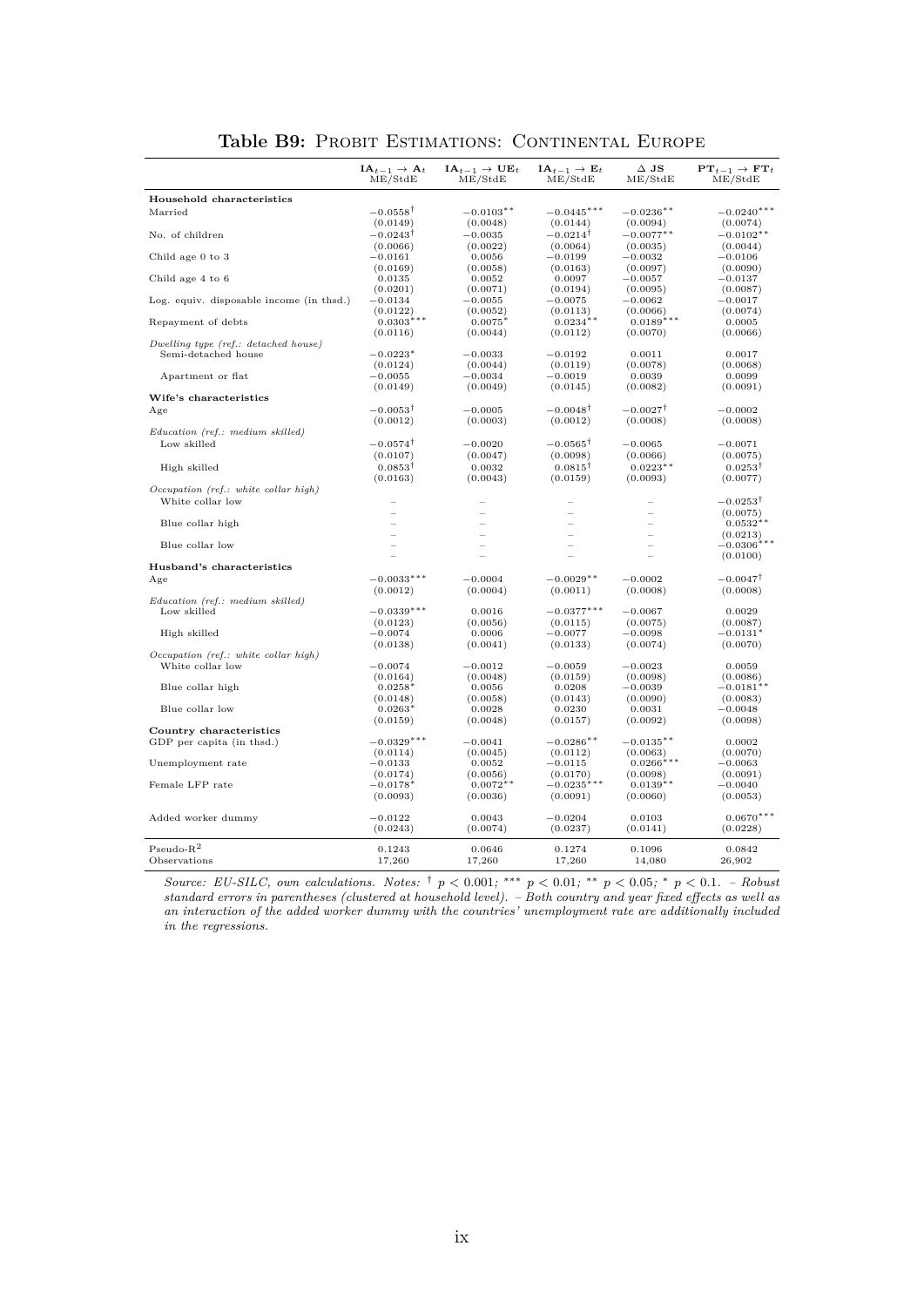| $IA_{t-1} \rightarrow A_t$<br>$IA_{t-1} \rightarrow UE_t$<br>$IA_{t-1} \rightarrow E_t$<br>$\Delta$ JS<br>$PT_{t-1} \rightarrow FT_t$<br>ME/StdE<br>ME/StdE<br>ME/StdE<br>ME/StdE<br>ME/StdE<br>Household characteristics<br>$-0.0274***$<br>$-0.0331*$<br>$-0.0417*$<br>Married<br>0.0173<br>0.0418<br>(0.0286)<br>(0.0133)<br>(0.0259)<br>(0.0177)<br>(0.0245)<br>$-0.0319***$<br>$-0.0318***$<br>$-0.0394^{\dagger}$<br>No. of children<br>$-0.0004$<br>$-0.0020$<br>(0.0122)<br>(0.0032)<br>(0.0117)<br>(0.0062)<br>(0.0100)<br>$-0.1053^{\dagger}$<br>Child age 0 to 3<br>$-0.0018$<br>$-0.0155*$<br>0.0112<br>$-0.0287**$<br>(0.0333)<br>(0.0081)<br>(0.0322)<br>(0.0144)<br>(0.0177)<br>Child age 4 to 6<br>$0.0687*$<br>0.0014<br>$0.0667*$<br>0.0202<br>$-0.0426**$<br>(0.0380)<br>(0.0090)<br>(0.0369)<br>(0.0230)<br>(0.0208)<br>Log. equiv. disposable income (in thsd.)<br>$0.0287*$<br>0.0077<br>0.0219<br>$-0.0095$<br>$-0.0113$<br>(0.0169)<br>(0.0054)<br>(0.0161)<br>(0.0082)<br>(0.0154)<br>$0.0458**$<br>$0.0397**$<br>Repayment of debts<br>$-0.0068$<br>0.0040<br>$-0.0032$<br>(0.0187)<br>(0.0051)<br>(0.0181)<br>(0.0103)<br>(0.0139)<br>Dwelling type (ref.: detached house)<br>$0.0101*$<br>$0.0245*$<br>Semi-detached house<br>$-0.0181$<br>$-0.0275$<br>$-0.0183$<br>(0.0226)<br>(0.0052)<br>(0.0219)<br>(0.0136)<br>(0.0147)<br>0.0183<br>$-0.0112$<br>$0.0680*$<br>Apartment or flat<br>$-0.0303$<br>$-0.0576$<br>(0.0423)<br>(0.0122)<br>(0.0389)<br>(0.0236)<br>(0.0395)<br>Wife's characteristics<br>$-0.0044*$<br>$-0.0009*$<br>$-0.0039*$<br>$-0.0006$<br>$-0.0026$<br>Age<br>(0.0022)<br>(0.0005)<br>(0.0022)<br>(0.0011)<br>(0.0017)<br>Education (ref.: medium skilled)<br>Low skilled<br>$-0.0217$<br>$0.0159*$<br>$-0.0448*$<br>0.0131<br>0.0090<br>(0.0089)<br>(0.0244)<br>(0.0146)<br>(0.0241)<br>(0.0262)<br>$0.0746***$<br>$0.0663***$<br>$0.0311**$<br>High skilled<br>0.0056<br>0.0126<br>(0.0255)<br>(0.0050)<br>(0.0249)<br>(0.0152)<br>(0.0168)<br>Occupation (ref.: white collar high)<br>White collar low<br>$-0.0624^{\dagger}$<br>(0.0175)<br>$0.1486**$<br>Blue collar high<br>(0.0612)<br>Blue collar low<br>$-0.0548**$<br>(0.0256)<br>Husband's characteristics<br>$-0.0042*$<br>$0.0010**$<br>$-0.0050**$<br>$-0.0023**$<br>$-0.0041$ **<br>Age<br>(0.0023)<br>(0.0005)<br>(0.0022)<br>(0.0011)<br>(0.0017)<br>Education (ref.: medium skilled)<br>Low skilled<br>$-0.0414$<br>$-0.0007$<br>$-0.0465*$<br>$-0.0108$<br>$-0.0219$<br>(0.0281)<br>(0.0061)<br>(0.0265)<br>(0.0133)<br>(0.0205)<br>High skilled<br>$-0.0376$<br>0.0080<br>$-0.0430*$<br>$-0.0091$<br>$-0.0092$<br>(0.0069)<br>(0.0232)<br>(0.0166)<br>(0.0243)<br>(0.0123)<br>Occupation (ref.: white collar high)<br>White collar low<br>0.0383<br>0.0074<br>0.0305<br>0.0009<br>0.0299<br>(0.0354)<br>(0.0104)<br>(0.0338)<br>(0.0154)<br>(0.0232)<br>$-0.0358*$<br>Blue collar high<br>0.0086<br>0.0065<br>0.0035<br>0.0061<br>(0.0294)<br>(0.0073)<br>(0.0283)<br>(0.0156)<br>(0.0189)<br>Blue collar low<br>0.0126<br>$-0.0276$<br>0.0164<br>$-0.0171$<br>0.0022<br>(0.0284)<br>(0.0083)<br>(0.0272)<br>(0.0140)<br>(0.0225)<br>Country characteristics<br>$-0.0003$<br>GDP per capita (in thsd.)<br>0.0030<br>0.0050<br>0.0270<br>0.0113<br>(0.0600)<br>(0.0149)<br>(0.0600)<br>(0.0291)<br>(0.0479)<br>$-0.0014$<br>$-0.0065$<br>Unemployment rate<br>$-0.0164$<br>$-0.0188$<br>$-0.0148$<br>(0.0807)<br>(0.0209)<br>(0.0801)<br>(0.0393)<br>(0.0638)<br>Female LFP rate<br>0.0024<br>$-0.0088$<br>$-0.0324$<br>$-0.0246$<br>$-0.0105$<br>(0.0404)<br>(0.0127)<br>(0.0396)<br>(0.0215)<br>(0.0327)<br>$-0.1307^{\dagger}$<br>$-0.0876**$<br>Added worker dummy<br>0.0320<br>0.0220<br>0.0544<br>(0.0326)<br>(0.0472)<br>(0.0419)<br>(0.0226)<br>(0.0252)<br>$Pseudo-R2$<br>0.0811<br>0.1653<br>0.0948<br>0.0619<br>0.1104 |  |  |  |
|---------------------------------------------------------------------------------------------------------------------------------------------------------------------------------------------------------------------------------------------------------------------------------------------------------------------------------------------------------------------------------------------------------------------------------------------------------------------------------------------------------------------------------------------------------------------------------------------------------------------------------------------------------------------------------------------------------------------------------------------------------------------------------------------------------------------------------------------------------------------------------------------------------------------------------------------------------------------------------------------------------------------------------------------------------------------------------------------------------------------------------------------------------------------------------------------------------------------------------------------------------------------------------------------------------------------------------------------------------------------------------------------------------------------------------------------------------------------------------------------------------------------------------------------------------------------------------------------------------------------------------------------------------------------------------------------------------------------------------------------------------------------------------------------------------------------------------------------------------------------------------------------------------------------------------------------------------------------------------------------------------------------------------------------------------------------------------------------------------------------------------------------------------------------------------------------------------------------------------------------------------------------------------------------------------------------------------------------------------------------------------------------------------------------------------------------------------------------------------------------------------------------------------------------------------------------------------------------------------------------------------------------------------------------------------------------------------------------------------------------------------------------------------------------------------------------------------------------------------------------------------------------------------------------------------------------------------------------------------------------------------------------------------------------------------------------------------------------------------------------------------------------------------------------------------------------------------------------------------------------------------------------------------------------------------------------------------------------------------------------------------------------------------------------------------------------------------------------------------------------------------------------------------------------------------------------------------------------------------------------------------------------------------------------------------------------------------------------------------------------------------------------------------------------------------------------------------------------------------|--|--|--|
|                                                                                                                                                                                                                                                                                                                                                                                                                                                                                                                                                                                                                                                                                                                                                                                                                                                                                                                                                                                                                                                                                                                                                                                                                                                                                                                                                                                                                                                                                                                                                                                                                                                                                                                                                                                                                                                                                                                                                                                                                                                                                                                                                                                                                                                                                                                                                                                                                                                                                                                                                                                                                                                                                                                                                                                                                                                                                                                                                                                                                                                                                                                                                                                                                                                                                                                                                                                                                                                                                                                                                                                                                                                                                                                                                                                                                                                         |  |  |  |
|                                                                                                                                                                                                                                                                                                                                                                                                                                                                                                                                                                                                                                                                                                                                                                                                                                                                                                                                                                                                                                                                                                                                                                                                                                                                                                                                                                                                                                                                                                                                                                                                                                                                                                                                                                                                                                                                                                                                                                                                                                                                                                                                                                                                                                                                                                                                                                                                                                                                                                                                                                                                                                                                                                                                                                                                                                                                                                                                                                                                                                                                                                                                                                                                                                                                                                                                                                                                                                                                                                                                                                                                                                                                                                                                                                                                                                                         |  |  |  |
|                                                                                                                                                                                                                                                                                                                                                                                                                                                                                                                                                                                                                                                                                                                                                                                                                                                                                                                                                                                                                                                                                                                                                                                                                                                                                                                                                                                                                                                                                                                                                                                                                                                                                                                                                                                                                                                                                                                                                                                                                                                                                                                                                                                                                                                                                                                                                                                                                                                                                                                                                                                                                                                                                                                                                                                                                                                                                                                                                                                                                                                                                                                                                                                                                                                                                                                                                                                                                                                                                                                                                                                                                                                                                                                                                                                                                                                         |  |  |  |
|                                                                                                                                                                                                                                                                                                                                                                                                                                                                                                                                                                                                                                                                                                                                                                                                                                                                                                                                                                                                                                                                                                                                                                                                                                                                                                                                                                                                                                                                                                                                                                                                                                                                                                                                                                                                                                                                                                                                                                                                                                                                                                                                                                                                                                                                                                                                                                                                                                                                                                                                                                                                                                                                                                                                                                                                                                                                                                                                                                                                                                                                                                                                                                                                                                                                                                                                                                                                                                                                                                                                                                                                                                                                                                                                                                                                                                                         |  |  |  |
|                                                                                                                                                                                                                                                                                                                                                                                                                                                                                                                                                                                                                                                                                                                                                                                                                                                                                                                                                                                                                                                                                                                                                                                                                                                                                                                                                                                                                                                                                                                                                                                                                                                                                                                                                                                                                                                                                                                                                                                                                                                                                                                                                                                                                                                                                                                                                                                                                                                                                                                                                                                                                                                                                                                                                                                                                                                                                                                                                                                                                                                                                                                                                                                                                                                                                                                                                                                                                                                                                                                                                                                                                                                                                                                                                                                                                                                         |  |  |  |
|                                                                                                                                                                                                                                                                                                                                                                                                                                                                                                                                                                                                                                                                                                                                                                                                                                                                                                                                                                                                                                                                                                                                                                                                                                                                                                                                                                                                                                                                                                                                                                                                                                                                                                                                                                                                                                                                                                                                                                                                                                                                                                                                                                                                                                                                                                                                                                                                                                                                                                                                                                                                                                                                                                                                                                                                                                                                                                                                                                                                                                                                                                                                                                                                                                                                                                                                                                                                                                                                                                                                                                                                                                                                                                                                                                                                                                                         |  |  |  |
|                                                                                                                                                                                                                                                                                                                                                                                                                                                                                                                                                                                                                                                                                                                                                                                                                                                                                                                                                                                                                                                                                                                                                                                                                                                                                                                                                                                                                                                                                                                                                                                                                                                                                                                                                                                                                                                                                                                                                                                                                                                                                                                                                                                                                                                                                                                                                                                                                                                                                                                                                                                                                                                                                                                                                                                                                                                                                                                                                                                                                                                                                                                                                                                                                                                                                                                                                                                                                                                                                                                                                                                                                                                                                                                                                                                                                                                         |  |  |  |
|                                                                                                                                                                                                                                                                                                                                                                                                                                                                                                                                                                                                                                                                                                                                                                                                                                                                                                                                                                                                                                                                                                                                                                                                                                                                                                                                                                                                                                                                                                                                                                                                                                                                                                                                                                                                                                                                                                                                                                                                                                                                                                                                                                                                                                                                                                                                                                                                                                                                                                                                                                                                                                                                                                                                                                                                                                                                                                                                                                                                                                                                                                                                                                                                                                                                                                                                                                                                                                                                                                                                                                                                                                                                                                                                                                                                                                                         |  |  |  |
|                                                                                                                                                                                                                                                                                                                                                                                                                                                                                                                                                                                                                                                                                                                                                                                                                                                                                                                                                                                                                                                                                                                                                                                                                                                                                                                                                                                                                                                                                                                                                                                                                                                                                                                                                                                                                                                                                                                                                                                                                                                                                                                                                                                                                                                                                                                                                                                                                                                                                                                                                                                                                                                                                                                                                                                                                                                                                                                                                                                                                                                                                                                                                                                                                                                                                                                                                                                                                                                                                                                                                                                                                                                                                                                                                                                                                                                         |  |  |  |
|                                                                                                                                                                                                                                                                                                                                                                                                                                                                                                                                                                                                                                                                                                                                                                                                                                                                                                                                                                                                                                                                                                                                                                                                                                                                                                                                                                                                                                                                                                                                                                                                                                                                                                                                                                                                                                                                                                                                                                                                                                                                                                                                                                                                                                                                                                                                                                                                                                                                                                                                                                                                                                                                                                                                                                                                                                                                                                                                                                                                                                                                                                                                                                                                                                                                                                                                                                                                                                                                                                                                                                                                                                                                                                                                                                                                                                                         |  |  |  |
|                                                                                                                                                                                                                                                                                                                                                                                                                                                                                                                                                                                                                                                                                                                                                                                                                                                                                                                                                                                                                                                                                                                                                                                                                                                                                                                                                                                                                                                                                                                                                                                                                                                                                                                                                                                                                                                                                                                                                                                                                                                                                                                                                                                                                                                                                                                                                                                                                                                                                                                                                                                                                                                                                                                                                                                                                                                                                                                                                                                                                                                                                                                                                                                                                                                                                                                                                                                                                                                                                                                                                                                                                                                                                                                                                                                                                                                         |  |  |  |
|                                                                                                                                                                                                                                                                                                                                                                                                                                                                                                                                                                                                                                                                                                                                                                                                                                                                                                                                                                                                                                                                                                                                                                                                                                                                                                                                                                                                                                                                                                                                                                                                                                                                                                                                                                                                                                                                                                                                                                                                                                                                                                                                                                                                                                                                                                                                                                                                                                                                                                                                                                                                                                                                                                                                                                                                                                                                                                                                                                                                                                                                                                                                                                                                                                                                                                                                                                                                                                                                                                                                                                                                                                                                                                                                                                                                                                                         |  |  |  |
|                                                                                                                                                                                                                                                                                                                                                                                                                                                                                                                                                                                                                                                                                                                                                                                                                                                                                                                                                                                                                                                                                                                                                                                                                                                                                                                                                                                                                                                                                                                                                                                                                                                                                                                                                                                                                                                                                                                                                                                                                                                                                                                                                                                                                                                                                                                                                                                                                                                                                                                                                                                                                                                                                                                                                                                                                                                                                                                                                                                                                                                                                                                                                                                                                                                                                                                                                                                                                                                                                                                                                                                                                                                                                                                                                                                                                                                         |  |  |  |
|                                                                                                                                                                                                                                                                                                                                                                                                                                                                                                                                                                                                                                                                                                                                                                                                                                                                                                                                                                                                                                                                                                                                                                                                                                                                                                                                                                                                                                                                                                                                                                                                                                                                                                                                                                                                                                                                                                                                                                                                                                                                                                                                                                                                                                                                                                                                                                                                                                                                                                                                                                                                                                                                                                                                                                                                                                                                                                                                                                                                                                                                                                                                                                                                                                                                                                                                                                                                                                                                                                                                                                                                                                                                                                                                                                                                                                                         |  |  |  |
|                                                                                                                                                                                                                                                                                                                                                                                                                                                                                                                                                                                                                                                                                                                                                                                                                                                                                                                                                                                                                                                                                                                                                                                                                                                                                                                                                                                                                                                                                                                                                                                                                                                                                                                                                                                                                                                                                                                                                                                                                                                                                                                                                                                                                                                                                                                                                                                                                                                                                                                                                                                                                                                                                                                                                                                                                                                                                                                                                                                                                                                                                                                                                                                                                                                                                                                                                                                                                                                                                                                                                                                                                                                                                                                                                                                                                                                         |  |  |  |
|                                                                                                                                                                                                                                                                                                                                                                                                                                                                                                                                                                                                                                                                                                                                                                                                                                                                                                                                                                                                                                                                                                                                                                                                                                                                                                                                                                                                                                                                                                                                                                                                                                                                                                                                                                                                                                                                                                                                                                                                                                                                                                                                                                                                                                                                                                                                                                                                                                                                                                                                                                                                                                                                                                                                                                                                                                                                                                                                                                                                                                                                                                                                                                                                                                                                                                                                                                                                                                                                                                                                                                                                                                                                                                                                                                                                                                                         |  |  |  |
|                                                                                                                                                                                                                                                                                                                                                                                                                                                                                                                                                                                                                                                                                                                                                                                                                                                                                                                                                                                                                                                                                                                                                                                                                                                                                                                                                                                                                                                                                                                                                                                                                                                                                                                                                                                                                                                                                                                                                                                                                                                                                                                                                                                                                                                                                                                                                                                                                                                                                                                                                                                                                                                                                                                                                                                                                                                                                                                                                                                                                                                                                                                                                                                                                                                                                                                                                                                                                                                                                                                                                                                                                                                                                                                                                                                                                                                         |  |  |  |
|                                                                                                                                                                                                                                                                                                                                                                                                                                                                                                                                                                                                                                                                                                                                                                                                                                                                                                                                                                                                                                                                                                                                                                                                                                                                                                                                                                                                                                                                                                                                                                                                                                                                                                                                                                                                                                                                                                                                                                                                                                                                                                                                                                                                                                                                                                                                                                                                                                                                                                                                                                                                                                                                                                                                                                                                                                                                                                                                                                                                                                                                                                                                                                                                                                                                                                                                                                                                                                                                                                                                                                                                                                                                                                                                                                                                                                                         |  |  |  |
|                                                                                                                                                                                                                                                                                                                                                                                                                                                                                                                                                                                                                                                                                                                                                                                                                                                                                                                                                                                                                                                                                                                                                                                                                                                                                                                                                                                                                                                                                                                                                                                                                                                                                                                                                                                                                                                                                                                                                                                                                                                                                                                                                                                                                                                                                                                                                                                                                                                                                                                                                                                                                                                                                                                                                                                                                                                                                                                                                                                                                                                                                                                                                                                                                                                                                                                                                                                                                                                                                                                                                                                                                                                                                                                                                                                                                                                         |  |  |  |
|                                                                                                                                                                                                                                                                                                                                                                                                                                                                                                                                                                                                                                                                                                                                                                                                                                                                                                                                                                                                                                                                                                                                                                                                                                                                                                                                                                                                                                                                                                                                                                                                                                                                                                                                                                                                                                                                                                                                                                                                                                                                                                                                                                                                                                                                                                                                                                                                                                                                                                                                                                                                                                                                                                                                                                                                                                                                                                                                                                                                                                                                                                                                                                                                                                                                                                                                                                                                                                                                                                                                                                                                                                                                                                                                                                                                                                                         |  |  |  |
|                                                                                                                                                                                                                                                                                                                                                                                                                                                                                                                                                                                                                                                                                                                                                                                                                                                                                                                                                                                                                                                                                                                                                                                                                                                                                                                                                                                                                                                                                                                                                                                                                                                                                                                                                                                                                                                                                                                                                                                                                                                                                                                                                                                                                                                                                                                                                                                                                                                                                                                                                                                                                                                                                                                                                                                                                                                                                                                                                                                                                                                                                                                                                                                                                                                                                                                                                                                                                                                                                                                                                                                                                                                                                                                                                                                                                                                         |  |  |  |
|                                                                                                                                                                                                                                                                                                                                                                                                                                                                                                                                                                                                                                                                                                                                                                                                                                                                                                                                                                                                                                                                                                                                                                                                                                                                                                                                                                                                                                                                                                                                                                                                                                                                                                                                                                                                                                                                                                                                                                                                                                                                                                                                                                                                                                                                                                                                                                                                                                                                                                                                                                                                                                                                                                                                                                                                                                                                                                                                                                                                                                                                                                                                                                                                                                                                                                                                                                                                                                                                                                                                                                                                                                                                                                                                                                                                                                                         |  |  |  |
|                                                                                                                                                                                                                                                                                                                                                                                                                                                                                                                                                                                                                                                                                                                                                                                                                                                                                                                                                                                                                                                                                                                                                                                                                                                                                                                                                                                                                                                                                                                                                                                                                                                                                                                                                                                                                                                                                                                                                                                                                                                                                                                                                                                                                                                                                                                                                                                                                                                                                                                                                                                                                                                                                                                                                                                                                                                                                                                                                                                                                                                                                                                                                                                                                                                                                                                                                                                                                                                                                                                                                                                                                                                                                                                                                                                                                                                         |  |  |  |
|                                                                                                                                                                                                                                                                                                                                                                                                                                                                                                                                                                                                                                                                                                                                                                                                                                                                                                                                                                                                                                                                                                                                                                                                                                                                                                                                                                                                                                                                                                                                                                                                                                                                                                                                                                                                                                                                                                                                                                                                                                                                                                                                                                                                                                                                                                                                                                                                                                                                                                                                                                                                                                                                                                                                                                                                                                                                                                                                                                                                                                                                                                                                                                                                                                                                                                                                                                                                                                                                                                                                                                                                                                                                                                                                                                                                                                                         |  |  |  |
|                                                                                                                                                                                                                                                                                                                                                                                                                                                                                                                                                                                                                                                                                                                                                                                                                                                                                                                                                                                                                                                                                                                                                                                                                                                                                                                                                                                                                                                                                                                                                                                                                                                                                                                                                                                                                                                                                                                                                                                                                                                                                                                                                                                                                                                                                                                                                                                                                                                                                                                                                                                                                                                                                                                                                                                                                                                                                                                                                                                                                                                                                                                                                                                                                                                                                                                                                                                                                                                                                                                                                                                                                                                                                                                                                                                                                                                         |  |  |  |
|                                                                                                                                                                                                                                                                                                                                                                                                                                                                                                                                                                                                                                                                                                                                                                                                                                                                                                                                                                                                                                                                                                                                                                                                                                                                                                                                                                                                                                                                                                                                                                                                                                                                                                                                                                                                                                                                                                                                                                                                                                                                                                                                                                                                                                                                                                                                                                                                                                                                                                                                                                                                                                                                                                                                                                                                                                                                                                                                                                                                                                                                                                                                                                                                                                                                                                                                                                                                                                                                                                                                                                                                                                                                                                                                                                                                                                                         |  |  |  |
|                                                                                                                                                                                                                                                                                                                                                                                                                                                                                                                                                                                                                                                                                                                                                                                                                                                                                                                                                                                                                                                                                                                                                                                                                                                                                                                                                                                                                                                                                                                                                                                                                                                                                                                                                                                                                                                                                                                                                                                                                                                                                                                                                                                                                                                                                                                                                                                                                                                                                                                                                                                                                                                                                                                                                                                                                                                                                                                                                                                                                                                                                                                                                                                                                                                                                                                                                                                                                                                                                                                                                                                                                                                                                                                                                                                                                                                         |  |  |  |
|                                                                                                                                                                                                                                                                                                                                                                                                                                                                                                                                                                                                                                                                                                                                                                                                                                                                                                                                                                                                                                                                                                                                                                                                                                                                                                                                                                                                                                                                                                                                                                                                                                                                                                                                                                                                                                                                                                                                                                                                                                                                                                                                                                                                                                                                                                                                                                                                                                                                                                                                                                                                                                                                                                                                                                                                                                                                                                                                                                                                                                                                                                                                                                                                                                                                                                                                                                                                                                                                                                                                                                                                                                                                                                                                                                                                                                                         |  |  |  |
|                                                                                                                                                                                                                                                                                                                                                                                                                                                                                                                                                                                                                                                                                                                                                                                                                                                                                                                                                                                                                                                                                                                                                                                                                                                                                                                                                                                                                                                                                                                                                                                                                                                                                                                                                                                                                                                                                                                                                                                                                                                                                                                                                                                                                                                                                                                                                                                                                                                                                                                                                                                                                                                                                                                                                                                                                                                                                                                                                                                                                                                                                                                                                                                                                                                                                                                                                                                                                                                                                                                                                                                                                                                                                                                                                                                                                                                         |  |  |  |
|                                                                                                                                                                                                                                                                                                                                                                                                                                                                                                                                                                                                                                                                                                                                                                                                                                                                                                                                                                                                                                                                                                                                                                                                                                                                                                                                                                                                                                                                                                                                                                                                                                                                                                                                                                                                                                                                                                                                                                                                                                                                                                                                                                                                                                                                                                                                                                                                                                                                                                                                                                                                                                                                                                                                                                                                                                                                                                                                                                                                                                                                                                                                                                                                                                                                                                                                                                                                                                                                                                                                                                                                                                                                                                                                                                                                                                                         |  |  |  |
|                                                                                                                                                                                                                                                                                                                                                                                                                                                                                                                                                                                                                                                                                                                                                                                                                                                                                                                                                                                                                                                                                                                                                                                                                                                                                                                                                                                                                                                                                                                                                                                                                                                                                                                                                                                                                                                                                                                                                                                                                                                                                                                                                                                                                                                                                                                                                                                                                                                                                                                                                                                                                                                                                                                                                                                                                                                                                                                                                                                                                                                                                                                                                                                                                                                                                                                                                                                                                                                                                                                                                                                                                                                                                                                                                                                                                                                         |  |  |  |
|                                                                                                                                                                                                                                                                                                                                                                                                                                                                                                                                                                                                                                                                                                                                                                                                                                                                                                                                                                                                                                                                                                                                                                                                                                                                                                                                                                                                                                                                                                                                                                                                                                                                                                                                                                                                                                                                                                                                                                                                                                                                                                                                                                                                                                                                                                                                                                                                                                                                                                                                                                                                                                                                                                                                                                                                                                                                                                                                                                                                                                                                                                                                                                                                                                                                                                                                                                                                                                                                                                                                                                                                                                                                                                                                                                                                                                                         |  |  |  |
|                                                                                                                                                                                                                                                                                                                                                                                                                                                                                                                                                                                                                                                                                                                                                                                                                                                                                                                                                                                                                                                                                                                                                                                                                                                                                                                                                                                                                                                                                                                                                                                                                                                                                                                                                                                                                                                                                                                                                                                                                                                                                                                                                                                                                                                                                                                                                                                                                                                                                                                                                                                                                                                                                                                                                                                                                                                                                                                                                                                                                                                                                                                                                                                                                                                                                                                                                                                                                                                                                                                                                                                                                                                                                                                                                                                                                                                         |  |  |  |
|                                                                                                                                                                                                                                                                                                                                                                                                                                                                                                                                                                                                                                                                                                                                                                                                                                                                                                                                                                                                                                                                                                                                                                                                                                                                                                                                                                                                                                                                                                                                                                                                                                                                                                                                                                                                                                                                                                                                                                                                                                                                                                                                                                                                                                                                                                                                                                                                                                                                                                                                                                                                                                                                                                                                                                                                                                                                                                                                                                                                                                                                                                                                                                                                                                                                                                                                                                                                                                                                                                                                                                                                                                                                                                                                                                                                                                                         |  |  |  |
|                                                                                                                                                                                                                                                                                                                                                                                                                                                                                                                                                                                                                                                                                                                                                                                                                                                                                                                                                                                                                                                                                                                                                                                                                                                                                                                                                                                                                                                                                                                                                                                                                                                                                                                                                                                                                                                                                                                                                                                                                                                                                                                                                                                                                                                                                                                                                                                                                                                                                                                                                                                                                                                                                                                                                                                                                                                                                                                                                                                                                                                                                                                                                                                                                                                                                                                                                                                                                                                                                                                                                                                                                                                                                                                                                                                                                                                         |  |  |  |
|                                                                                                                                                                                                                                                                                                                                                                                                                                                                                                                                                                                                                                                                                                                                                                                                                                                                                                                                                                                                                                                                                                                                                                                                                                                                                                                                                                                                                                                                                                                                                                                                                                                                                                                                                                                                                                                                                                                                                                                                                                                                                                                                                                                                                                                                                                                                                                                                                                                                                                                                                                                                                                                                                                                                                                                                                                                                                                                                                                                                                                                                                                                                                                                                                                                                                                                                                                                                                                                                                                                                                                                                                                                                                                                                                                                                                                                         |  |  |  |
|                                                                                                                                                                                                                                                                                                                                                                                                                                                                                                                                                                                                                                                                                                                                                                                                                                                                                                                                                                                                                                                                                                                                                                                                                                                                                                                                                                                                                                                                                                                                                                                                                                                                                                                                                                                                                                                                                                                                                                                                                                                                                                                                                                                                                                                                                                                                                                                                                                                                                                                                                                                                                                                                                                                                                                                                                                                                                                                                                                                                                                                                                                                                                                                                                                                                                                                                                                                                                                                                                                                                                                                                                                                                                                                                                                                                                                                         |  |  |  |
|                                                                                                                                                                                                                                                                                                                                                                                                                                                                                                                                                                                                                                                                                                                                                                                                                                                                                                                                                                                                                                                                                                                                                                                                                                                                                                                                                                                                                                                                                                                                                                                                                                                                                                                                                                                                                                                                                                                                                                                                                                                                                                                                                                                                                                                                                                                                                                                                                                                                                                                                                                                                                                                                                                                                                                                                                                                                                                                                                                                                                                                                                                                                                                                                                                                                                                                                                                                                                                                                                                                                                                                                                                                                                                                                                                                                                                                         |  |  |  |
|                                                                                                                                                                                                                                                                                                                                                                                                                                                                                                                                                                                                                                                                                                                                                                                                                                                                                                                                                                                                                                                                                                                                                                                                                                                                                                                                                                                                                                                                                                                                                                                                                                                                                                                                                                                                                                                                                                                                                                                                                                                                                                                                                                                                                                                                                                                                                                                                                                                                                                                                                                                                                                                                                                                                                                                                                                                                                                                                                                                                                                                                                                                                                                                                                                                                                                                                                                                                                                                                                                                                                                                                                                                                                                                                                                                                                                                         |  |  |  |
|                                                                                                                                                                                                                                                                                                                                                                                                                                                                                                                                                                                                                                                                                                                                                                                                                                                                                                                                                                                                                                                                                                                                                                                                                                                                                                                                                                                                                                                                                                                                                                                                                                                                                                                                                                                                                                                                                                                                                                                                                                                                                                                                                                                                                                                                                                                                                                                                                                                                                                                                                                                                                                                                                                                                                                                                                                                                                                                                                                                                                                                                                                                                                                                                                                                                                                                                                                                                                                                                                                                                                                                                                                                                                                                                                                                                                                                         |  |  |  |
|                                                                                                                                                                                                                                                                                                                                                                                                                                                                                                                                                                                                                                                                                                                                                                                                                                                                                                                                                                                                                                                                                                                                                                                                                                                                                                                                                                                                                                                                                                                                                                                                                                                                                                                                                                                                                                                                                                                                                                                                                                                                                                                                                                                                                                                                                                                                                                                                                                                                                                                                                                                                                                                                                                                                                                                                                                                                                                                                                                                                                                                                                                                                                                                                                                                                                                                                                                                                                                                                                                                                                                                                                                                                                                                                                                                                                                                         |  |  |  |
|                                                                                                                                                                                                                                                                                                                                                                                                                                                                                                                                                                                                                                                                                                                                                                                                                                                                                                                                                                                                                                                                                                                                                                                                                                                                                                                                                                                                                                                                                                                                                                                                                                                                                                                                                                                                                                                                                                                                                                                                                                                                                                                                                                                                                                                                                                                                                                                                                                                                                                                                                                                                                                                                                                                                                                                                                                                                                                                                                                                                                                                                                                                                                                                                                                                                                                                                                                                                                                                                                                                                                                                                                                                                                                                                                                                                                                                         |  |  |  |
|                                                                                                                                                                                                                                                                                                                                                                                                                                                                                                                                                                                                                                                                                                                                                                                                                                                                                                                                                                                                                                                                                                                                                                                                                                                                                                                                                                                                                                                                                                                                                                                                                                                                                                                                                                                                                                                                                                                                                                                                                                                                                                                                                                                                                                                                                                                                                                                                                                                                                                                                                                                                                                                                                                                                                                                                                                                                                                                                                                                                                                                                                                                                                                                                                                                                                                                                                                                                                                                                                                                                                                                                                                                                                                                                                                                                                                                         |  |  |  |
|                                                                                                                                                                                                                                                                                                                                                                                                                                                                                                                                                                                                                                                                                                                                                                                                                                                                                                                                                                                                                                                                                                                                                                                                                                                                                                                                                                                                                                                                                                                                                                                                                                                                                                                                                                                                                                                                                                                                                                                                                                                                                                                                                                                                                                                                                                                                                                                                                                                                                                                                                                                                                                                                                                                                                                                                                                                                                                                                                                                                                                                                                                                                                                                                                                                                                                                                                                                                                                                                                                                                                                                                                                                                                                                                                                                                                                                         |  |  |  |
|                                                                                                                                                                                                                                                                                                                                                                                                                                                                                                                                                                                                                                                                                                                                                                                                                                                                                                                                                                                                                                                                                                                                                                                                                                                                                                                                                                                                                                                                                                                                                                                                                                                                                                                                                                                                                                                                                                                                                                                                                                                                                                                                                                                                                                                                                                                                                                                                                                                                                                                                                                                                                                                                                                                                                                                                                                                                                                                                                                                                                                                                                                                                                                                                                                                                                                                                                                                                                                                                                                                                                                                                                                                                                                                                                                                                                                                         |  |  |  |
|                                                                                                                                                                                                                                                                                                                                                                                                                                                                                                                                                                                                                                                                                                                                                                                                                                                                                                                                                                                                                                                                                                                                                                                                                                                                                                                                                                                                                                                                                                                                                                                                                                                                                                                                                                                                                                                                                                                                                                                                                                                                                                                                                                                                                                                                                                                                                                                                                                                                                                                                                                                                                                                                                                                                                                                                                                                                                                                                                                                                                                                                                                                                                                                                                                                                                                                                                                                                                                                                                                                                                                                                                                                                                                                                                                                                                                                         |  |  |  |
|                                                                                                                                                                                                                                                                                                                                                                                                                                                                                                                                                                                                                                                                                                                                                                                                                                                                                                                                                                                                                                                                                                                                                                                                                                                                                                                                                                                                                                                                                                                                                                                                                                                                                                                                                                                                                                                                                                                                                                                                                                                                                                                                                                                                                                                                                                                                                                                                                                                                                                                                                                                                                                                                                                                                                                                                                                                                                                                                                                                                                                                                                                                                                                                                                                                                                                                                                                                                                                                                                                                                                                                                                                                                                                                                                                                                                                                         |  |  |  |
|                                                                                                                                                                                                                                                                                                                                                                                                                                                                                                                                                                                                                                                                                                                                                                                                                                                                                                                                                                                                                                                                                                                                                                                                                                                                                                                                                                                                                                                                                                                                                                                                                                                                                                                                                                                                                                                                                                                                                                                                                                                                                                                                                                                                                                                                                                                                                                                                                                                                                                                                                                                                                                                                                                                                                                                                                                                                                                                                                                                                                                                                                                                                                                                                                                                                                                                                                                                                                                                                                                                                                                                                                                                                                                                                                                                                                                                         |  |  |  |
|                                                                                                                                                                                                                                                                                                                                                                                                                                                                                                                                                                                                                                                                                                                                                                                                                                                                                                                                                                                                                                                                                                                                                                                                                                                                                                                                                                                                                                                                                                                                                                                                                                                                                                                                                                                                                                                                                                                                                                                                                                                                                                                                                                                                                                                                                                                                                                                                                                                                                                                                                                                                                                                                                                                                                                                                                                                                                                                                                                                                                                                                                                                                                                                                                                                                                                                                                                                                                                                                                                                                                                                                                                                                                                                                                                                                                                                         |  |  |  |
|                                                                                                                                                                                                                                                                                                                                                                                                                                                                                                                                                                                                                                                                                                                                                                                                                                                                                                                                                                                                                                                                                                                                                                                                                                                                                                                                                                                                                                                                                                                                                                                                                                                                                                                                                                                                                                                                                                                                                                                                                                                                                                                                                                                                                                                                                                                                                                                                                                                                                                                                                                                                                                                                                                                                                                                                                                                                                                                                                                                                                                                                                                                                                                                                                                                                                                                                                                                                                                                                                                                                                                                                                                                                                                                                                                                                                                                         |  |  |  |
|                                                                                                                                                                                                                                                                                                                                                                                                                                                                                                                                                                                                                                                                                                                                                                                                                                                                                                                                                                                                                                                                                                                                                                                                                                                                                                                                                                                                                                                                                                                                                                                                                                                                                                                                                                                                                                                                                                                                                                                                                                                                                                                                                                                                                                                                                                                                                                                                                                                                                                                                                                                                                                                                                                                                                                                                                                                                                                                                                                                                                                                                                                                                                                                                                                                                                                                                                                                                                                                                                                                                                                                                                                                                                                                                                                                                                                                         |  |  |  |
|                                                                                                                                                                                                                                                                                                                                                                                                                                                                                                                                                                                                                                                                                                                                                                                                                                                                                                                                                                                                                                                                                                                                                                                                                                                                                                                                                                                                                                                                                                                                                                                                                                                                                                                                                                                                                                                                                                                                                                                                                                                                                                                                                                                                                                                                                                                                                                                                                                                                                                                                                                                                                                                                                                                                                                                                                                                                                                                                                                                                                                                                                                                                                                                                                                                                                                                                                                                                                                                                                                                                                                                                                                                                                                                                                                                                                                                         |  |  |  |
|                                                                                                                                                                                                                                                                                                                                                                                                                                                                                                                                                                                                                                                                                                                                                                                                                                                                                                                                                                                                                                                                                                                                                                                                                                                                                                                                                                                                                                                                                                                                                                                                                                                                                                                                                                                                                                                                                                                                                                                                                                                                                                                                                                                                                                                                                                                                                                                                                                                                                                                                                                                                                                                                                                                                                                                                                                                                                                                                                                                                                                                                                                                                                                                                                                                                                                                                                                                                                                                                                                                                                                                                                                                                                                                                                                                                                                                         |  |  |  |
|                                                                                                                                                                                                                                                                                                                                                                                                                                                                                                                                                                                                                                                                                                                                                                                                                                                                                                                                                                                                                                                                                                                                                                                                                                                                                                                                                                                                                                                                                                                                                                                                                                                                                                                                                                                                                                                                                                                                                                                                                                                                                                                                                                                                                                                                                                                                                                                                                                                                                                                                                                                                                                                                                                                                                                                                                                                                                                                                                                                                                                                                                                                                                                                                                                                                                                                                                                                                                                                                                                                                                                                                                                                                                                                                                                                                                                                         |  |  |  |
|                                                                                                                                                                                                                                                                                                                                                                                                                                                                                                                                                                                                                                                                                                                                                                                                                                                                                                                                                                                                                                                                                                                                                                                                                                                                                                                                                                                                                                                                                                                                                                                                                                                                                                                                                                                                                                                                                                                                                                                                                                                                                                                                                                                                                                                                                                                                                                                                                                                                                                                                                                                                                                                                                                                                                                                                                                                                                                                                                                                                                                                                                                                                                                                                                                                                                                                                                                                                                                                                                                                                                                                                                                                                                                                                                                                                                                                         |  |  |  |
|                                                                                                                                                                                                                                                                                                                                                                                                                                                                                                                                                                                                                                                                                                                                                                                                                                                                                                                                                                                                                                                                                                                                                                                                                                                                                                                                                                                                                                                                                                                                                                                                                                                                                                                                                                                                                                                                                                                                                                                                                                                                                                                                                                                                                                                                                                                                                                                                                                                                                                                                                                                                                                                                                                                                                                                                                                                                                                                                                                                                                                                                                                                                                                                                                                                                                                                                                                                                                                                                                                                                                                                                                                                                                                                                                                                                                                                         |  |  |  |
|                                                                                                                                                                                                                                                                                                                                                                                                                                                                                                                                                                                                                                                                                                                                                                                                                                                                                                                                                                                                                                                                                                                                                                                                                                                                                                                                                                                                                                                                                                                                                                                                                                                                                                                                                                                                                                                                                                                                                                                                                                                                                                                                                                                                                                                                                                                                                                                                                                                                                                                                                                                                                                                                                                                                                                                                                                                                                                                                                                                                                                                                                                                                                                                                                                                                                                                                                                                                                                                                                                                                                                                                                                                                                                                                                                                                                                                         |  |  |  |
|                                                                                                                                                                                                                                                                                                                                                                                                                                                                                                                                                                                                                                                                                                                                                                                                                                                                                                                                                                                                                                                                                                                                                                                                                                                                                                                                                                                                                                                                                                                                                                                                                                                                                                                                                                                                                                                                                                                                                                                                                                                                                                                                                                                                                                                                                                                                                                                                                                                                                                                                                                                                                                                                                                                                                                                                                                                                                                                                                                                                                                                                                                                                                                                                                                                                                                                                                                                                                                                                                                                                                                                                                                                                                                                                                                                                                                                         |  |  |  |
|                                                                                                                                                                                                                                                                                                                                                                                                                                                                                                                                                                                                                                                                                                                                                                                                                                                                                                                                                                                                                                                                                                                                                                                                                                                                                                                                                                                                                                                                                                                                                                                                                                                                                                                                                                                                                                                                                                                                                                                                                                                                                                                                                                                                                                                                                                                                                                                                                                                                                                                                                                                                                                                                                                                                                                                                                                                                                                                                                                                                                                                                                                                                                                                                                                                                                                                                                                                                                                                                                                                                                                                                                                                                                                                                                                                                                                                         |  |  |  |
|                                                                                                                                                                                                                                                                                                                                                                                                                                                                                                                                                                                                                                                                                                                                                                                                                                                                                                                                                                                                                                                                                                                                                                                                                                                                                                                                                                                                                                                                                                                                                                                                                                                                                                                                                                                                                                                                                                                                                                                                                                                                                                                                                                                                                                                                                                                                                                                                                                                                                                                                                                                                                                                                                                                                                                                                                                                                                                                                                                                                                                                                                                                                                                                                                                                                                                                                                                                                                                                                                                                                                                                                                                                                                                                                                                                                                                                         |  |  |  |
|                                                                                                                                                                                                                                                                                                                                                                                                                                                                                                                                                                                                                                                                                                                                                                                                                                                                                                                                                                                                                                                                                                                                                                                                                                                                                                                                                                                                                                                                                                                                                                                                                                                                                                                                                                                                                                                                                                                                                                                                                                                                                                                                                                                                                                                                                                                                                                                                                                                                                                                                                                                                                                                                                                                                                                                                                                                                                                                                                                                                                                                                                                                                                                                                                                                                                                                                                                                                                                                                                                                                                                                                                                                                                                                                                                                                                                                         |  |  |  |
| Observations<br>3,380<br>3,380<br>3,380<br>2,725<br>4,508                                                                                                                                                                                                                                                                                                                                                                                                                                                                                                                                                                                                                                                                                                                                                                                                                                                                                                                                                                                                                                                                                                                                                                                                                                                                                                                                                                                                                                                                                                                                                                                                                                                                                                                                                                                                                                                                                                                                                                                                                                                                                                                                                                                                                                                                                                                                                                                                                                                                                                                                                                                                                                                                                                                                                                                                                                                                                                                                                                                                                                                                                                                                                                                                                                                                                                                                                                                                                                                                                                                                                                                                                                                                                                                                                                                               |  |  |  |

| Table B10: PROBIT ESTIMATIONS: ANGLO-SAXON COUNTRIES |  |
|------------------------------------------------------|--|
|------------------------------------------------------|--|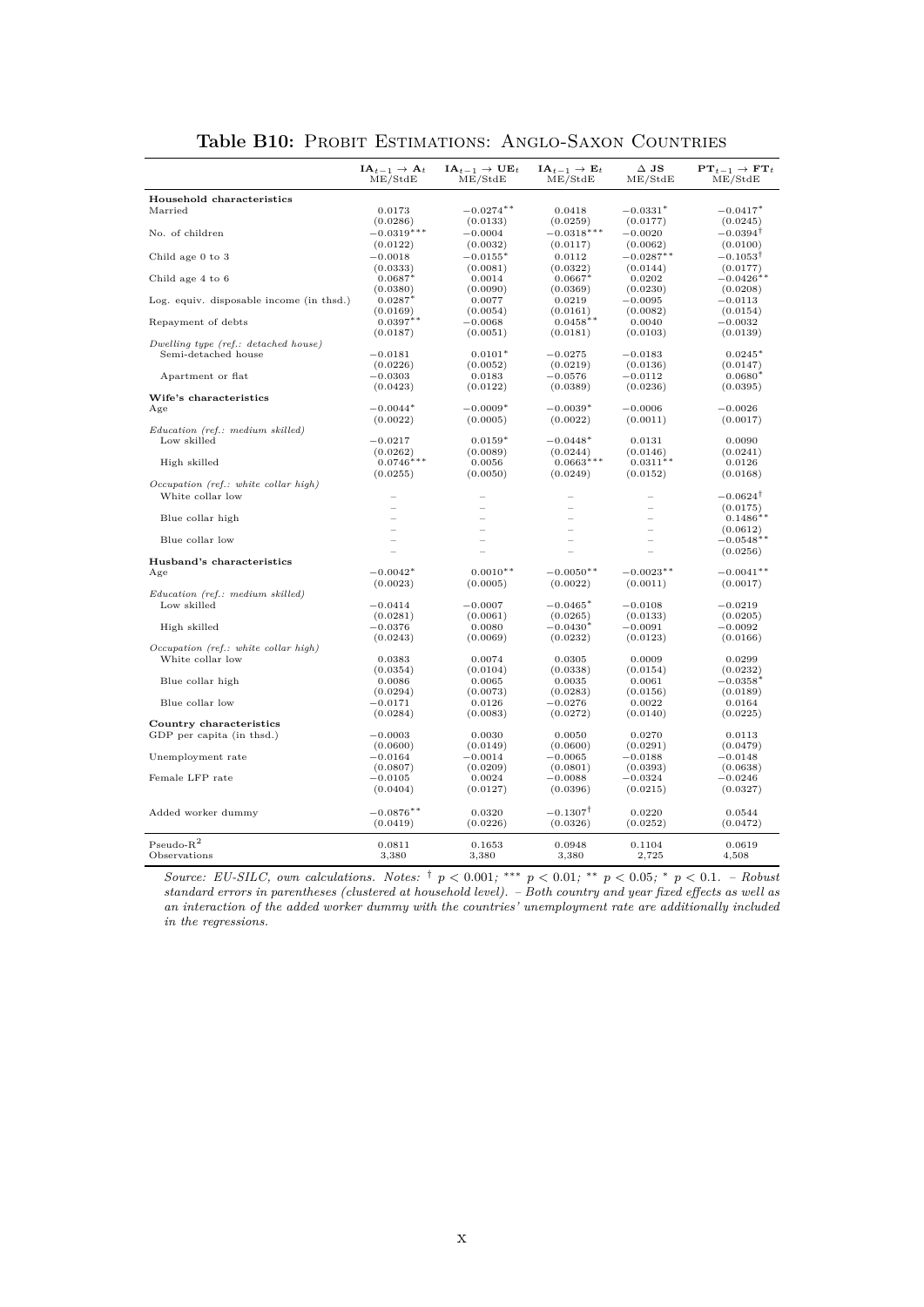|                                          | $IA_{t-1} \rightarrow A_t$ | $IA_{t-1} \rightarrow UE_t$<br>ME/StdE | $IA_{t-1} \rightarrow E_t$<br>ME/StdE | $\Delta$ JS            | $PT_{t-1} \rightarrow FT_t$<br>ME/StdE |
|------------------------------------------|----------------------------|----------------------------------------|---------------------------------------|------------------------|----------------------------------------|
|                                          | ME/StdE                    |                                        |                                       | ME/StdE                |                                        |
| Household characteristics                |                            |                                        |                                       |                        |                                        |
| Married                                  | $-0.0865^{\dagger}$        | $-0.0413^{\dagger}$                    | $-0.0410***$                          | $-0.0399***$           | 0.0111                                 |
|                                          | (0.0171)                   | (0.0117)                               | (0.0135)                              | (0.0132)               | (0.0235)                               |
| No. of children                          | $-0.0156^\intercal$        | $-0.0084***$                           | $-0.0075***$                          | $-0.0095***$           | $-0.0044$                              |
|                                          | (0.0042)                   | (0.0027)                               | (0.0034)                              | (0.0033)               | (0.0096)                               |
| Child age 0 to 3                         | 0.0147<br>(0.0104)         | 0.0103<br>(0.0070)                     | 0.0040<br>(0.0080)                    | $-0.0124$<br>(0.0070)  | 0.0119                                 |
| Child age 4 to 6                         | 0.0060                     | 0.0020                                 | 0.0044                                | $-0.0036$              | (0.0215)<br>$-0.0063$                  |
|                                          | (0.0103)                   | (0.0068)                               | (0.0083)                              | (0.0072)               | (0.0204)                               |
| Log. equiv. disposable income (in thsd.) | $0.0317^{\dagger}$         | $-0.0017$                              | $0.0350^{\dagger}$                    | $-0.0015$              | 0.0052                                 |
|                                          | (0.0054)                   | (0.0031)                               | (0.0046)                              | (0.0035)               | (0.0129)                               |
| Repayment of debts                       | $0.0324$ <sup>T</sup>      | $0.0202$ <sup>T</sup>                  | $0.0123**$                            | $0.0286$ <sup>T</sup>  | $-0.0134$                              |
|                                          | (0.0063)                   | (0.0043)                               | (0.0049)                              | (0.0051)               | (0.0138)                               |
| Dwelling type (ref.: detached house)     |                            |                                        |                                       |                        |                                        |
| Semi-detached house                      | $-0.0013$                  | 0.0047                                 | $-0.0060$                             | $0.0128**$             | $-0.0253$                              |
|                                          | (0.0082)                   | (0.0052)                               | (0.0067)                              | (0.0060)               | (0.0193)                               |
| Apartment or flat                        | $-0.0058$                  | $0.0079*$                              | $-0.0134***$                          | $0.0195^{\dagger}$     | $-0.0439**$                            |
|                                          | (0.0069)                   | (0.0044)                               | (0.0056)                              | (0.0052)               | (0.0172)                               |
| Wife's characteristics                   |                            |                                        |                                       |                        |                                        |
| Age                                      | $-0.0037^{\dagger}$        | $-0.0016***$                           | $-0.0021^{\dagger}$                   | $-0.0039^{\dagger}$    | $0.0039**$                             |
|                                          | (0.0008)                   | (0.0005)                               | (0.0006)                              | (0.0006)               | (0.0016)                               |
| Education (ref.: medium skilled)         |                            |                                        |                                       |                        |                                        |
| Low skilled                              | $-0.0273^{\dagger}$        | $-0.0110**$                            | $-0.0162***$                          | $-0.0182$ <sup>T</sup> | $-0.0030$                              |
|                                          | (0.0067)                   | (0.0044)                               | (0.0051)                              | (0.0053)               | (0.0157)                               |
| High skilled                             | $0.0601^{\dagger}$         | 0.0063                                 | $0.0501$ <sup>T</sup>                 | 0.0090                 | $0.0426**$                             |
|                                          | (0.0132)                   | (0.0080)                               | (0.0112)                              | (0.0101)               | (0.0196)                               |
| Occupation (ref.: white collar high)     |                            |                                        |                                       |                        |                                        |
| White collar low                         |                            |                                        |                                       |                        | $-0.0640^{\dagger}$                    |
| Blue collar high                         |                            |                                        |                                       |                        | (0.0168)<br>$0.0526*$                  |
|                                          |                            |                                        |                                       |                        | (0.0287)                               |
| Blue collar low                          |                            |                                        |                                       |                        | $-0.0274$                              |
|                                          |                            |                                        |                                       |                        | (0.0217)                               |
| Husband's characteristics                |                            |                                        |                                       |                        |                                        |
| Age                                      | $-0.0028^{\dagger}$        | $-0.0011**$                            | $-0.0017***$                          | $-0.0005$              | $-0.0065^{\dagger}$                    |
|                                          | (0.0008)                   | (0.0005)                               | (0.0006)                              | (0.0006)               | (0.0016)                               |
| Education (ref.: medium skilled)         |                            |                                        |                                       |                        |                                        |
| Low skilled                              | $-0.0058$                  | $-0.0003$                              | $-0.0058$                             | $-0.0002$              | $-0.0050$                              |
|                                          | (0.0070)                   | (0.0045)                               | (0.0055)                              | (0.0053)               | (0.0156)                               |
| High skilled                             | $-0.0107$                  | $-0.0011$                              | $-0.0100$                             | $-0.0052$              | 0.0242                                 |
| Occupation (ref.: white collar high)     | (0.0093)                   | (0.0063)                               | (0.0072)                              | (0.0073)               | (0.0198)                               |
| White collar low                         | 0.0100                     | 0.0061                                 | 0.0051                                | $0.0118*$              | $0.0458**$                             |
|                                          | (0.0091)                   | (0.0057)                               | (0.0073)                              | (0.0067)               | (0.0205)                               |
| Blue collar high                         | 0.0110                     | 0.0087                                 | 0.0035                                | $0.0150**$             | $-0.0195$                              |
|                                          | (0.0082)                   | (0.0053)                               | (0.0064)                              | (0.0061)               | (0.0178)                               |
| Blue collar low                          | 0.0022                     | 0.0060                                 | $-0.0022$                             | $0.0205***$            | $0.0408**$                             |
|                                          | (0.0085)                   | (0.0056)                               | (0.0068)                              | (0.0068)               | (0.0205)                               |
| Country characteristics                  |                            |                                        |                                       |                        |                                        |
| GDP per capita (in thsd.)                | $-0.0553***$               | $-0.0142$                              | $-0.0415***$                          | $-0.0044$              | $-0.1125***$                           |
|                                          | (0.0180)                   | (0.0131)                               | (0.0141)                              | (0.0151)               | (0.0421)                               |
| Unemployment rate                        | 0.0032<br>(0.0020)         | $0.0026*$<br>(0.0014)                  | 0.0001<br>(0.0016)                    | 0.0015<br>(0.0016)     | 0.0013<br>(0.0050)                     |
| Female LFP rate                          | $-0.0006$                  | 0.0054                                 | $-0.0054$                             | 0.0048                 | $-0.0299$                              |
|                                          | (0.0071)                   | (0.0051)                               | (0.0057)                              | (0.0058)               | (0.0183)                               |
|                                          |                            |                                        |                                       |                        |                                        |
| Added worker dummy                       | $0.0845^{\dagger}$         | $0.0445$ <sup>T</sup>                  | $0.0379***$                           | $0.0614$ <sup>T</sup>  | $0.1487$ <sup>T</sup>                  |
|                                          | (0.0145)                   | (0.0098)                               | (0.0119)                              | (0.0120)               | (0.0376)                               |
|                                          |                            |                                        |                                       |                        |                                        |
| $Pseudo-R2$                              | 0.0814                     | 0.0817                                 | 0.0639                                | 0.1002                 | 0.0415                                 |
| Observations                             | 25,397                     | 25,397                                 | 25,397                                | 23,517                 | 9,079                                  |

#### Table B11: PROBIT ESTIMATIONS: MEDITERRANEAN COUNTRIES